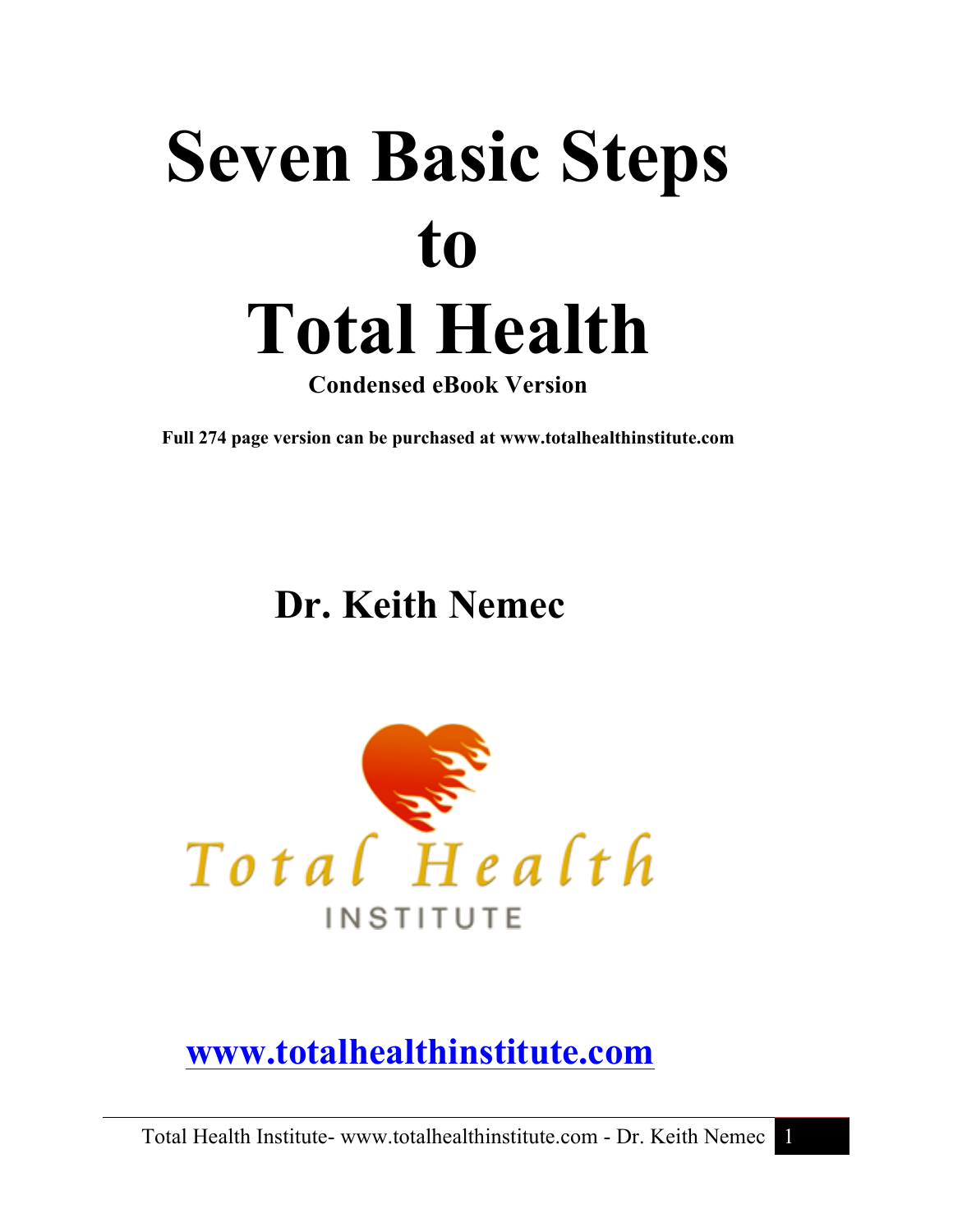## **Seven Basic Steps to Total Health Study Guide**

Copyright 2003 by Total Health Institute

All Rights Reserved ISBN: 0-9700435-1-1

No part of this book may be reproduced or transmitted in any form or by any means, electronic or mechanical, including photocopying, recording, or by any information storage or retrieval system, without written permission from Total Health Institute, except for the inclusion of quotations in a review.

#### Medical Disclaimer

The medical and health information in this book is based on the training, experience, and research of the authors. Because each person and situation is unique, the reader should check with a qualified health professional before following this program. Therefore, the authors, and Total Health Institute specifically disclaim any liability, loss, or risk, personal or otherwise, which is incurred as a consequence, directly or indirectly, of the use and application of the contents of this book.

Published by Total Health Institute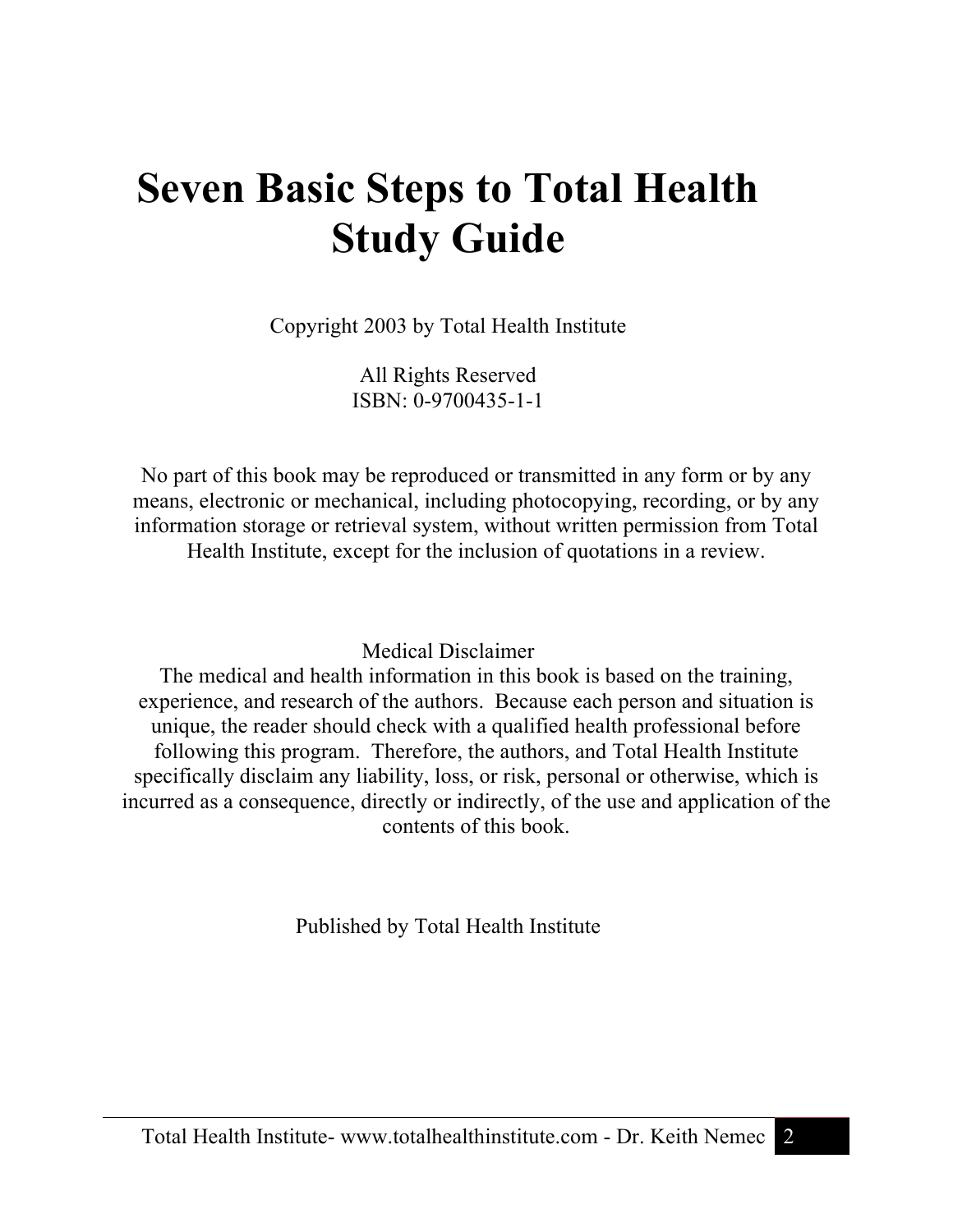## **Contents**

| <b>Forward – Dr. Keith Nemec</b>                  |    |
|---------------------------------------------------|----|
| <b>Seven Basic Steps to Total Health Overview</b> | 6  |
| Air/Oxygen/Breathing                              | 14 |
| Water                                             | 17 |
| Food                                              | 21 |
| <b>Sleep</b>                                      | 28 |
| <b>Exercise</b>                                   | 31 |
| Fasting                                           | 34 |
| <b>Prayer</b>                                     | 39 |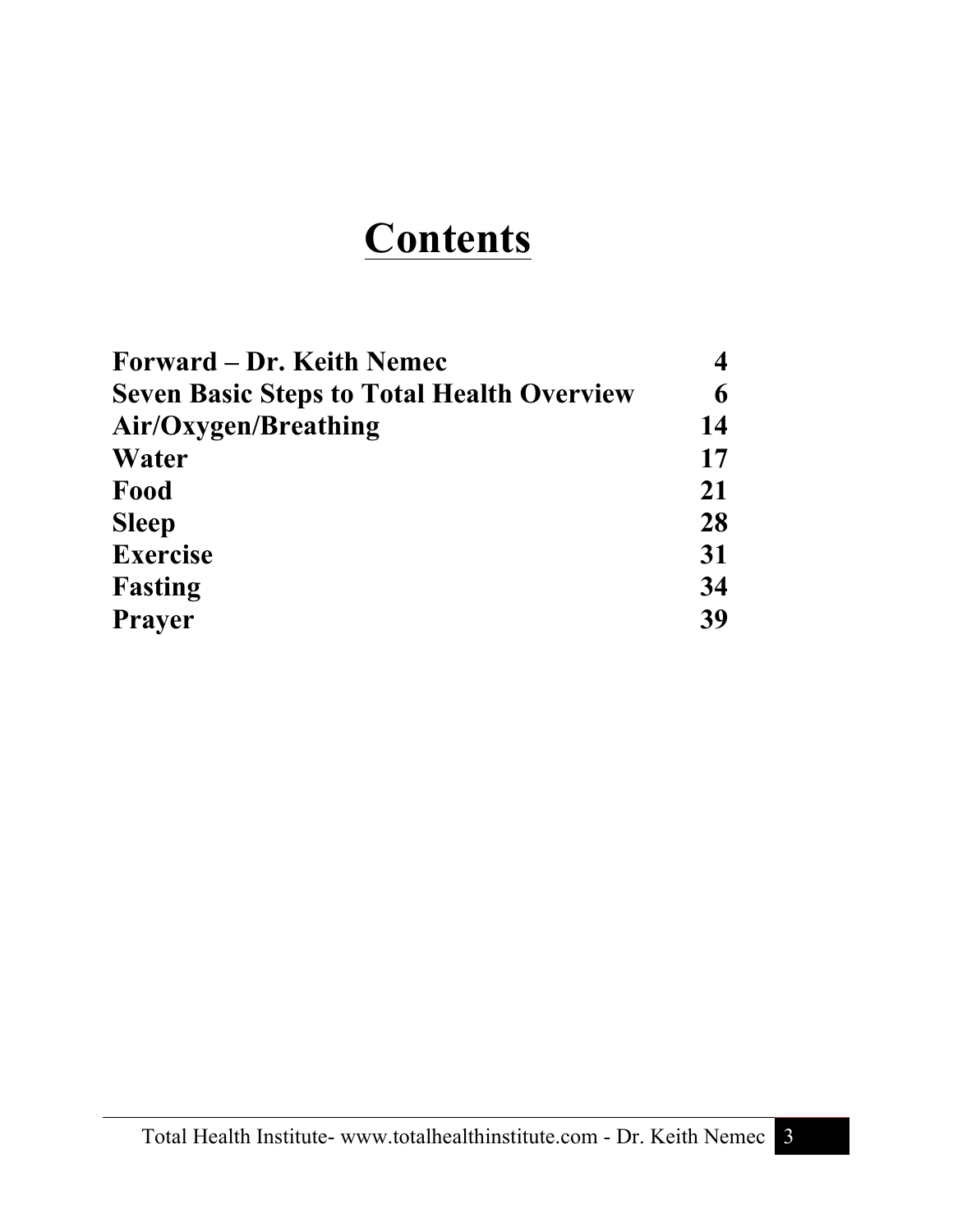## **Forward**

The message of the moment is twofold:

 First, this is the time the people of the world must learn to be led by a deep inner knowing of Truth in their heart, their spirit instead of more superficial knowledge filling their head, their mind.

 Second, it is time to enter into two covenant relationships: one with the Living God, the God who speaks to us today with the answers to our real life situations, who isn't buried with religion (which is a product of our old lie-filled mind), but who is alive and gives us all the wisdom, all the power, all the love, all the joy, all the peace, all the hope, all the knowing we need, when we need it, when we are in a partnership with Him, a covenant relationship with Him. One with Him in body, in mind and in spirit. The second is the body, mind and spirit covenant with yourself, where each part takes care of the other two, each part is willing to die for the other two. Each part loves unconditionally the other two.

 The only way we can save our world is to let the Spirit of the Living God reign supreme in our hearts where we are led by the all-knowing He provides. He has the answer for every question, concern and situation that will arise in your life journey, but to access the answer, it is only found in the knowing in your heart. This is the place where God speaks. The True answer is never found in the knowledge of the mind, because the mind is clouded and blocked. The mind is filled and programmed with the world system, the ego, the flesh, the 5 senses, religion, time future and past and physicality. The mind is filled and programmed with the lie. The heart is filled and programmed with the Truth. When one tries to access the answer from the mind, the heart/spirit is suppressed. Likewise when one tries to access the answer from the heart/spirit, the mind is stilled. So how can you know the answers, know the Truth, know God's perfect wisdom to all your life situations? "Be still and know that I AM." I AM the answer to every question, I AM the Way and I will show it to you, I AM the Truth and I will place it in your heart, I AM the Life and I will bring it into your body, your mind and your spirit. The first step is to learn to still your mind. This means to stop thinking and start knowing. To stop the raging waves of the ocean of thoughts and start listening to the drops on the still pond of your heart as they spread to touch every part of your being, every part of your body, mind and spirit. To "know" you must learn to listen to the soft, quiet voice of Truth spoken into your heart. To access this "knowing" you must begin on a journey, a journey into total health of body, mind and spirit, and the first steps of this journey are the:

#### **SEVEN BASIC STEPS TO TOTAL HEALTH**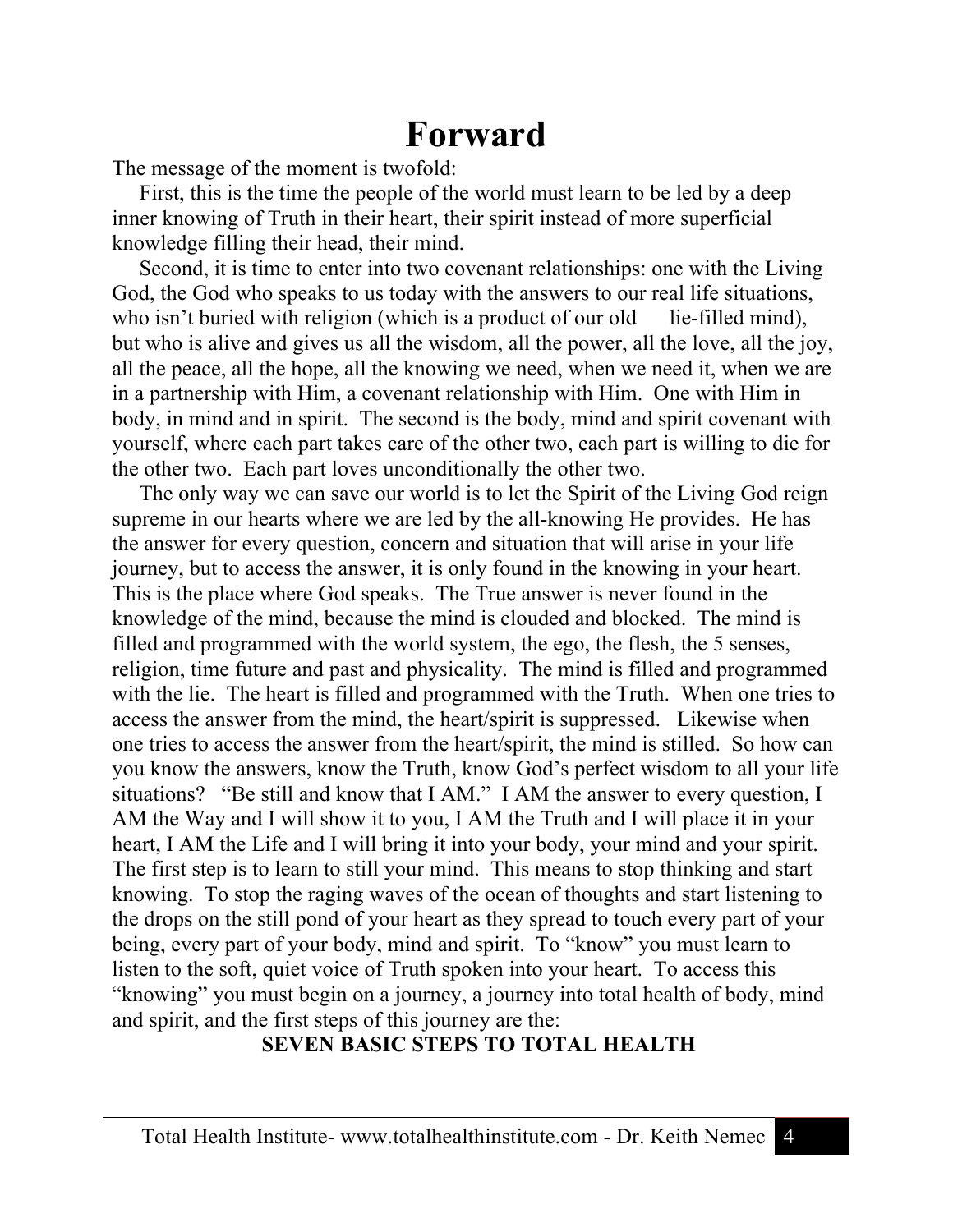In closing I would like to dedicate this book to the two who have taught me everything I know in my heart about total health: to my covenant partner in my life journey, the love of my life – my wife Laurie, whose name means victory and freedom, and to the one and only Living God with whom I am covenanted with for all eternity.

Dr. Keith Nemec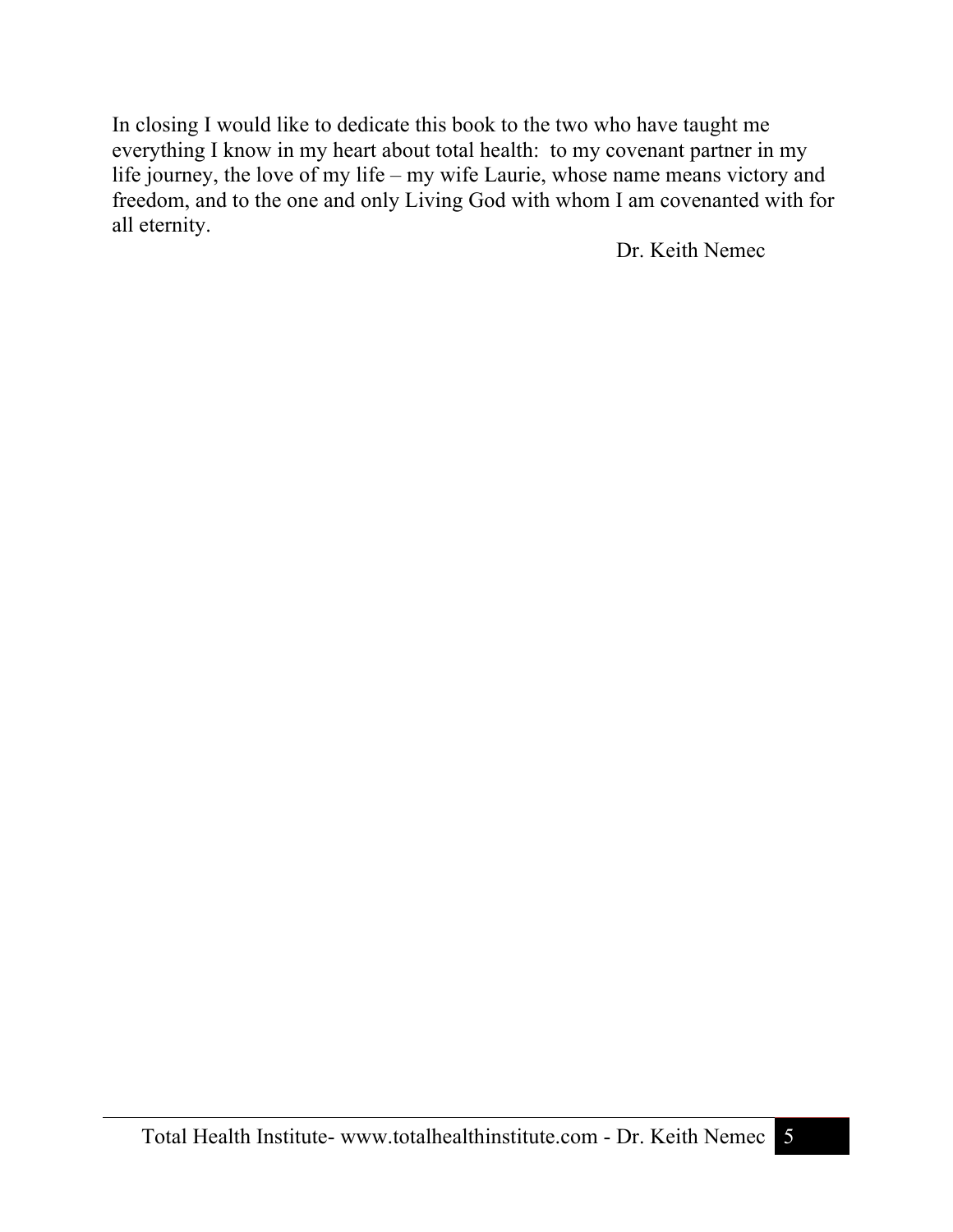# **Seven Basics Steps to Total Health Overview**

## **Seven Basics to Total Health**

- 1. Air/Oxygen/Breathing
- 2. Water
- 3. Food
- 4. Sleep
- 5. Exercise
- 6. Fasting
- 7. Prayer

#### **Why do so many people not heal?**

- $\blacksquare$  Not doing the 7 basics to total health on a daily basis.
- $\blacksquare$  Looking at a part instead of the whole (breast, liver, colon, lung).
- Looking at the dis-ease as physical more than physical, mental, and spiritual all combined as one, all needing to be addressed as one.
- Addressing effects instead of causes (dandelion flower vs. root).
- Seeking a cure instead of a healing (outside of yourself instead of inside yourself).
- **n MORE** Do not know about the flow of life, what blocks that flow and how to remove these blocks (in a person with advanced cancer who has four weeks to live, if they cut their finger it will heal, this shows that life is still flowing in the body, why then does it not flow to the tumor and heal it? The answer is blockage in the flow of life, which needs to be removed).
- **n MORE** Whole vs. individual parts must be stressed in healing. It is what you consistently do every day of your life that makes you who you are. You can, never ever heal when you look at the effects instead of removing the causes. Mow the dandelions down with the lawnmower and what have you done? Temporarily removed the dandelions, but in actuality you only spread more dandelion seeds to grow. The only way to remove the dandelion so it never comes back is pull it out by the root, the cause, so there can be no more effect.
- **n MORE** Too much pressure in the bag. If we looked at our health as a plastic bag, and our symptoms, conditions and dis-eases as a popping of the bag in a specific area, how can one possibly heal and live in total health unless they remove all the pressure in the bag? This is addressing all the causes of the pressure or imbalance (all the physical, mental, emotional, and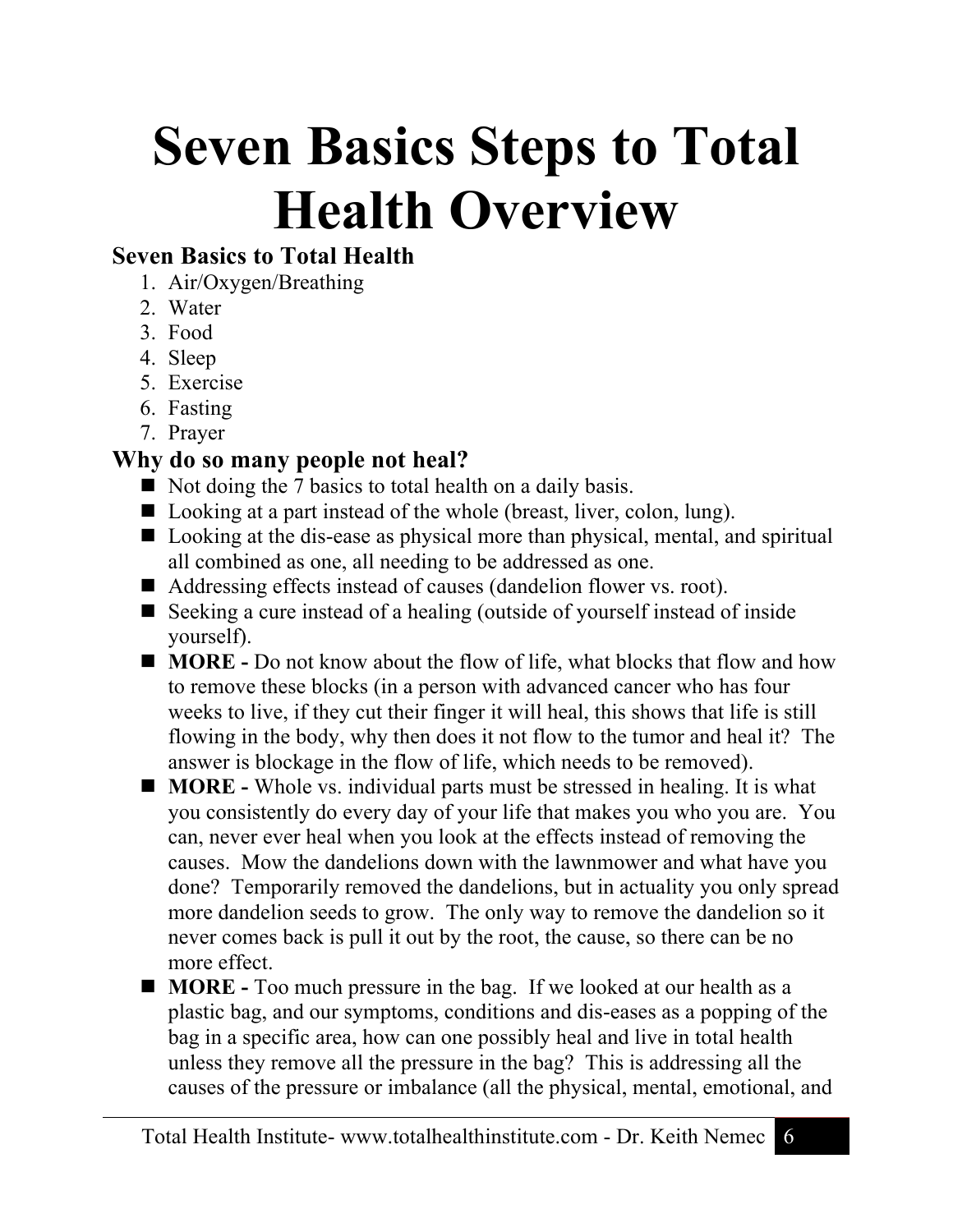spiritual causes) instead of just trying to mend the "pops" in the bag. If you mend this pop which is cancer but don't remove the pressure then it just pops somewhere else, you either get cancer somewhere else or you get another dis-ease somewhere else, Why? Because you never removed the cause, never removed the pressure, never removed the imbalance that caused the "pop" in the first place.

**n MORE** - The river of life flows to every cell in your body. Let us look at this river as an actual river. If we dam up the river with boulders what happens? Upstream from the dammed area it produces a flood, downstream from the blocked area it produces a drought. Two problems produced by the same blockage. Now let us say this river is the river of life to your immune system. If you put blockages in this river it produces two situations: a flood in the immune system which is known as autoimmune disease (multiple sclerosis, rheumatoid arthritis, Crohns colitis, thyroiditis-Graves, Hasimoto, adrenalitis-Addisons, diabetes, hepatitis, nephritis, lupus, scleroderma), and allergies and sensitivities. It also produces a drought in the immune system which is known as recurrent infections of all types (bacterial, viral, fungal, parasitic) and cancer. So what is the answer? Is it to bomb the body with chemotherapy, radiation and surgery for the cancer or is it to take high doses of steroid medication, for the autoimmune disease, until it destroys other organs, glands and tissues? Or is it simply removing the blockages in the river of life so the low immune function increases to normal and the hyperimmune function decreases to normal, and then learning how not to put any more boulders in the river to block it up.

#### **How is health and healing accessed?**

Two ways.

 **First**

- From the Spirit of God filling the spirit (heart) of the person with Truth. This Truth then flows into his supremeconscious mind (mind of God). This Truth also begins to set him free from both conscious (thinking) and unconscious (stored memory) negative mind patterns and emotional toxins. This supremeconscious mind then leads the person into specific action steps to restore his physical health.
	- **Second**
- $\blacksquare$  From doing the easiest things to change first-breathing properly to increase oxygen intake, proper daily water intake, proper diet, proper daily amount and onset of sleep, proper daily exercise, learning how to say no to what negative mental, emotional and physical activities are slowly killing you (fasting), learning how to hear the voice of God spoken into your heart and mind (the Truth, the Way, the Life).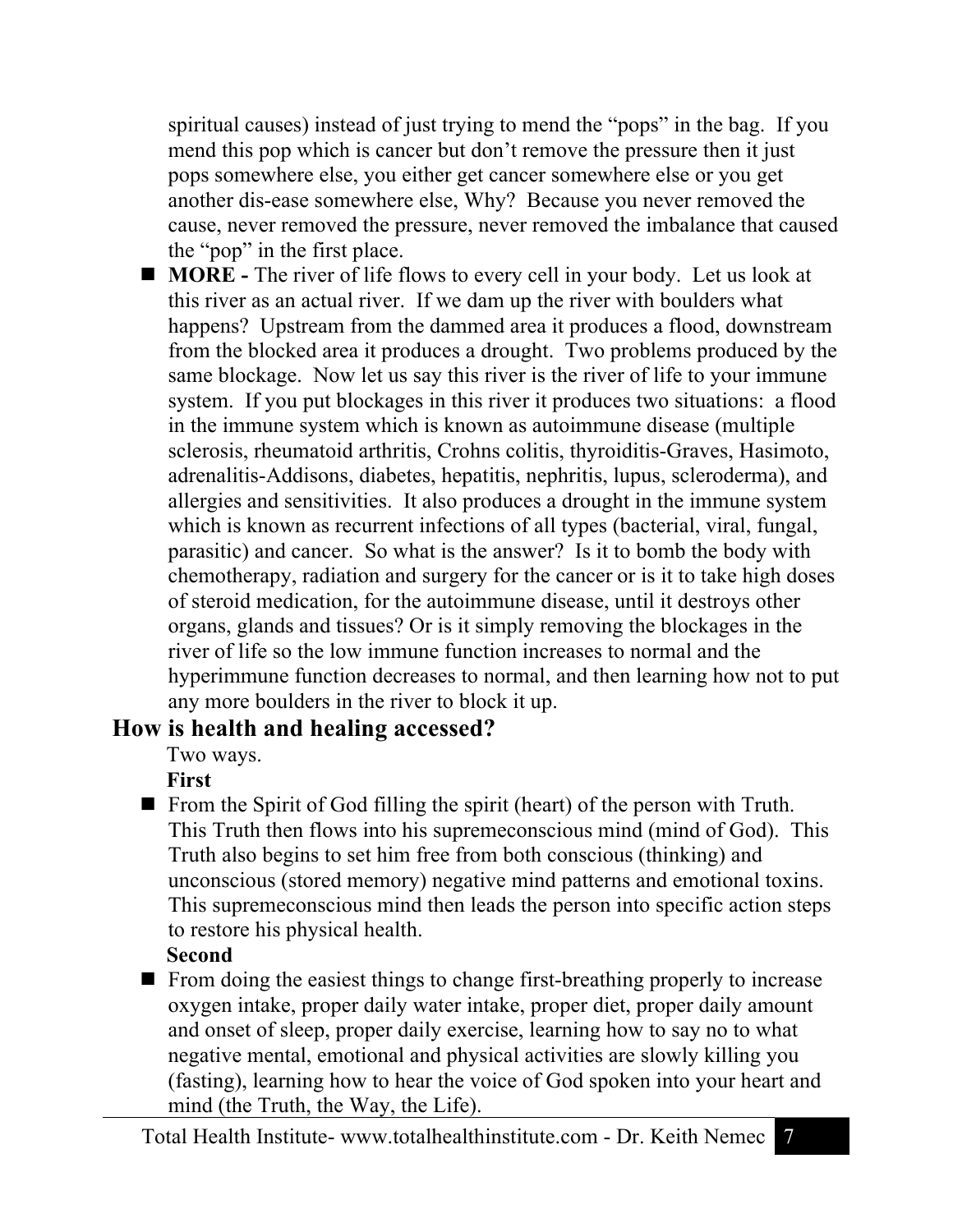$\blacksquare$  From taking these action steps you can then begin to use energy that was being used to keep you alive in survival mode, for deeper inner healing (letting go) of stored negative mind patterns and emotional toxins from your past and those that were generationally passed to you. As you become freer in mind and emotions you begin to open spiritually to the love of God and seek to intimately know Him in your heart.

## **Health / Healing flow from:**

**Spirit of God** – the Truth, the Way, the Life,

into

**Spirit of Man** – knowing God, being filled with His Spirit, and partaking of the tree of life,

into

**Mind** – **Supremeconscious** - filled with all Truth;

 **Conscious** - willfully choosing Truth and reprogramming with Truth; **Unconscious** - releasing stored lies, reprogramming with Truth;

into

**Emotions –** replaced with spiritual states of being: love, joy, peace, hope; into

**Body –** bringing health and healing.

#### **Health / Healing is accessed from**

**Body –** 7 basics of total health,

which when balanced starts to balance

**Emotions** – releasing stored emotional toxins from organs, glands, tissues and body parts,

which when balanced opens the mind up to Truth.

**Mind – Supremeconscious** - Truth flowing from the heart,

 **Conscious** - willfully choosing Truth, and reprogramming Truth,

**Unconscious** - releasing stored lies, reprogramming Truth,

which when reprogrammed and renewed with Truth, become open and allows the

**Spirit of Man –** knowing God in your heart, partaking of the tree of life, to be filled with

**Spirit of God –** the Truth, the Way, the Life,

and flow God's Spirit unhindered to bring the kingdom of God, the Spirit of God into the hearts and minds of men, women and children. This is heaven (Spirit) come to earth (body/physical), God's creations living as He created them to. **MORE -** Why is total health of body, mind and spirit more easily accessed from the physical first? Because all of humanity has old mental thought patterns (lies) and emotional toxins (stored negative energies) that have been passed from Adam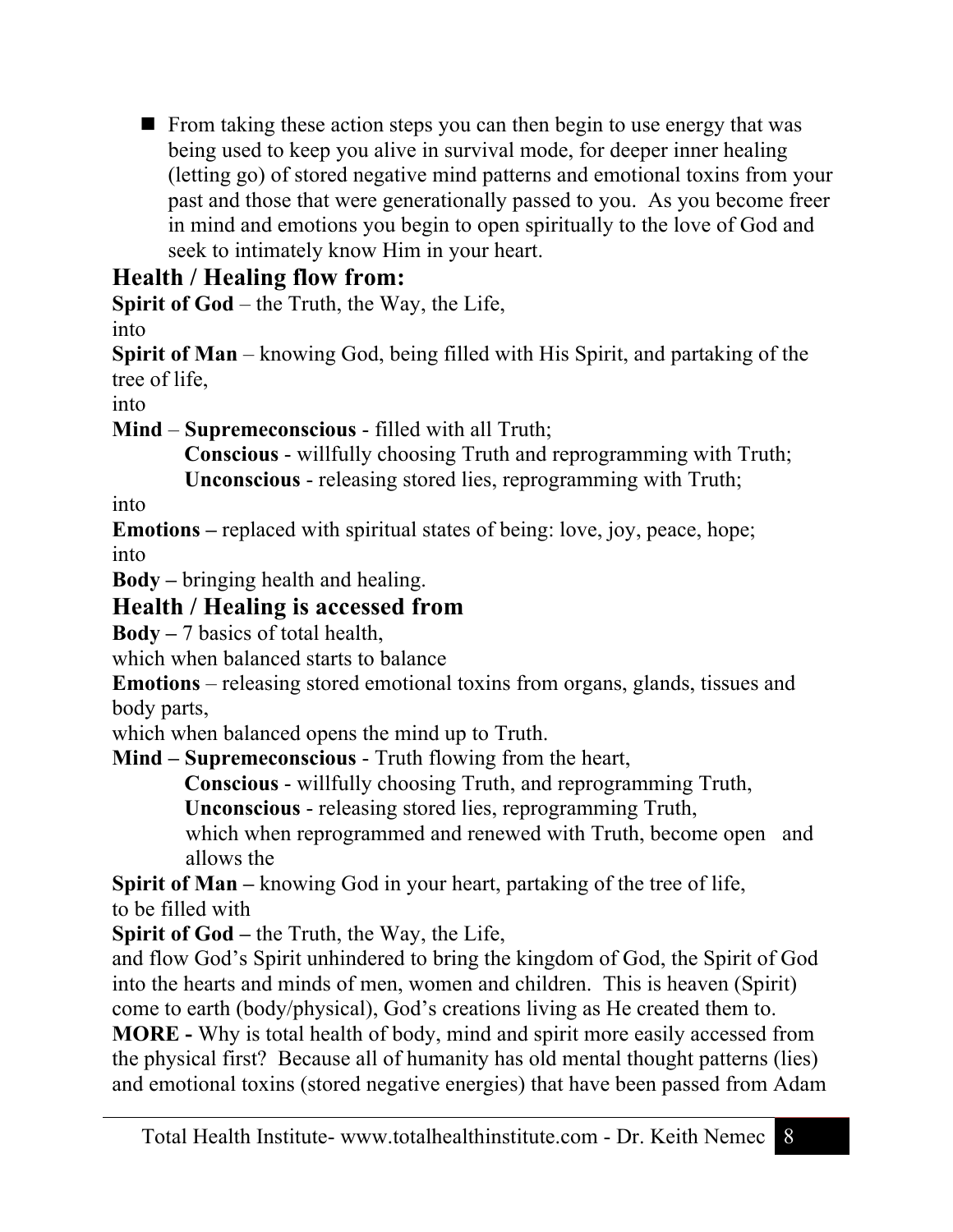and Eve all the way down through the generations. Also, all have the lies and stored negative energies that they themselves have accumulated in their life. All these combine to block the heart from receiving the Truth. Once the physical body is balanced with the 7 basic steps, the energy that was being used to just keep you going in survival mode can now be turned inward into deep inner healing and the release of the lies (old mind) and stored negative energies (toxic emotions). These can release naturally without effort or counseling. The body, soul and spirit just let them go at the right time. Now once the body is balanced and the mind and emotions have been balanced, the heart is open to receive the Truth.

**MORE -** What is an emotional toxin, and how can it store in the body? Emotional toxins are negative energies that can store in any gland, organ, tissue, or body part causing either rapid progressive damage or dis-ease of that area of the body or slow progressing damage that fully manifests years later with dis-ease. They occur when someone who has been programmed from birth and even before (generational) with lies spoken into their mind, and believes them. This gives rise to the negative emotions. Also when someone is at a weak point (vulnerable) and is hit with too many negative energies at one time, the system is on overload and its defenses temporarily break down, opening the door to these negative toxic emotional energies that take up residence in organs, glands, tissues and body parts, either rapidly or, more commonly, slowing destroying them. An example: if you accidentally hit your child in the face while playing around, it produces a lot of pain but, because it was done by the person he loves and no harm was meant, the pain quickly goes and healing is rapid. Now a different scenario occurs: the parent walks into the room after receiving the report card of the child and seeing average grades, so the parent hits the child and screams, "You will never amount to anything," along with "if your grades aren't better next time you are going to be severely punished!" This trauma of being hit now has a whole different negative energy to it. It becomes a blockage in his total health, causing storage in the body. The dis-ease has been born not to fully manifest until forty years later with cancer of the liver, which was the organ most susceptible to the fear, or even unresolved TMJ (jaw joint imbalance), facial muscle paralysis, or skin cancer. These are on the side of the face that was struck many years ago, but struck with devastating negative energy that caused a blockage in the flow of life, opening the door to eventual dis-ease. These toxic emotions and toxic lies can store in any area in the body and progressively destroy it if not released. But they are released progressively, when we make the seven basic steps to total health a lifestyle for our body, mind and spirit.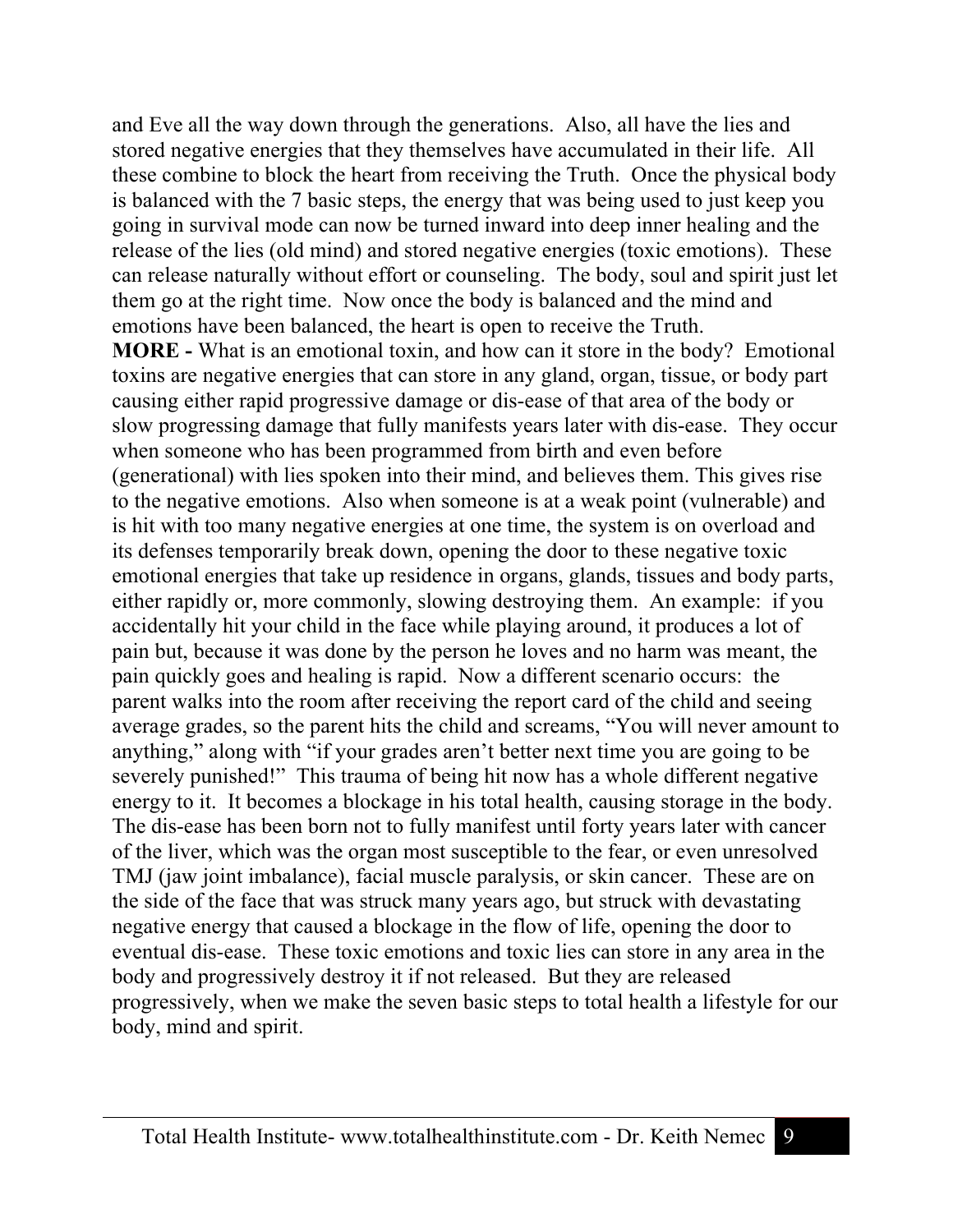## **The Path to Healing**

- $\blacksquare$  1st step physical, 2nd step mental/ emotional, 3rd step spiritual
- $\blacksquare$  Your body only has so much life-maintaining/ sustaining energy. But if you eat dead, deficient, toxic food. You drink dead, depleting, toxic drinks. You breathe toxic air. You don't sleep enough and don't exercise, don't fast to break addictions, don't learn to listen to His voice in prayer. Too much of this life sustaining energy is going into the present just to keep you alive.

## **Energy - The Flow of Life, Health**

- $\blacksquare$  Your body has so much energy that it uses to sustain and maintain your health in the present.
- $\blacksquare$  If you do not daily practice the 7 steps to total health then the body begins to become depleted of its energy to maintain health. This eventually will result in symptoms, conditions and dis-ease.
- $\blacksquare$  If you master the 7 steps, then the body can redirect the energy it has been using in the present (just to keep you alive) to where the blockages in energy flow began - your past and the negative information that was passed to you generationally. When this occurs deep inner healing begins and the body/mind retraces back to the origin of the blockage/imbalances.

## **Retracing - The hallmark of healing**

Retracing is the path of restoring health back from dis-ease. As one retraces he passes through, in reverse order, from dis-ease to conditions to symptoms to blockages to where there are no more blockages. Complete healing can never be attained unless one retraces back to the origin of the blockage of energy flow. A 53 year old man has cancer. As he starts on the 7 basic steps to total health he starts to feel better, his energy greatly increases, his strength and stamina begin to improve, his digestion improves, his constipation and bloating leaves, his sleep becomes more sound and increased, his skin starts to clear and his brain fog lifts. He also feels more joyful and more at peace. He knows he is healing. After eight weeks doing the 7 steps he starts to experience headaches which he had not had since he was 12 years old; these last for one week then are gone. One month later he starts to have stomach pains which were identical to the ones he had when he was 6 years old, but have had not had since that time. These last for ten days and then are gone.

**MORE -** Retracing is seen in almost everyone who attains total health. It goes back to where the body just temporarily patched itself to get by. It then releases and rebalances, so the condition is totally gone, not just in dormancy awaiting for the time to erupt with a full-blown disease. How does one know if they are retracing or actually getting worse? If you are doing the 7 basic steps to total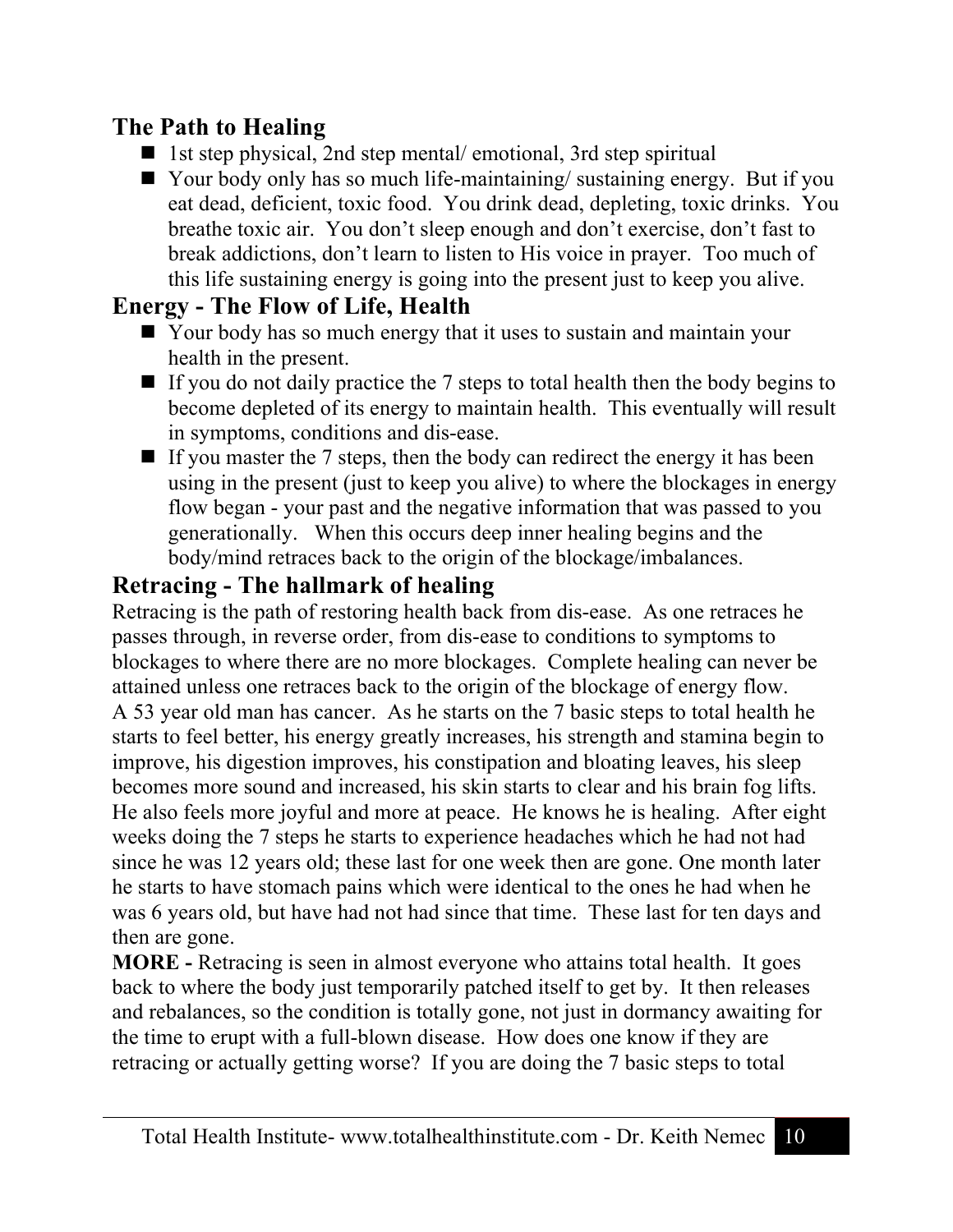health daily, you are retracing; if you are living the standard American lifestyle you are getting worse.

#### **The Anatomy of Dis-ease**

- $\blacksquare$  At age 1 a boy develops a decreased appetite.
- $\blacksquare$  At age 6 he develops stomach pains.
- $\blacksquare$  At age 12 he develops headaches.
- $\blacksquare$  At age 17 he develops allergies.
- $\blacksquare$  At age 28 he develops regular constipation/bloating.
- $\blacksquare$  At age 36 he develops chronic fatigue.
- $\blacksquare$  At age 44 he develops anxiety and depression.
- $\blacksquare$  At age 53 he is diagnosed with cancer.

#### **Why do we address healing from the body first then the emotions and then the mind?**

- $\blacksquare$  It takes energy to heal, and the least amount needed is for the physical body.
- $\blacksquare$  Once you have balanced the physical body through the 7 basic steps, then more energy is available to be used to heal the stored emotional toxins (blockages). As these release, once again more energy is available to heal the most energy-demanding part of your being: your negative stored mental patterns that you developed in your lifetime and those that were passed to you generationally. As these are released we become open to the love of God, to the awesomeness of His creation, and we seek to know Him intimately.

#### $\blacksquare$  Once we come to know Him intimately His Spirit fills us and flows to every part of our being: mind, will, emotion and body.

- **Mind** our conscious mind becomes renewed with Truth, our unconscious mind releases all old stored negative mind patterns (the old you is going, going, gone), we begin to operate in the supremeconscious mind - the unhindered mind of God that flows from His Spirit living in our heart. The knowing in the heart is flowing directly into our God mind.
- **Emotion** all emotions both negative and positive are released from future, past and generational, being replaced with the spiritual states of being: Love, joy, peace and hope.
- Will your will is no longer self-centered, ego, flesh driven. It has become an extension of the love, joy and peace that fill your heart. Your will and God's will have become one.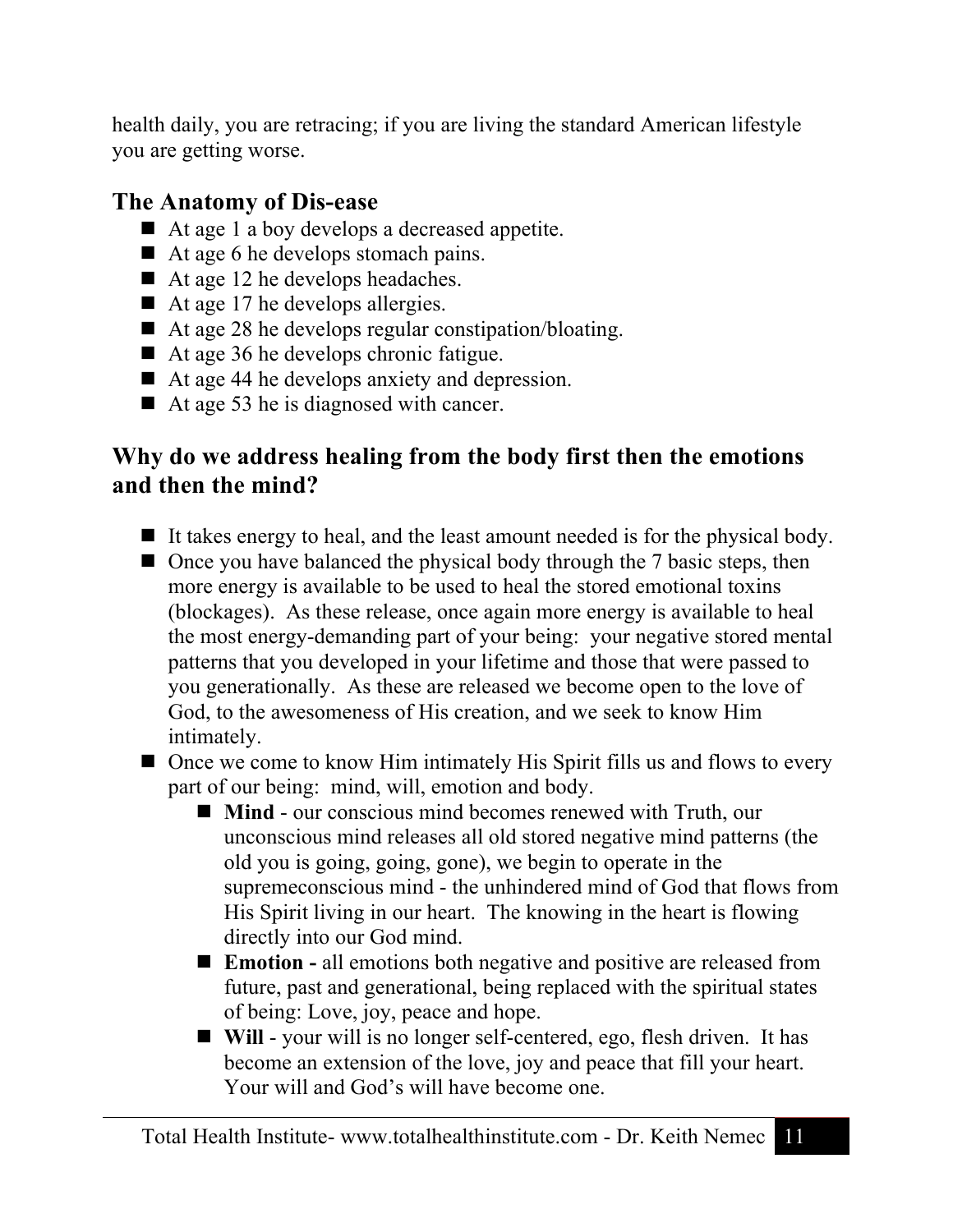■ **Body** - All blockages have been removed so the flow of energy and life is restored to every cell, tissue, gland, organ and system. Health and vitality are regained.

#### **Who is healthier?**

- $\blacksquare$  The person who eats at a fast food restaurant and feels great or
- $\blacksquare$  The person who takes one bite of fast food and is sick for a day?
- $\blacksquare$  The person who feels great after eating a big meal at a fast food restaurant has no health. His health flow switch has been set so low it does not even communicate to his body anymore because his body is not listening (in actuality it is his mind that is not listening and his body that has to pay the price of the abuse. This starts a break in the "all are one" relationship between the body, mind and spirit - the body/mind/spirit covenant). Because he has no symptoms when breaking the 7 steps, he also has no symptoms when he exposes his body to physical toxins, chemicals, and mental/emotional toxins. This person will feel great today and drop dead of a heart attack tomorrow. This person will feel great today and be diagnosed with terminal cancer tomorrow.
- $\blacksquare$  A person who is sick for a day after taking one bite of fast food has a very high level of health (if they are balanced, having taken the 7 basic steps to total health). Their health flow switch is set high so as to alert them of anything that would block the flow of life to any gland, organ, tissue, or body part. Eating this food sets off an alarm to the body/mind health flow (an insult to the body/mind/spirit covenant) and in response the body is notified that this has happened, thus eliciting symptoms significant enough not to be ignored. This helps in teaching the mind the proper choices to stay on the path of total health.

## **A Lesson from Nature**

 $\blacksquare$  Feed something that we would serve at a fast food restaurant to a wild animal that eats the purest living food, and it can die. This is health. Animals have an instinct to know what to eat. They eat only what their bodies require to stay healthy. Living food. The only animals that deviate from this are domesticated animals, dogs and cats, and they develop all the same diseases that humans do.

## **How does your body talk?**

Symptoms, conditions and dis-ease Symptoms mean:

- Getting worse or
- $\blacksquare$  Getting better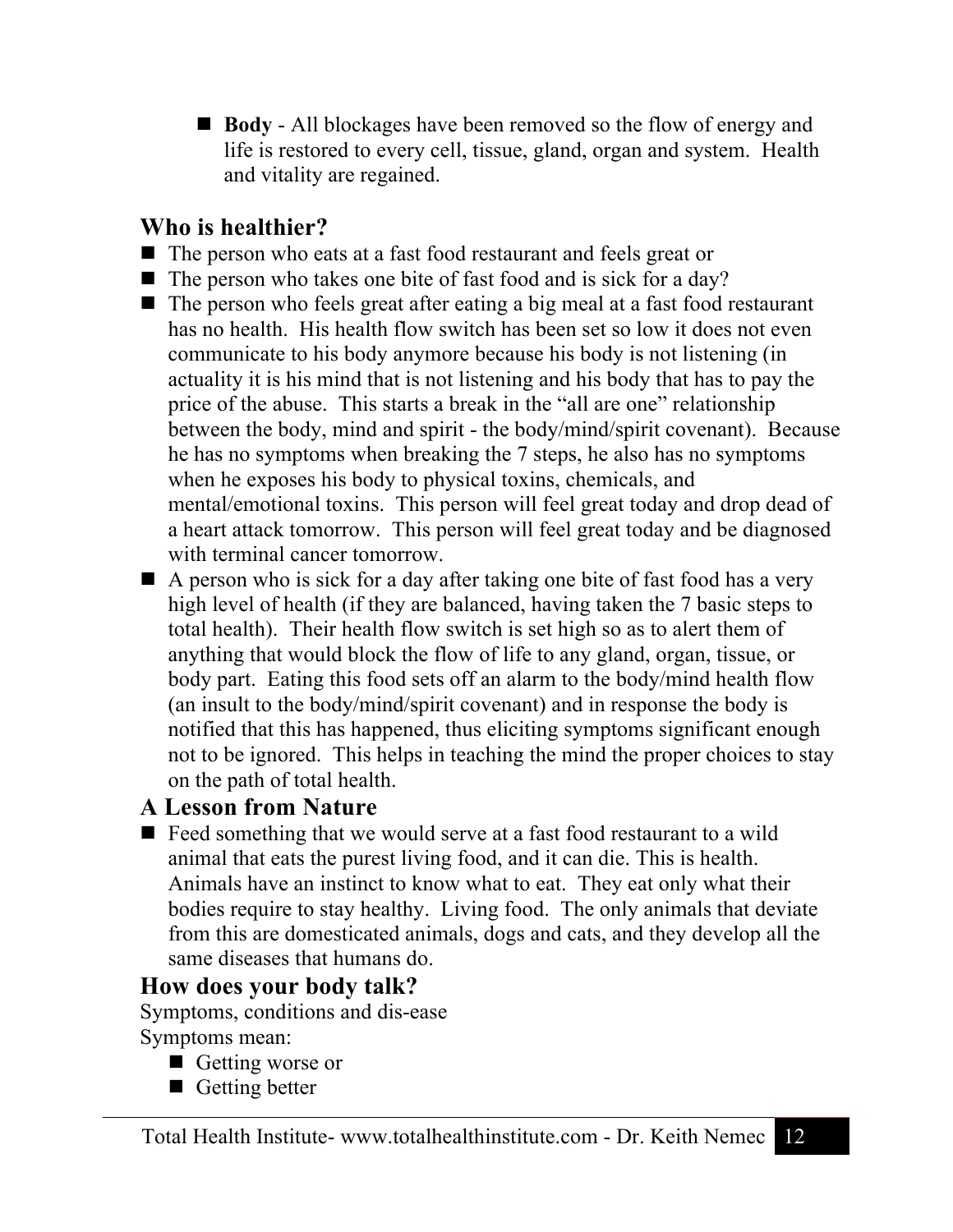It depends on what you are doing, the 7 basic steps or the standard American diet (SAD) and lifestyle.

#### **How closely connected are body, mind and spirit? In a balanced person, living in total health, the three become one, each helping the others to remove blockages to the flow of life.**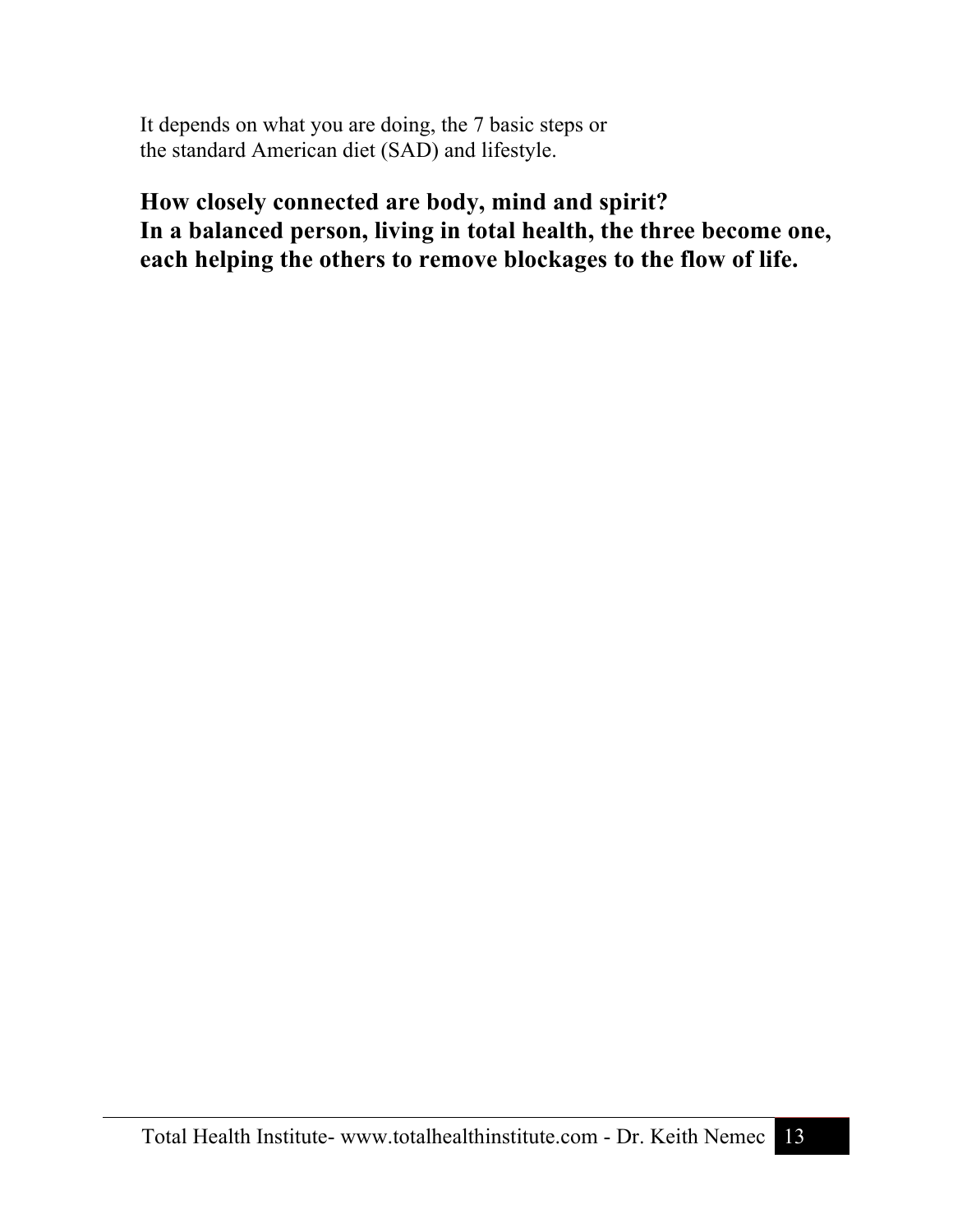# **Air/Oxygen/Breathing**

**The 1st Basic of Total Health is Air/Oxygen/Breathing Who heals you? God heals you and you heal you! Do you want to see God heal you?**

**Cut your finger and watch the miracle of God as healing energy flows through your body to heal your finger.** 

**If God's healing life energy flows to your finger to heal it, why doesn't it flow to your malignant tumor, to your diseased heart, lung, liver, pancreas, colon, thyroid etc.?** 

**The answer is blockage.**

**The flow of life is flowing to the finger, but is blocked from flowing to the tumor, the organ, the gland, the tissue, the body part.**

#### **Flow of Life, River of Life/Health**

- $\blacksquare$  If the flow of life/health and healing is a river then any blocks in the river will cause two conditions: one of excess, one of deficiency.
- $\blacksquare$  The river of life of the immune system. If one puts blocks in the river two conditions occur:
	- $\blacksquare$  Flood: this is the overactive immune system which manifests with autoimmune dis-ease (multiple sclerosis, rheumatoid arthritis, colitis, diabetes, thyroiditis, adrenalitis, liver disease, kidney disease) and allergies, sensitivities.
	- $\blacksquare$  Drought: this is the under active immune system which manifests as recurrent bacterial, viral, parasitic, fungal infections and cancer.

#### **What are the blocks in the river?**

**Stresses:** physical, mental, emotional, spiritual.

**Physical:** decreased oxygen, decreased water, wrong food choices (animal, cooked, processed, preserved), decreased sleep, decreased exercise, temperature, overdoing, structural.

**Mental:** lie vs. Truth, knowledge vs. knowing, wrong perception of God, self, others, the world.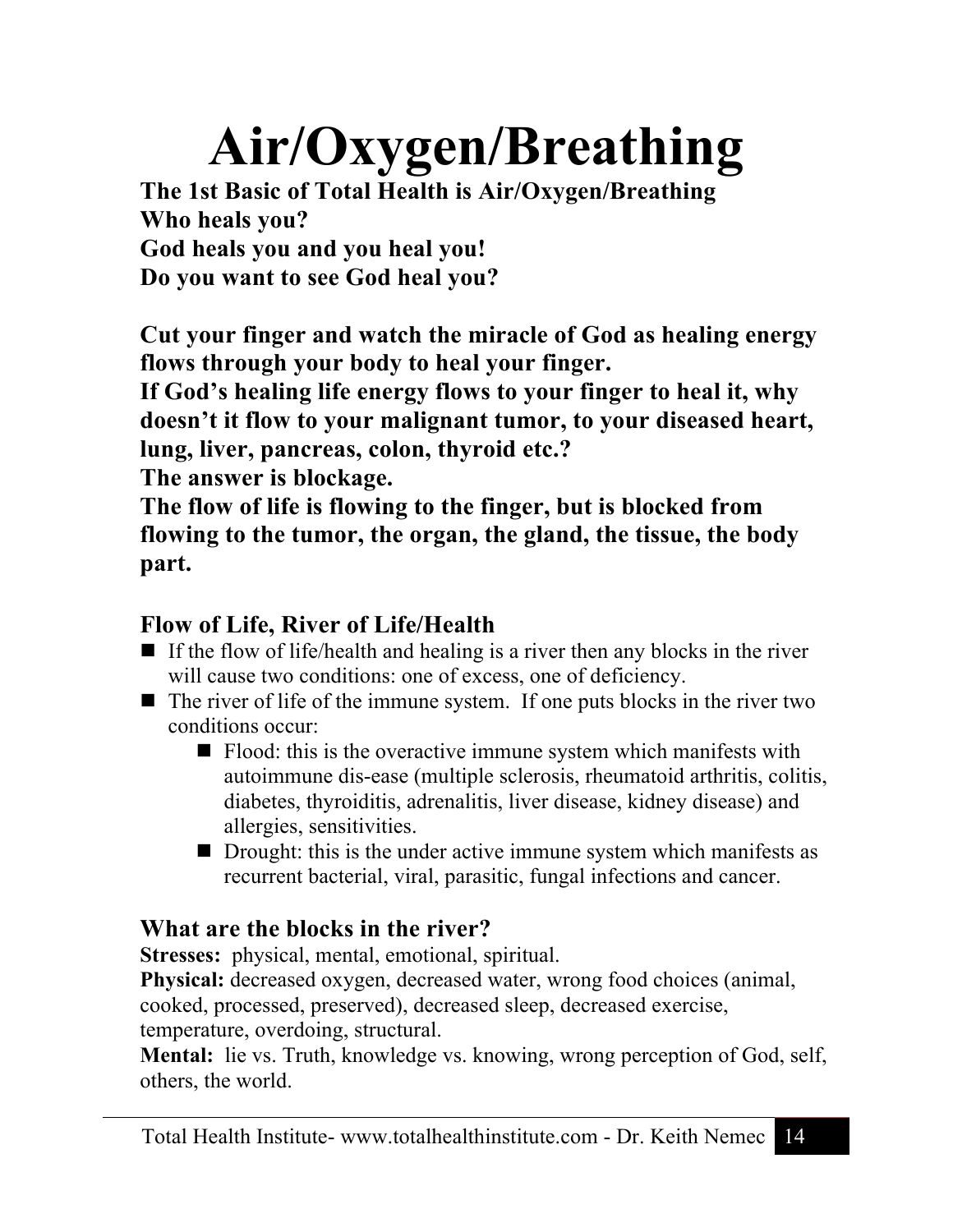**Emotional:** all emotions whether positive or negative instead of spiritual states of being - love, joy, peace and hope.

**Spiritual:** not knowing God, not knowing yourself, not knowing your purpose/mission. The greatest decrease in your total health.

## **Air - Oxygen**

- $\blacksquare$  The most important component of air that every cell in our body needs to maintain life is oxygen.
- $\Box$  Oxygen is the most crucial nutrient our body needs to maintain health.
- $\blacksquare$  Up to 96% of our nutritional need comes from oxygen, the other 4% comes from food.
- $\Box$  30 day+ without food, 3 days without water, only 3 minutes without oxygen and you die.

## **Oxygen Facts**

- You need about 1 cup of oxygen per minute while resting and 2 gallons per minute while exercising vigorously.
- Nour brain which makes up 2% of the body mass requires over 20% of the body's oxygen needs.
- Oxygen makes up 21% of the air we breathe. Polluted indoor and outdoor environments consist of less, even as low as 7%.
- $\blacksquare$  You breathe in about 2800 gallons of air each day.
- $\blacksquare$  The average man consumes 8 lbs. of oxygen, 4 lbs. of food and 2 lbs. of water per day.

## **Oxygen destroys pathogens**

#### **(bacteria, virus, parasites, fungus and cancer)**

- $\blacksquare$  Most pathogens are anaerobic which mean they grow best in low oxygen environments.
- Nobel prize winner for physiology and medicine, Dr. Otto Warburg demonstrated that the key ingredient for the formation of cancer is a decrease of oxygen at the cellular level.
- $\blacksquare$  Dr. Warburg showed that when oxygen supply is decreased as little as 30%, our excess protein-filled cells (from our high protein diets) can become malignant cancer cells.
- Dr. Warburg also stated that, with a steady supply of oxygen to all the cells, cancer could be prevented indefinitely.

## **How do we become oxygen deficient?**

- Polluted air.
- Eating dead/cooked, devitalized, processed, or preserved food.
- Poor breathing technique.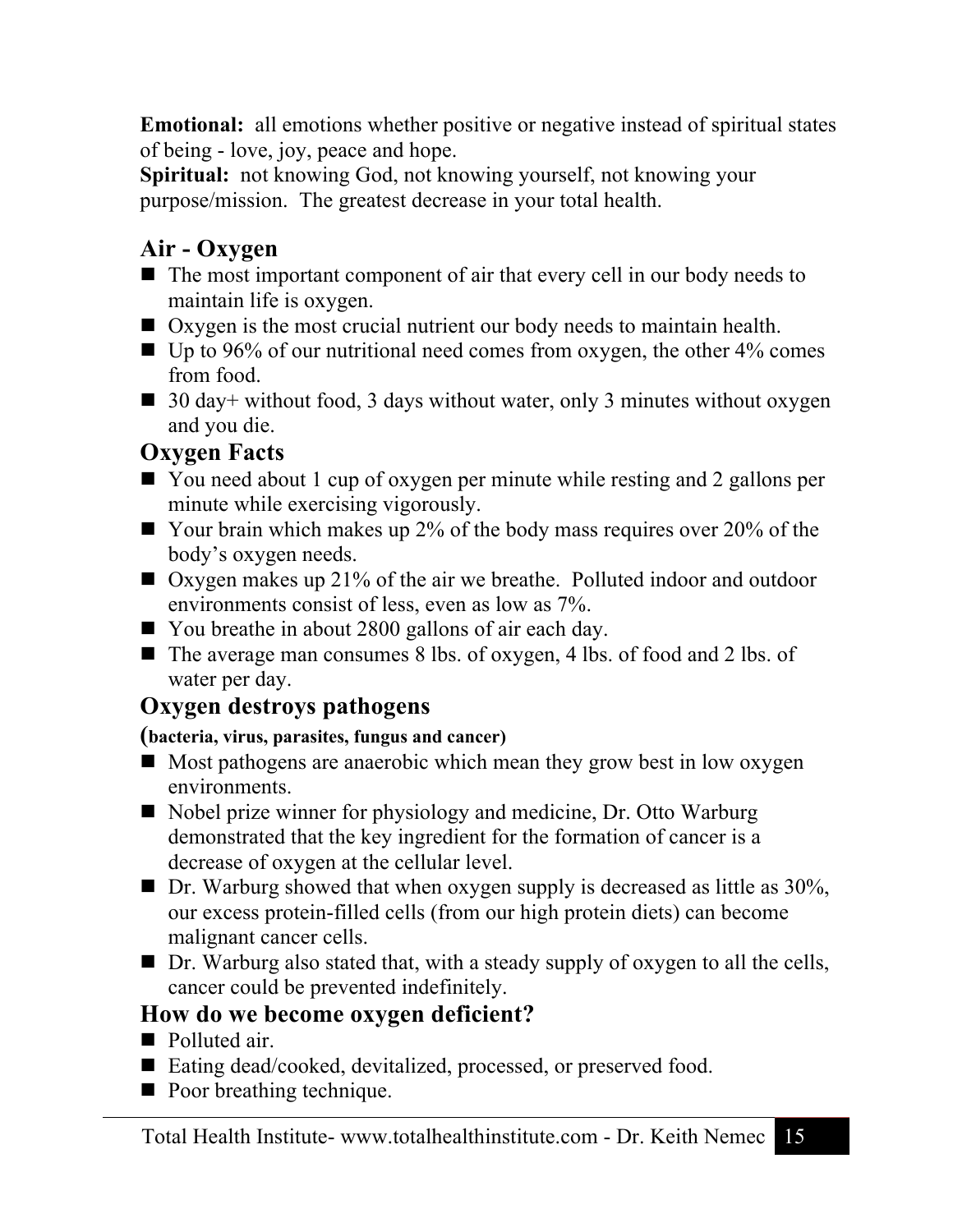## **Polluted Air**

- Biggest sources are smoke filled air, automobile exhaust, factory emissions, and garbage burning.
- $\blacksquare$  Indoor air pollution is 10 times worse than outdoor air pollution.
- $\blacksquare$  Oxygen level in normal fresh air is 21%. Some major air-polluted cities are only 10%. Some smoke filled rooms drop to as low as 7%.

## **Dead/Cooked, Devitalized Food**

■ The lowest oxygen content is found in cooked, processed, preserved foods. This is 80-90% of the average American diet. Meat, chicken, fish, dairy and eggs are very low in oxygen. Microwaved foods and refined sugars are at the bottom of the oxygen content list.

## **Poor Breathing Technique**

- $\blacksquare$  This is the greatest source of oxygen deficiency.
- $\Box$  On average we use less than 20% of our lung capacity because of our restricted breathing patterns.
- Most people are chest breathers never fully using the diaphragm to fully inhale and fully oxygenate the body.

## **How Can You Increase Your Oxygen Content?**

- Decrease air pollution.
- $\blacksquare$  Increase living/raw green foods.
- $\blacksquare$  Improve breathing technique.
- $\blacksquare$  Open the windows of your house 30 minutes each day even in the winter to get more oxygen in the house and remove the pollutants: fumes, out gasing, chemicals and toxins.
- $\blacksquare$  Get outside each day and breathe the air. The more the better.
- $\blacksquare$  Purchase an air purifier for your house to increase the oxygen content in the air and to remove the chemical and toxins in the air.

## **Increase the Living/Raw Green Foods**

- $\blacksquare$  Highest oxygen content is found in living green food: sprouts, especially wheatgrass, sunflower, and buckwheat.
- $\blacksquare$  Next comes algaes: chlorella, spirulina.
- n Next comes raw green vegetables: kale, collards, spinach, dandelion, broccoli, and other dark green vegetables.

## **Improve Breathing Technique**

**n** Regular deep and full diaphragmatic breathing fully oxygenates the blood, and energizes every cell in the body.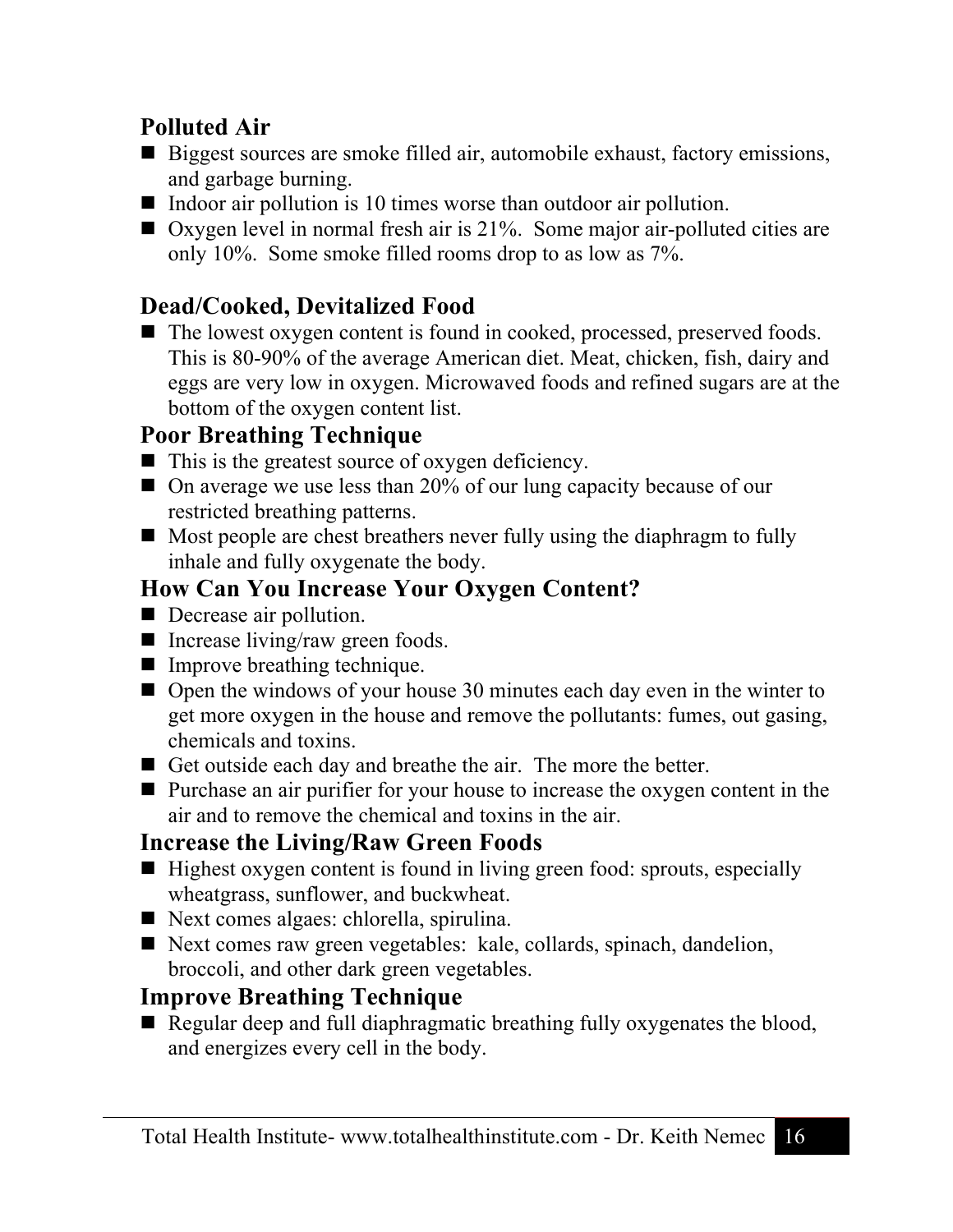## **Water**

#### **Water is the most basic chemical component of all living things. Water Facts**

- $\blacksquare$  Although over two-thirds of the planet is covered with water, only 3% of it is fresh water.
- $\blacksquare$  Only 0.1% of the fresh water is accessible to human beings.
- $\blacksquare$  Annually 3 million die from illnesses linked to contaminated water.
- $\blacksquare$  At the beginning of the 21st century, 2 billion people on the planet have no real access to clean water.
- $\blacksquare$  Dehydration is one of the most common causes of hospitalization among persons over the age of 65.
- $\blacksquare$  Half of these people die within one year of admission.
- $\blacksquare$  Total body dehydration seems to be the hallmark of aging.

#### **Total body dehydration seems to be the hallmark of aging. Water Facts**

- 80% of Americans are chronically dehydrated.
- $\blacksquare$  In 37% of Americans the thirst mechanism is so weak it is often mistaken for hunger.
- $\blacksquare$  The #1 trigger of daytime fatigue is lack of water.
- $\blacksquare$  A mere 2% drop in body water can trigger loss of short term memory.
- $\blacksquare$  In a University of Washington study it was shown that just one glass of water shuts down midnight hunger pangs for almost 100% of the dieters studied.
- The National Cancer Institute reported a study that showed the drinking of chlorinated water increases one's risk of developing bladder cancer by 80%.
- $\blacksquare$  Chronic dehydration is the root of many serious diseases including asthma, renal dysfunction, endocrine dysfunction, adrenal exhaustion, high blood pressure, cardiovascular dysfunction, ulcers, pancreatitis, digestive dysfunction, arthritis and back pain.
- A primary cause of Alzheimer's disease is chronic dehydration.
- $\blacksquare$  The majority of asthma cases are really misdiagnosed cases of chronic dehydration.
- $\blacksquare$  The mucous that lines the stomach to protect it from the HCl is 98% water.
- Drinking 5 glasses of water per day may decrease the risk of colon cancer by  $45%$
- $\blacksquare$  The risk of breast cancer could decrease by as much as 79%.
- $\blacksquare$  Non-infectious chronic pain should always be seen as an indicator for water need.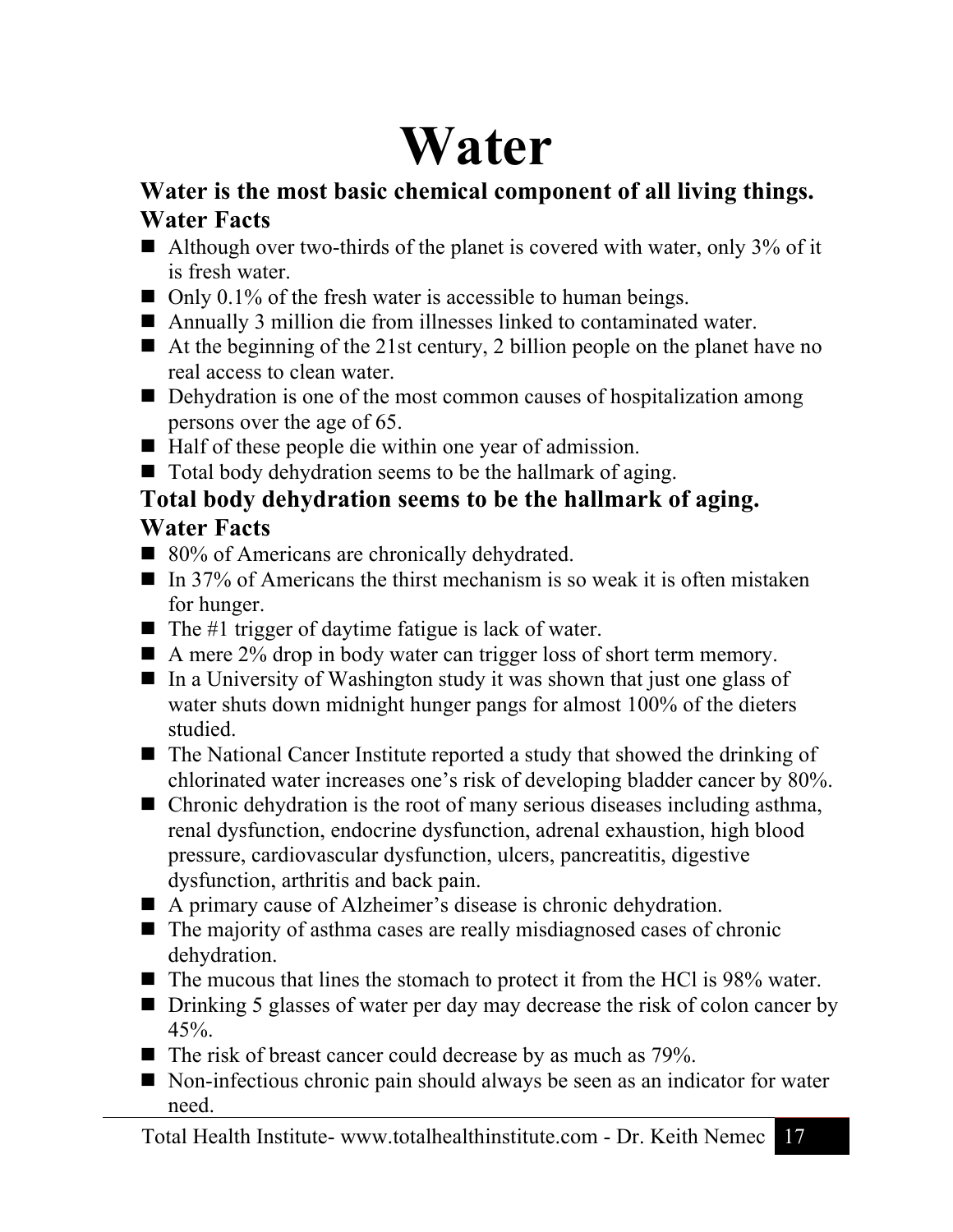- Research indicated that  $8-10$  glasses of water daily could significantly ease back and joint pain in 80% of sufferers.
- $\blacksquare$  The simplest way to prevent migraine headaches is regular high intake of water.
- $\blacksquare$  Dry mouth is the very last sign of dehydration.
- Dehydration causes mental/ emotional stress and mental/emotional stress causes dehydration.

#### **Water is the most abundant substance in the body.**

#### **Water Content**

- $\blacksquare$  Birth 78%
- $\blacksquare$  Young adult 72%
- $\blacksquare$  Elderly 50%
- **n** Brain  $85%$

#### **Daily Water Loss**

Throughout the day water leaves the body. Even on a cool day without perspiring we lose 9-12 cups.

## **Water balance in the body is controlled by the hypothalamus which is located in the base of the brain. The hypothalamus also controls the endocrine or hormonal system.**

#### **Thirst is Not an Accurate Indicator for Water Need.**

#### **Signs and Symptoms of Dehydration**

- $\blacksquare$  Fatigue and weakness
- $\blacksquare$  Pain = inflammation
- Headaches
- $\blacksquare$  Joint pain
- $\blacksquare$  Constipation
- $\blacksquare$  Dry, rough skin
- $\blacksquare$  Dry nose, throat, mouth
- $\blacksquare$  Nose bleeds
- $\blacksquare$  Nausea
- $\blacksquare$  Intestinal cramps
- Low blood pressure
- $\blacksquare$  Weak, irregular pulse
- $\blacksquare$  Shallow, rapid breathing
- **n** Irritability
- $\blacksquare$  Irrational behavior
- Dark, strong smelling urine in small amounts.

Total Health Institute- www.totalhealthinstitute.com - Dr. Keith Nemec 18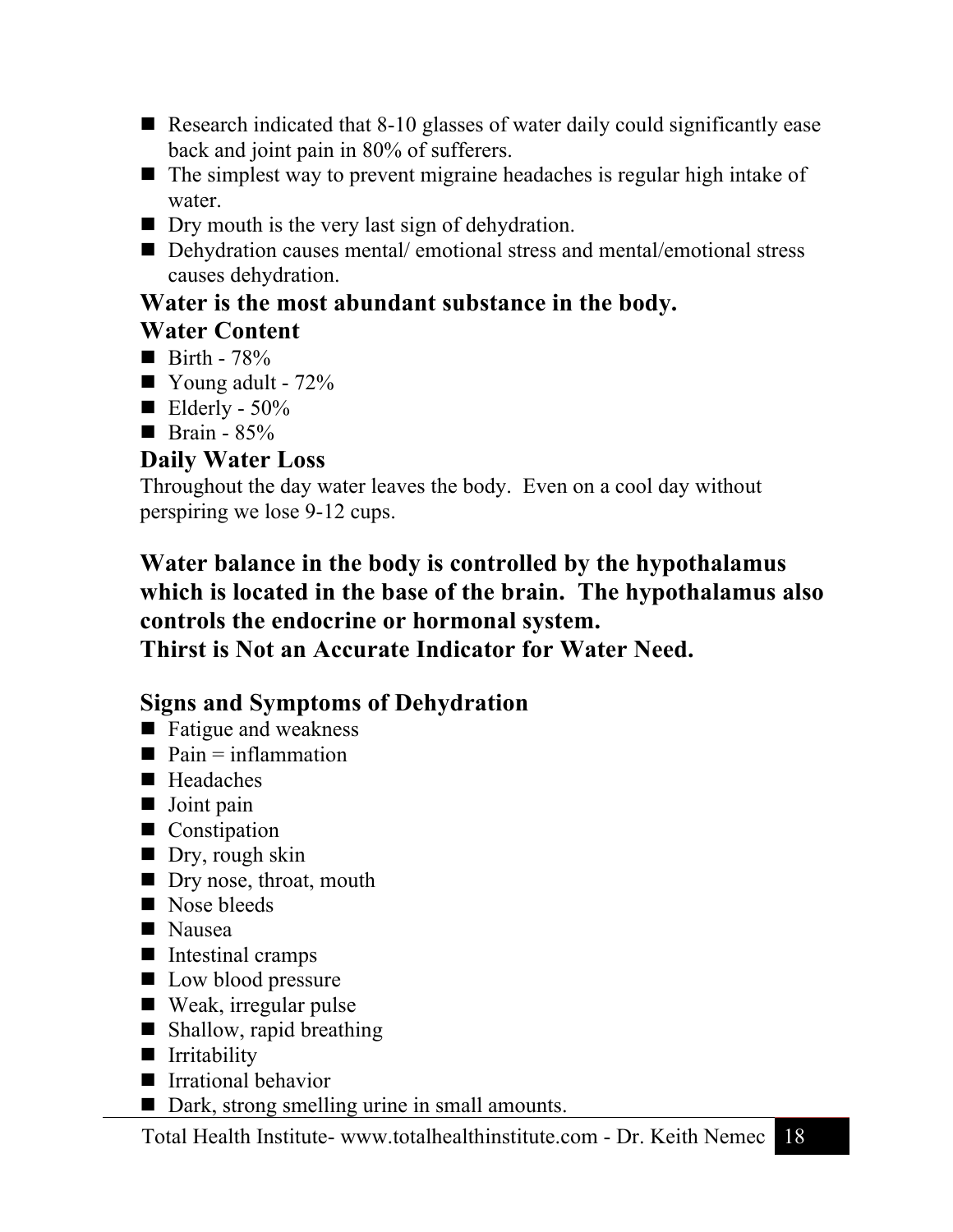#### **Sub-clinical Dehydration**

- $\blacksquare$  Over 80% of the U.S. population
- $\blacksquare$  A 3% loss in body water volume causes fatigue and organ dysfunction.
- $\blacksquare$  A 10% loss can be life threatening.
- By the time one's mouth becomes dry, the body has already begun to **suffer the effects of dehydration**

## **Three Types of Health Risks from Water**

- $\blacksquare$  Toxins, chemical, pollutants
- $\blacksquare$  Pathogens
- $\blacksquare$  Inorganic minerals

## **Inorganic Minerals**

Put a drop of water on a glass and let it dry. What you will see is a very small pile of sediment. These are inorganic minerals and heavy metals and cannot be used in your body. Only organic minerals from plants can be utilized properly. These inorganic minerals and heavy metals (lead, cadmium, mercury, and aluminum) keep building up in your body because they cannot be removed naturally.

## **What happens when they built up?**

They clog up the system just the same way they clog up your water pipes. What areas do they clog up?

- $\blacksquare$  Heart mineral deposits can attach to the heart or its valves causing restriction/blockage of function.
- $\blacksquare$  Cholesterol a good oil made by the liver naturally, and vital to a healthy nervous system, normal blood flow. As inorganic minerals attaches to your arterial walls the cholesterol attaches to them and clogs up your arteries which is referred to as "hardening of the arteries".

#### **Where else do these inorganic minerals and heavy metals build up and what can they cause?**

- Gall bladder gall stones
- $\blacksquare$  Kidney kidney stones
- $\blacksquare$  Intestines constipation and colon cancer
- $\blacksquare$  Lungs emphysema
- $\blacksquare$  Veins varicose
- $\blacksquare$  Nerves radiculopathy or radiating nerve pain
- $\blacksquare$  Joints arthritis, rheumatism, gout
- $\blacksquare$  Eyes glaucoma

#### **Studies show that you may drink over 450 pounds of inorganic minerals, heavy metals and sediment in your lifetime.**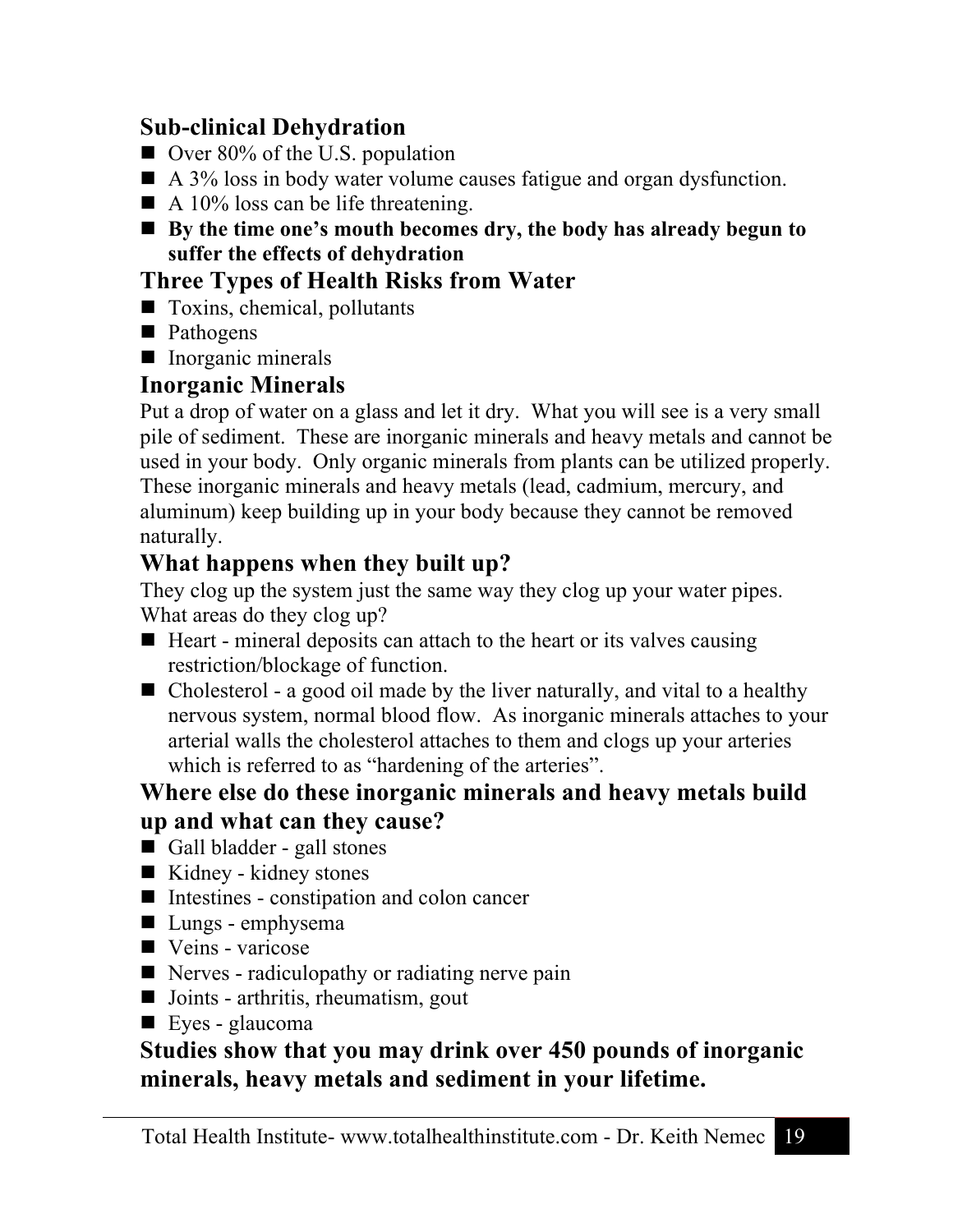#### **What Water is Best?**

- $\blacksquare$  Living water
- $\blacksquare$  Raw water
- $\blacksquare$  Distilled water
- $\blacksquare$  Reverse osmosis water

## **Living Water**

Living water is what is produced when you juice living plants, like sprouts, which contain bioelectricity, enzymes, bioavailable organic minerals and vitamins. The best are:

■ Wheat grass, Barley grass, Sunflower greens, Buckwheat greens, Fenugreek greens, Broccoli sprouts, Clover sprouts, Mung bean sprouts, Adzuki bean sprouts

## **Raw Water**

Raw water is what is produced when you juice raw organic green vegetables rich in enzymes, bio-available organic minerals and vitamins. The best are:

■ Kale, Collards, Dandelion, Broccoli, Spinach

## **Conditions Proven to Improve with High Water Consumption:**

- $\blacksquare$  Peptic ulcers
- $\blacksquare$  Arthritis
- $\blacksquare$  Hypertension
- $\blacksquare$  Low back pain
- $\blacksquare$  Intermittent claudication
- $\blacksquare$  Migraine headaches
- $\blacksquare$  Colitis
- $\blacksquare$  Constipation
- $\blacksquare$  Obesity
- $\blacksquare$  Edema
- $A$ sthma
- $\blacksquare$  Allergies

## **How Much Water Per Day?**

- 32 ounces per 50 pounds of body weight.
- 48 ounces per 50 pounds of body weight when in a health challenge.

#### **What can you do about your tap water?**

Up to 2 pounds of water can be absorbed through your skin in a long hot shower. So even if you are not drinking your toxic tap water you are still taking it in through your shower or bath. Remedy:

- $\blacksquare$  Shower filter for chlorine and some other toxins.
- $\blacksquare$  Complete house system to filter toxins, chemicals.
- $\blacksquare$  If you cook with water make sure it is distilled.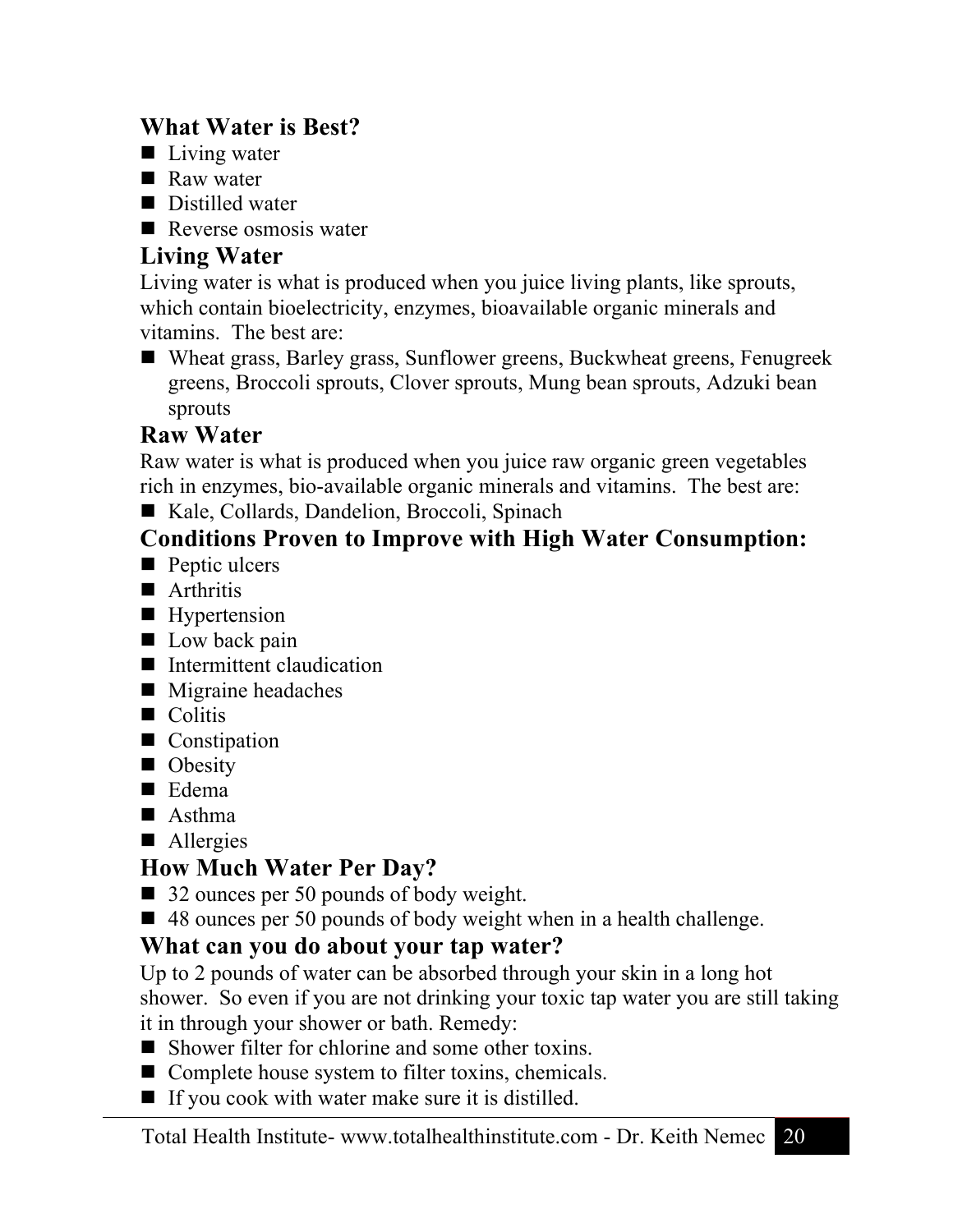# **Food**

## **Food - Types**

- $\blacksquare$  Living
- $\blacksquare$  Raw
- $\Box$  Cooked vegetable products
- $\Box$  Cooked animal products

## **Living Food**

Living food are sprouted seeds and nuts which contain bioelectricity, enzymes, bioavailable organic minerals and vitamins. The best are:

- $\blacksquare$  wheat grass, barley grass
- $\blacksquare$  sunflower greens, buckwheat greens
- $\blacksquare$  fenugreek greens, broccoli sprouts
- $\blacksquare$  clover sprouts, alfalfa sprouts
- $\blacksquare$  mung bean sprouts, adzuki bean sprouts, lentil sprouts
- $\blacksquare$  sprouted almonds, brazil nuts

## **Why is Living Food the Best?**

What makes living food so powerful in maintaining health and promoting healing? Living food has energy of life within it. Life brings forth life. Scientific research has shown that all matter is composed of condensed light. This biophotonic energy is just starting to be researched and may prove to be the key to restore human health just as it has maintained animal health from the beginning.

## **Biophotons**

Light has a unique property; it can be either a wave (energy) or a particle (mass). Light consists of photons which are the smallest packets of particle matter. Albert Einstein saw photons as "wavicles" because their ability to change form from waves (energy) to particles (matter). A high energy photon (quantum of light) slows down to become a particle with electron and positron. According to Einstein all matter or all physical form is simply stilled or slowed down light. To put it another way all living things are just condensed light or condensed photons. These photons are named biophotons when they pertain to biological systems like humans, animals and plants.

## **Living Food**

- $\blacksquare$  Every animal in nature that lives a long disease-free life eats living food filled with bioelectricity called biphotons, bioenergy, enzymes, bioavailable minerals and vitamins.
- $\blacksquare$  The herbivores eat living, growing grass, leaves, plants.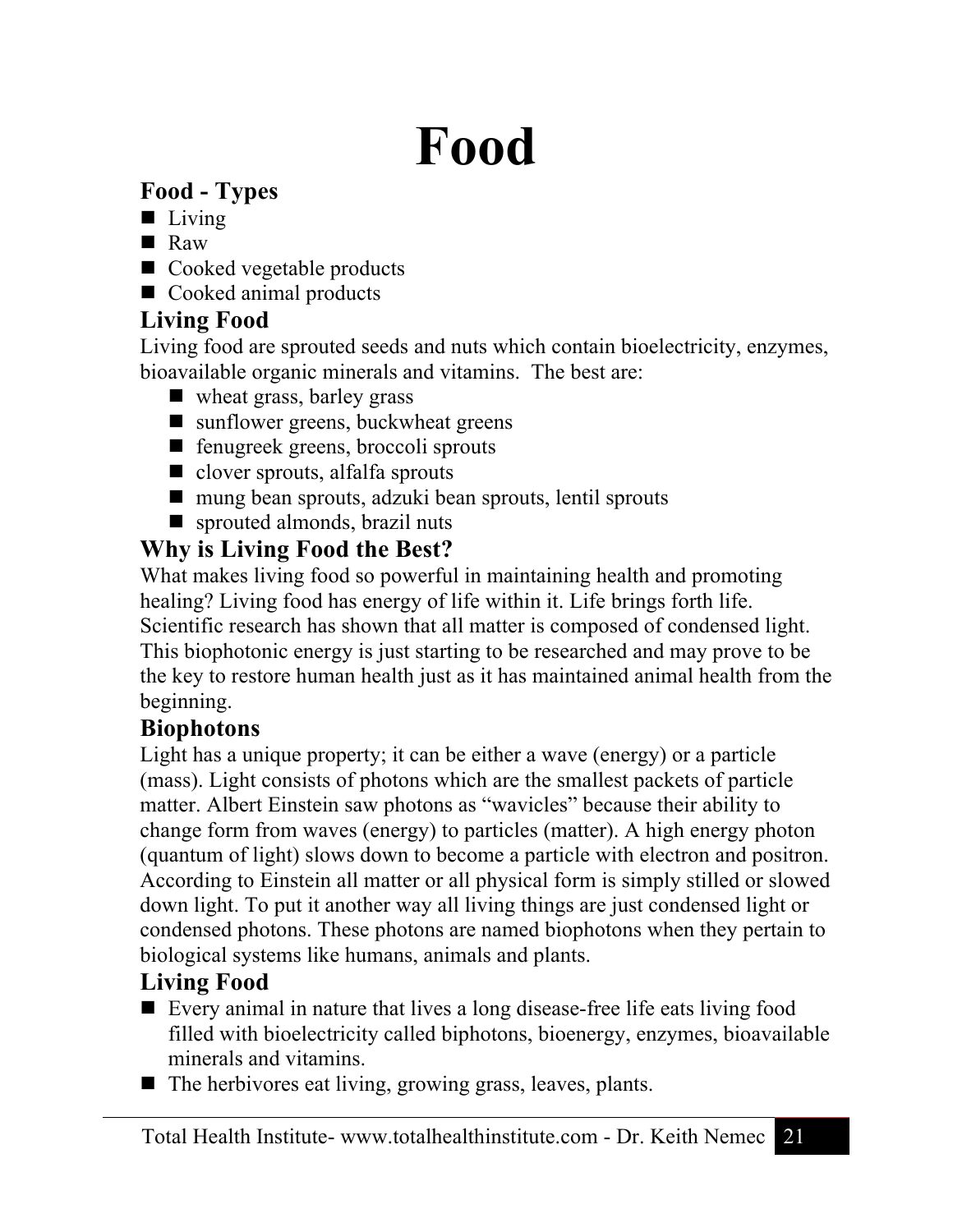$\blacksquare$  The carnivores eat living animals.

## **The Miracle of Living Food**

■ Dr. P.R. Burkholder of Yale University found over a 1500% increase in B vitamin content in sprouted oats (living) as compared to cooked oats (dead).

## **Living Sprouts vs. Raw vs. Cooked**

Sprouted oats had 13 times more vitamin B2 than raw oats and 100 times more vitamin B2 than cooked oats. B vitamin content differences in oats showed an average loss of 87% in vitamin content after cooking.

## **The Greatest Miracle of Living Food**

- **Miracle** Act of God: an event that appears to be contrary to the laws of nature and is regarded as an act of God, from Latin *miraculum* "object of wonder," from *mirus* "wonderful."
- $\blacksquare$  Put a weighed and measured sprout seed in a test tube that is sealed with nothing but distilled water (no minerals). The miracle of life is demonstrated. As the sprout starts to grow, its vitamin, mineral, protein, carbohydrate and essential fatty acid content skyrocket.
- Something from nothing! This defies all natural laws. God designed this something from nothing miraculous "wonderful" living food for our total health of body, mind and spirit.
- **n MORE** -this definitively shows that living food is God's designed food for our healing, health, and life. Why? Because His signature is upon it. With this simple illustration it can plainly be seen that living food is truly miraculous. It brings forth all that is needed for life from within itself. How else can one explain vitamin, mineral, protein, carbohydrate and essential fatty acid content increasing exponentially with nothing added but nonmineral-containing distilled water?

## **Life brings forth life.**

## **Living food makes living, healthy people.**

#### **Dead food makes dying, dis-eased people.**

#### **Raw Food**

■ Raw food is food that has never been cooked. It is rich in enzymes, bioavailable organic minerals and vitamins.

## **Cooked Vegetable Food**

- $\blacksquare$  Devoid of bioelectricity, enzymes, an average loss of 87% vitamin and minerals.
- $\blacksquare$  Calories to sustain life for a period, but nothing to restore or regenerate life.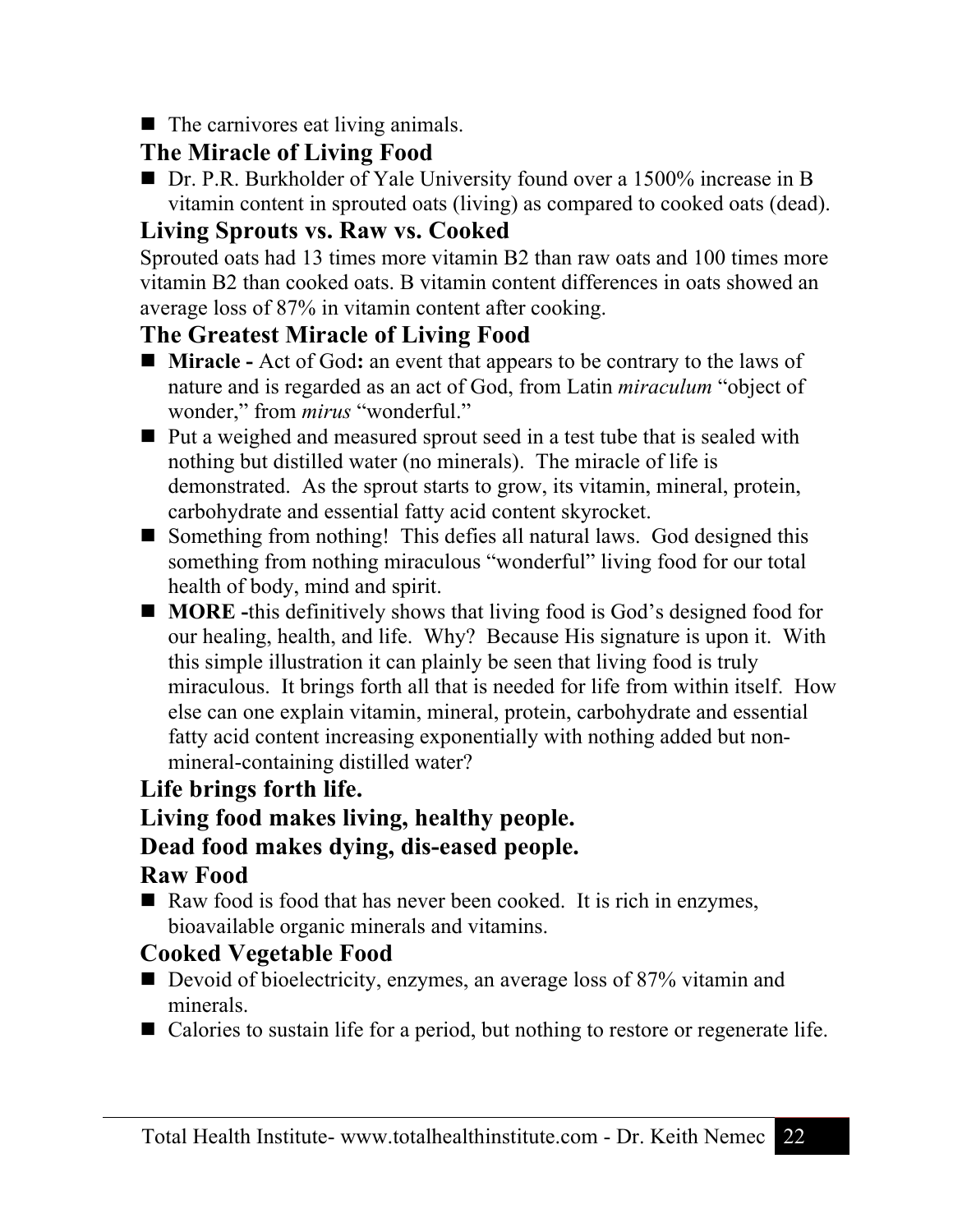## **Cooked Animal Food**

- Toxic because chemicals store in the fat cells of animals as you eat up the food chain. Includes heavy metals.
- $\blacksquare$  Hormones, antibiotics, bacteria, parasites, and cholesterol.
- $\blacksquare$  Most difficult food to digest.
- Devoid of bioelectricity, enzymes, an average loss of 87% vitamin and minerals.
- Calories to sustain life for a period, but nothing to restore or regenerate life.

### **Plant vs. Animal Food Diet**

- $\blacksquare$  A vegan diet is a vegetarian diet with no animal products at all included. No dairy, no butter, no cheese, no yogurt, no eggs, nothing from animals.
- 50% of Americans presently die from cardiovascular disease. This drops to less than 4% with a vegan diet.
- German Cancer Research Center showed that immune system strength is twice as strong in a vegan as compared to an animal product consumer.
- Nine out of 10 Americans will die from either cardiovascular disease or cancer and of these 90% between 60-90% could be prevented with diet (vegan) and lifestyle changes.
- $\blacksquare$  The China Project was co-sponsored by Oxford, Cornell, and the China Department of Health, and proved that the greatest causes of disease came from two diet sources: cholesterol and animal protein, not plant protein. So the lowest incidence of disease occurred when these two were excluded from the diet. This is a vegan diet.
- $\blacksquare$  Dr. Foster studied 200 cancer patients that were healed without any conventional medical treatment. The highest common factor between them all was that 87% of them changed their diet to vegetarian.
- Dr. Dean Ornish's Program for Reversing Coronary Heart Disease, besides daily exercise and relaxation techniques, includes a predominately vegetarian diet to reduce coronary blockages as severe as 90% so these patients didn't need bypass surgery.
- $\blacksquare$  The University of Oslo in Norway found that arthritis pain was substantially reduced in patients when a vegetarian diet was eaten. No pain reduction was seen when animal products were eaten.
- $\blacksquare$  The average bone loss in meat-eating women, age 65, was 35% whereas the vegetarian female, age 65, lost only 18%.
- $\blacksquare$  Countries with the highest consumption of meat and animal fat have the highest rate of breast cancer. Thailand's animal fat intake is 1/10th that of the US and breast cancer is 1/20th the rate.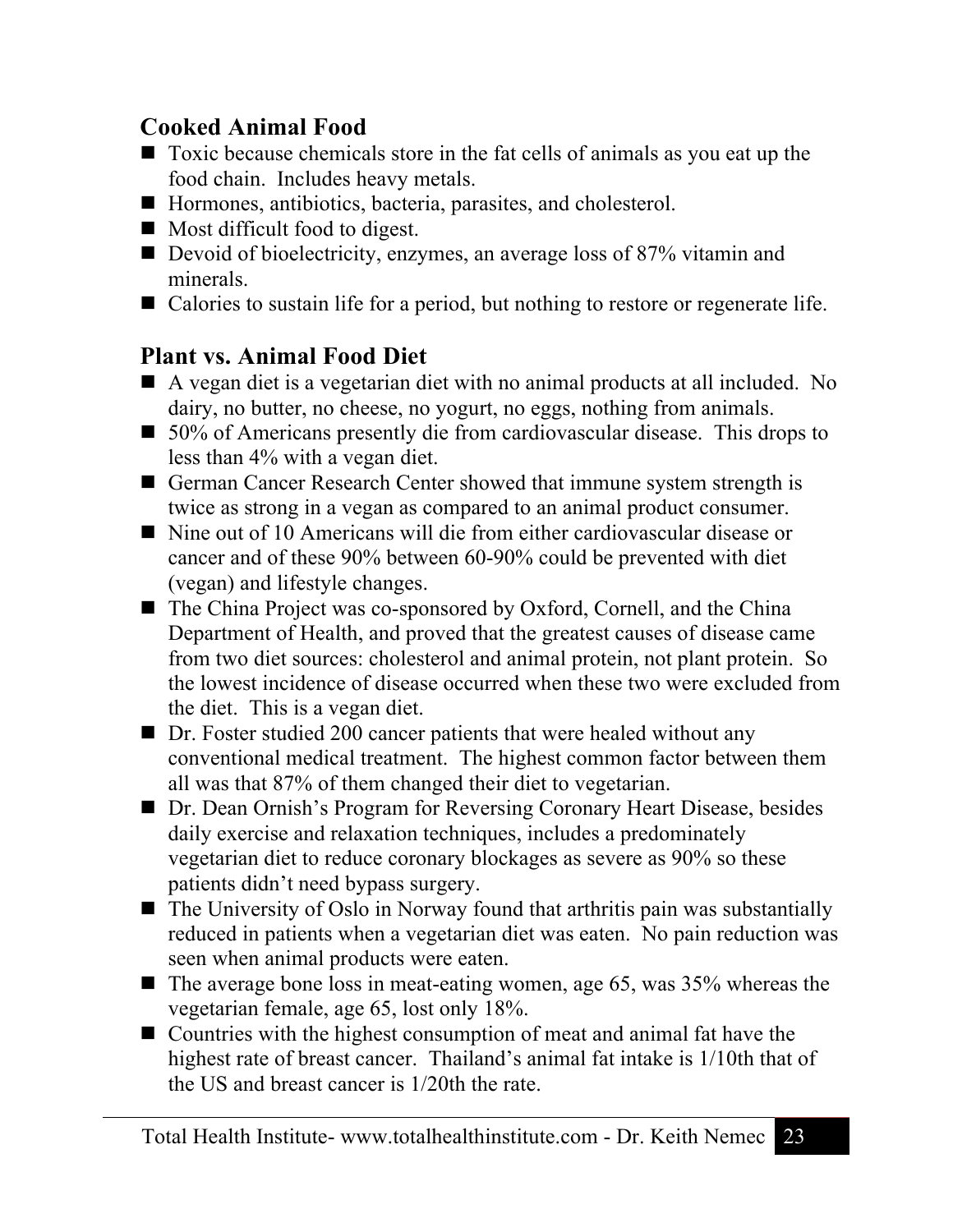- Risk of dying from prostate cancer is 3.6 times higher in men who eat animal products versus those who are vegan.
- $\blacksquare$  Risk of dying from ovarian cancer is three times higher in women who eat animal products versus those who are vegan.
- E Lessons from the animal kingdom. The animals that live the longest (i.e. tortoises) are vegetarian. The animals that are the biggest and strongest are vegetarian (i.e. elephants). Elephants don't drink milk and don't eat meat, yet they are some of the strongest animals on the planet. They are never protein deficient or calcium-deficient with their diet of leaves and grasses. Gorillas are three times the weight of a man and 30 times as strong. Not bad for a vegetable diet. So much for the myth that you need meat to be strong.
- $\blacksquare$  Length of the digestive tract in animals who eat vegan diets (plants only, non-animal) is 8-12 times the length of the torso. This allows for digestion and absorption of nutrients from the plant material. The length of digestive tract of meat-eating carnivores is three times the length of the torso so as to move the quickly putrefying meat out of their system. Man's digestive tract is the length of a plant eater, not a meat-eater.
- $\blacksquare$  The saliva of meat-eating carnivores is acidic to predigest proteins. Saliva of vegetable-eating herbivores is alkaline for carbohydrate digestion. Man has alkaline saliva.

#### **Plant vs. Animal Food Diet**

- $\blacksquare$  In a series of experiments a diet high in cooked animal protein was fed to rats with liver cancer. Their tumors grew rapidly.
- $\blacksquare$  When the diet was changed to cooked plant protein the tumors stopped growing.
- $\blacksquare$  The experiments did not include living plant food, but result would most probably have been shrinking (healing) of the tumors.

#### **Raw vs. Cooked**

■ In 1946 Dr. Francis Pottenger conducted a research project to see the differences in health benefits in raw food versus cooked food. In the study he took 900 cats and put half of them on a totally raw diet and the other half on the same food, except it was cooked. The cats that ate the raw diet were very healthy and produced healthy kittens each successive generation. The cats that ate the cooked food did not fare so well. They developed all the diseases common to mankind: heart disease, cancer, pneumonia, diabetes, thyroid disease, kidney disease, liver disease, arthritis, osteoporosis, diarrhea, decreased sexual interest and paralysis. The first generation of kittens, from the cooked food parents, were sick and abnormal, the second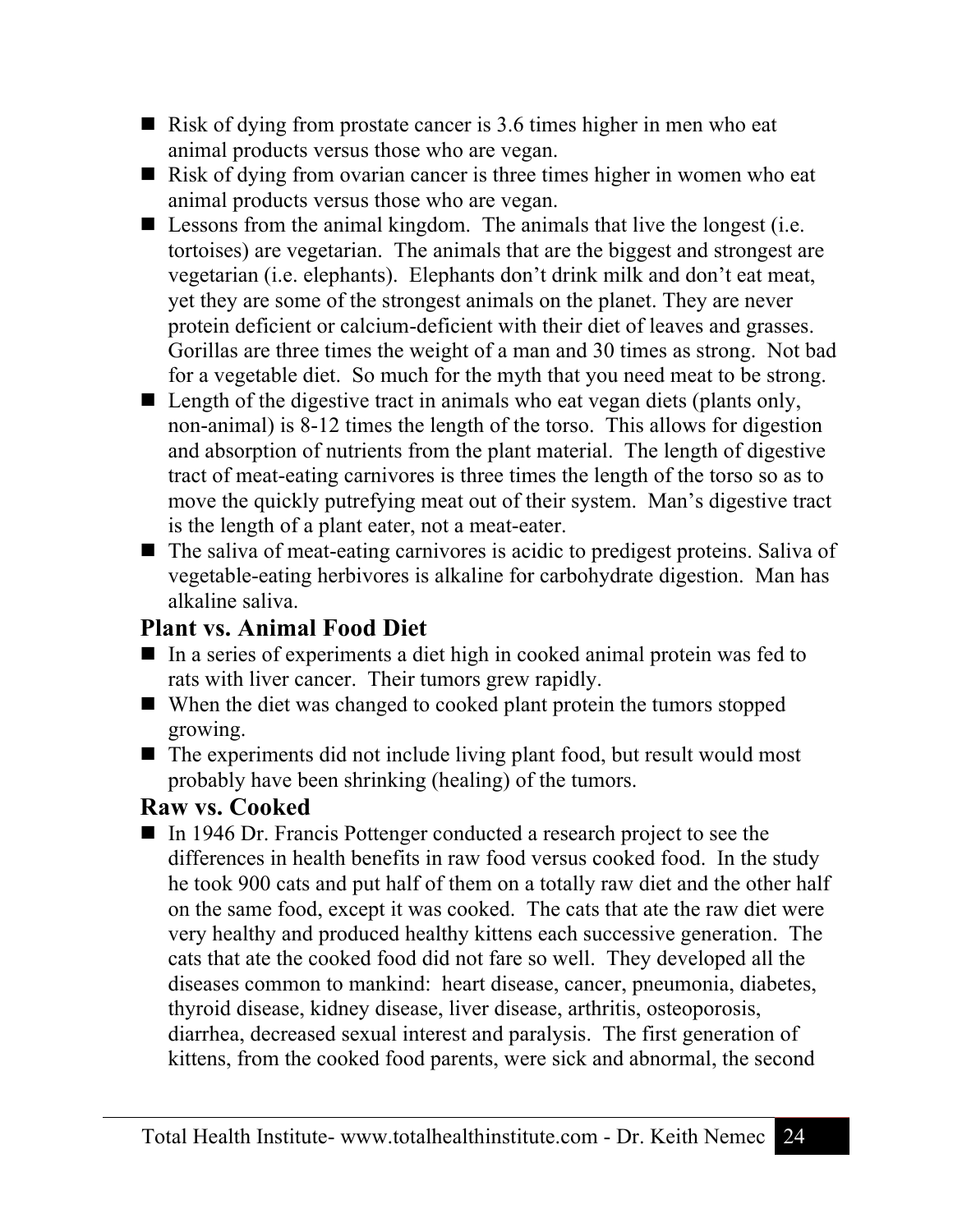generation were diseased or dead, and by the third generation the mothers were sterile.

Three-part experiment done on rats to access diet and health.

- Group 1 a group of rats was fed a raw diet consisting of vegetables, seeds, nuts and whole grains. These rats grew very healthy and never suffered from any disease, never became fat, mated regularly, were gentle, affectionate and lived in harmony with each other. After reaching an equivalent of 80 human years they were put to death, and their organs, glands and tissues were found to be in perfect condition with no signs of aging or deterioration.
- **Group 2** the next group of rats was fed a diet of cooked food, white bread, meat, milk, salt, soft drinks, candies, cakes, vitamins, minerals and medicines for any ailment. This group, from early on in life, contracted colds, fevers, pneumonia, heart disease, cancer, arthritis, poor vision and cataracts. Most of this group died prematurely and became very antisocial, fighting, stealing each other's food, and trying to kill each other. This caused them to have to be separated to avoid total destruction of the group. Epidemics of sickness affected the group and as they died they were autopsied and found to be in advanced degeneration in all their organs, glands and tissues. Their offspring were all sick and had the same problems their parents had.
- **F** Group 3 in this group the rats were fed the same diet as group 2, the average American diet, and had all the diseases and behaviors that were exhibited in group 2. Extreme sickness, antisocial behavior and early death were all seen. Some of this group were put to death at an equivalent human age of 40 years and were autopsied and found to have extensive degeneration of all parts of their bodies.
- $\blacksquare$  In the next part of the group 3 experiment the rats, after an equivalent age of 40 human years, were put on a strict fast with only water to drink for several days (after eating the American diet for 40 equivalent years). Then when food was reintroduced into their diet it was only the raw food that group 1 received. This diet was alternated with times of fasting and within one month the behavior was completely different, having become very docile, playful, living together in harmony with each other. Then once again at the age of 80 human years equivalent these rats were autopsied and found to have no signs of aging or disease just as in group 1.
- **n MORE** this experiment shows the amazing healing power of living/raw food. Most amazing of all is that after 40 equivalent years of the SAD (standard American diet) and lifestyle, once fasting and living/raw foods were introduced, their behavior reverted back to one of balance and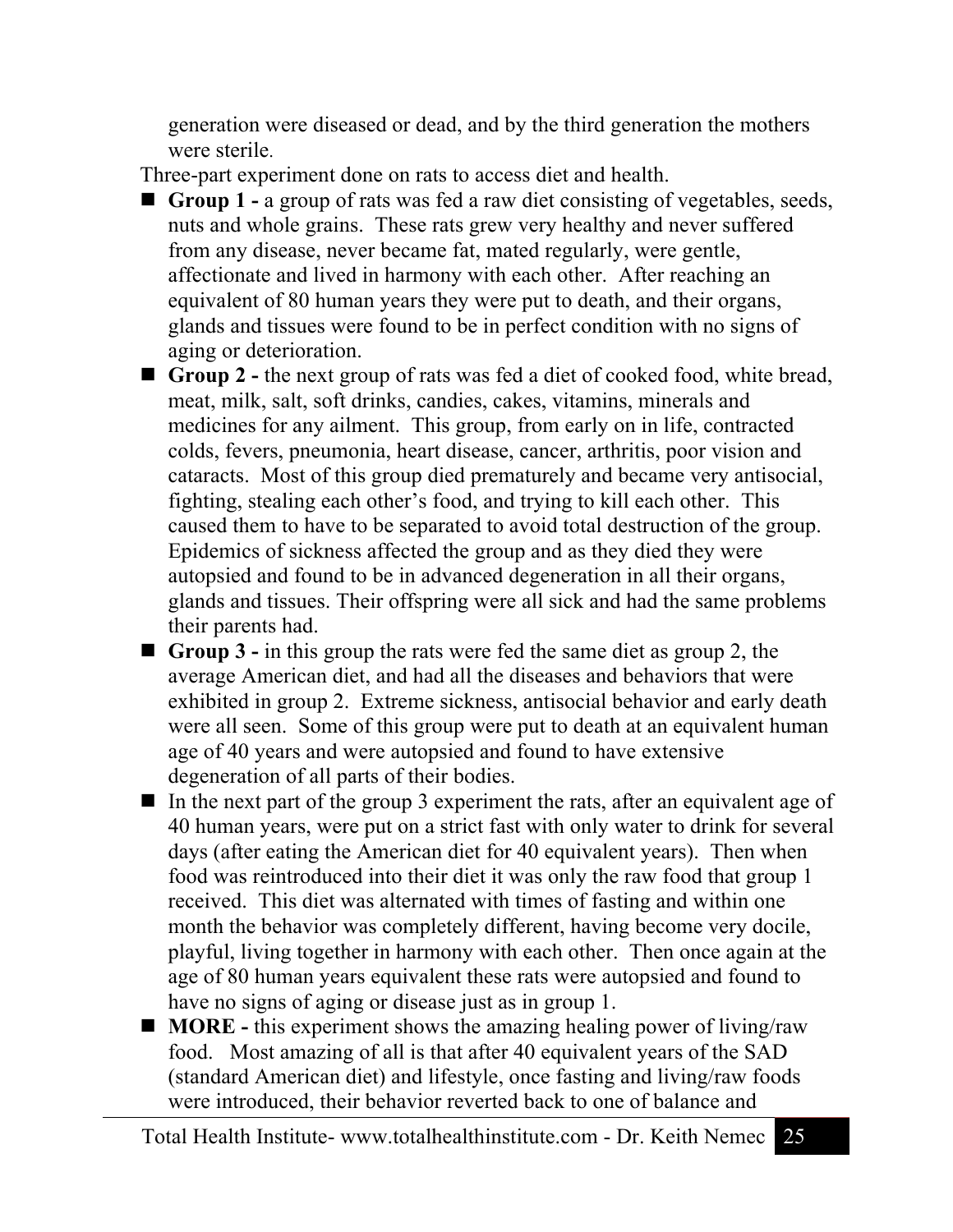harmony. Their physical body reversed all imbalances, conditions, diseases, and all signs of aging. If human beings can get this revelation that even if they have abused the temple of God's Spirit - their body, it is not to late to reverse symptoms, conditions, diseases, and aging. They need only to become proactive with the 7 basic steps to total health, obeying in faith God's Truth spoken into their hearts, never quitting, stopping, or giving up. This is when one starts living life to the full, this is when one really starts living in body, mind and spirit.

#### **Hippocrates the father of medicine said, "Let your food be your medicine".**

#### **The doctor of the future will give no medicine but will interest his patients in the care of the human frame, in diet, and in the cause and prevention of disease.**

#### **-Thomas Edison**

#### **Lessons from Nature**

- $\blacksquare$  How can an elephant have the biggest bones, strongest muscles of any land animal eating just leaves?
- $\blacksquare$  How can a gorilla eat just vegetables and be three times the weight of a man and 30 times as strong?
- n Why don't animals in the wild get cancer, heart disease, diabetes, etc., and yet have high stress of survival?
- The answer is LIVING FOOD.

#### **Foods you want to eat**

- Sprouted seeds, legumes and nuts
- Grasses wheat, barley, rye
- Algaes
- $\blacksquare$  Green vegetables
- $\blacksquare$  Vegetables
- $\blacksquare$  Root vegetables
- $\blacksquare$  Sea vegetables
- $\blacksquare$  Avocados

#### **Foods you don't want to eat**

- $\blacksquare$  Sugar
- $\blacksquare$  Salt
- $\blacksquare$  Caffeine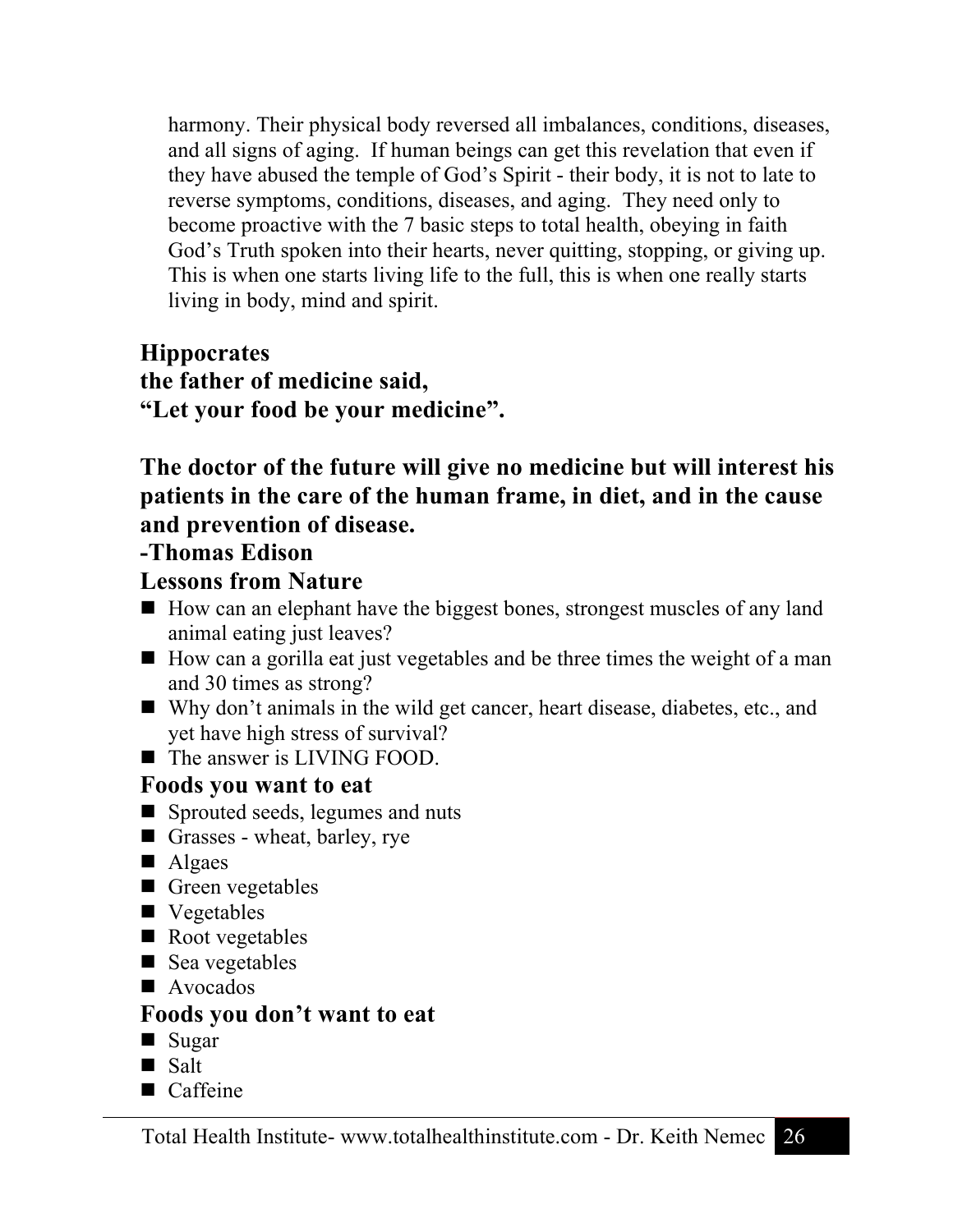- $\blacksquare$  Dairy products
- $\blacksquare$  Animal products
- $\blacksquare$  Refined flour

## **Living/Raw Food vs. Cooked**

- $\blacksquare$  Digestive Leukocytosis a rise in the white blood count (WBC) that begins 30 minutes after a meal when cooked or processed food has been consumed.
- This occurs because cooked, processed food has no enzymes to digest the food, so the WBCs have to use their enzymes to eat your breakfast, lunch and dinner.
- Living/Raw organic foods produced **no increase** in the white blood cell (WBC) count.
- n Processed foods, refined flours and sugar cause a **severe increase** in the WBC count.
- Processed meats (deli meats), microwaved foods cause **extremely severe increase** in the WBC count equivalent to what is seen in food poisoning.
- **NORE** the body talks and teaches us if we only listen. It is obvious from the digestive leukocytosis observation, that the body is telling us what it wants, and what it doesn't want. It is also telling us which food is best (organic living/raw food) and which is worst (refined flours, sugars, processed deli meats, and microwaved food.

## **Life Force**

The life force is God's sustaining energy that has been put into every living thing. It is energy from God that reverses the natural law of entropy. Entropy states that everything in the universe goes from a state of order to disorder, a state of complexity to less complexity, from birth to death, everything is breaking down, not building up. The life force energy in a biological system produces negative entropy. Simple molecules such as oxygen, water, amino acids, essential fatty acids, simple chain sugars are turned into complex biological molecule and structures like DNA, RNA. Dead food can sustain life for a period of time, but not regenerate life. Entropy returns when the life force leaves the biological system; death and decay results. Life force is in you and should be in the food you eat - living food, if you want to maintain your life force, your health.

#### **The greatest physical blockage to our wholeness, our total health in body, mind and spirit is FOOD.**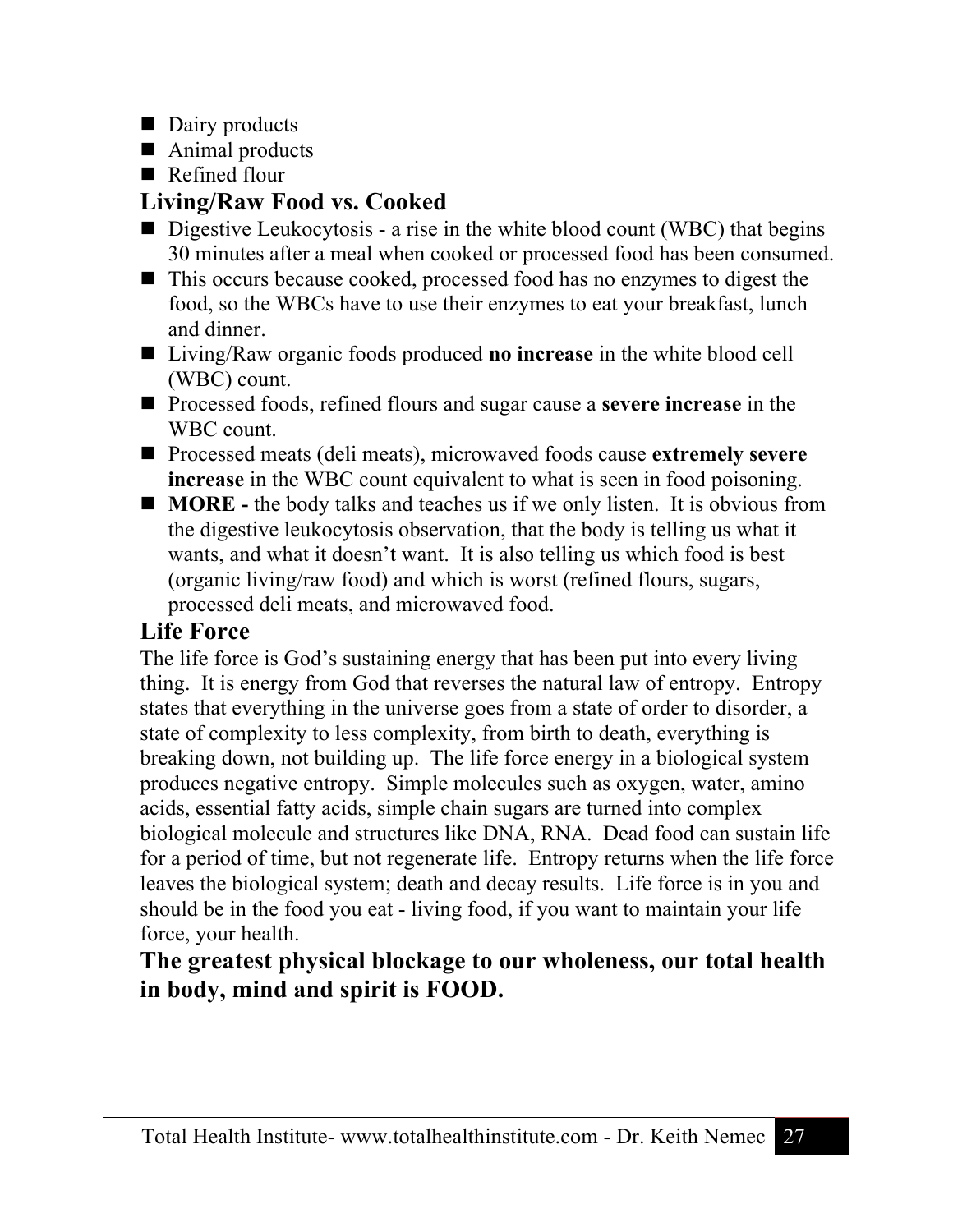# **Sleep**

#### **After breathing oxygen, sleep is the second most important step in your physical health.**

#### **How Important?**

- $\blacksquare$  You can only go 3 minutes without oxygen.
- You can only go 2 days without sleep.
- $\blacksquare$  You can go 5 days without water.
- $\blacksquare$  You can go 30+ days without food.

#### **Sleep Facts**

- $\blacksquare$  The average number of hours of sleep we were created to have in a day was 12 (4380 hours per year).
- $\blacksquare$  The minimum number of hours of sleep to heal, repair and to stay in total health is 9.5 (3468 hours per year).
- $\blacksquare$  The average number of hours of sleep now is 6.95. 2537 hours per year.
- $\blacksquare$  The loss from 12 hours to 9.5 is 912 hours per year or 76 days.
- $\blacksquare$  The loss from 12 hours to 6.95 is 1843 hours per year or 153 days.
- In 1910 average American night sleep was 9.5 hours. In 1975 it had dropped to 7.5 hours. Now it has dropped to 6 hours and 54 minutes.
- 67% of Americans have sleep disorders, a 33% increase in the last 5 years.
- $\blacksquare$  70 million Americans suffer from insomnia.
- Over 100 million Americans fail to get a good night's sleep.
- $\blacksquare$  Over 95% of the American population does not sleep the 9.5 hours of sleep the body needs to heal, repair and maintain total health.
- Sleep Disorders-Insomnia, Sleep apnea, Restless-leg syndrome, Narcolepsy affect over 112 million Americans.
- $\blacksquare$  Insomnia 70 million.
- $\blacksquare$  Sleep apnea trachea closes while sleeping blocking the air flow, causing the sleeper to break deep sleep up to hundreds of times a night - 30 million.
- n Restless-leg syndrome sensations of pain, tingling, needles, causing the legs to twitch or move, leading to sleeplessness - 12 million.
- $\blacksquare$  Narcolepsy uncontrollable episodes of falling asleep during the day-250,000.
- $\blacksquare$  56% of adults report daytime drowsiness as a definite problem.
- $\blacksquare$  37% report it interferes with daily activities.
- $\blacksquare$  30% report a drop in job performance.
- $\blacksquare$  50% report a drop in performance of family duties.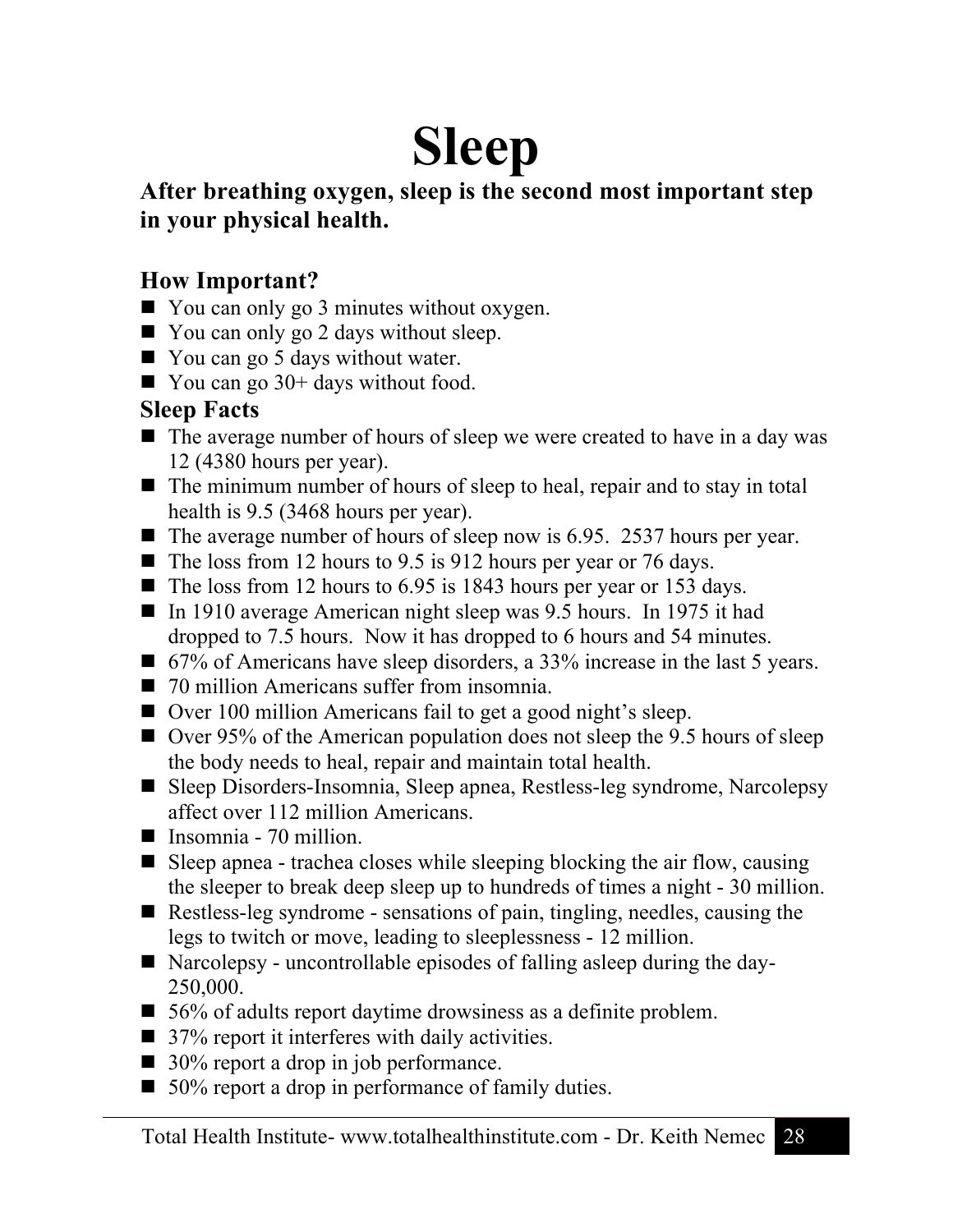#### **Fallacies about Sleep**

- $\blacksquare$  I don't need that much, I do fine with just 6 hours of sleep.
- $\blacksquare$  I'll catch up on the weekends.
- $\blacksquare$  I have never slept more than 7 hours since I was 18 and have been doing fine. I have lots of energy and never get tired.
- $\blacksquare$  If anyone sleeps more than 8 hours they must be sick.

 $\blacksquare$  There's not enough time to sleep more than 8 hours in a day.

## **What does lack of sleep cause?**

- $\blacksquare$  Overweight.
- $\blacksquare$  Increases all craving/addictions to food.
- $\blacksquare$  Increases chances of diabetes.
- Decreases fertility and makes one impotent.
- Raises blood pressure.
- $\blacksquare$  Increases chances of heart disease.
- $\blacksquare$  Throws your immune system completely off track increasing your chances of developing cancer, infections, autoimmune disease and allergies.

### **Lack of sleep (8-9.5 hours)**

**greatly increases your risk of all diseases along with greatly hindering the process of healing that occurs at night while you are in deep sleep.**

**When were you designed by God to go to sleep? When the sun goes down.**

**When were you designed by God to wake up? When the sun comes up. How many hours is that per night? An average of 12 hours.**

**What is the minimum amount you can sleep and still heal, repair and maintain total health in body, mind and spirit? 8-9.5 hours, and of this at least 3 hours must be before midnight.**

**Albert Einstein needed 10 hours of sleep to merely function and another two hours to do physics.**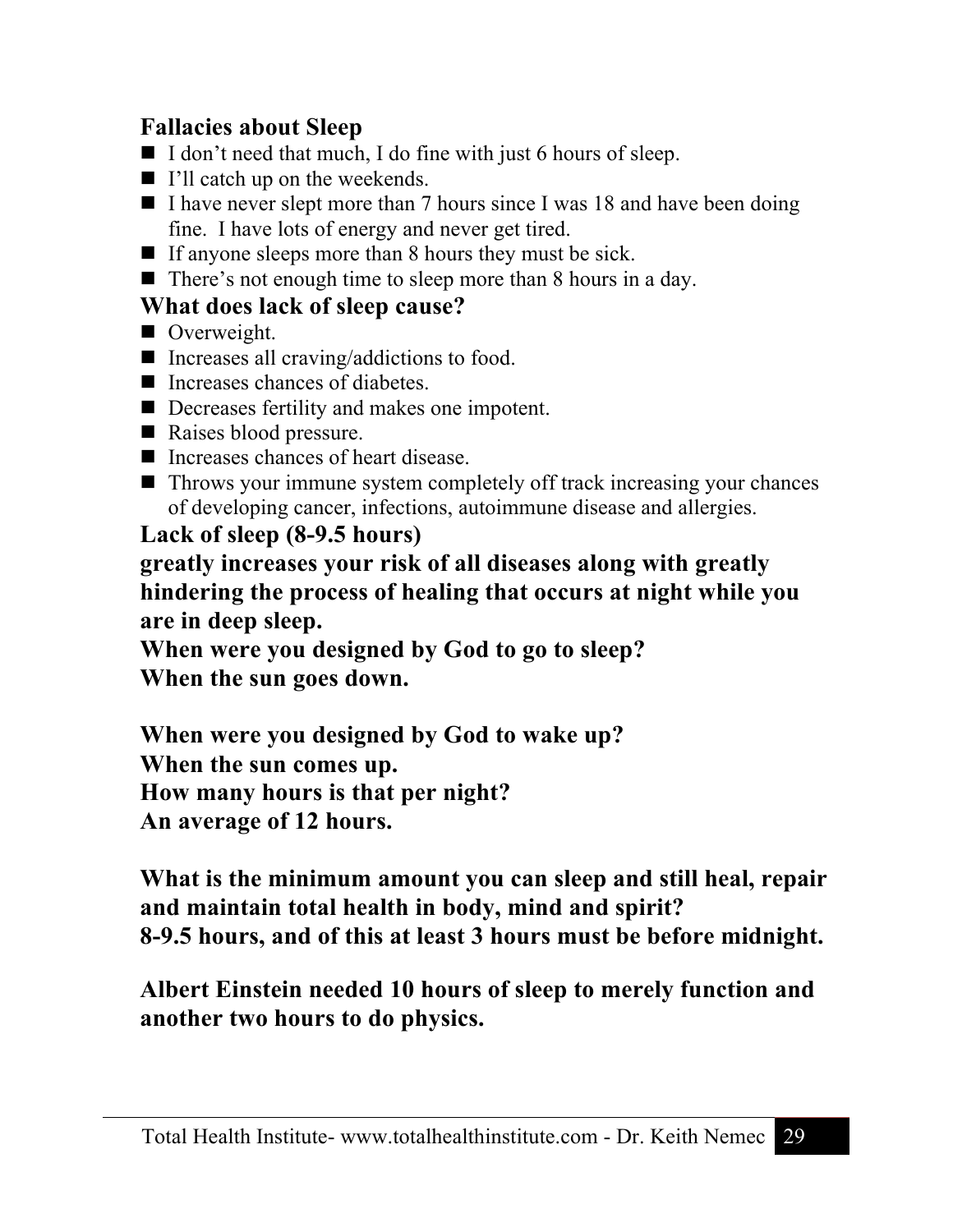### **What Causes Poor Sleep?**

- **Low oxygen.**
- Dehydration.
- Poor diet refined, processed sugars, starches, poorly digested toxic animal products, caffeine, and salt.
- $\blacksquare$  Lack of exercise.
- $\blacksquare$  Present mental/emotional stress; future/past thinking.
- Stored mental/emotional toxins past/generational.
- $\blacksquare$  Any blockage in the flow of energy of life, causing excesses and deficiencies (floods and droughts).
- $\Box$  Organ/gland imbalances.

#### **Take a Lesson from the Animal Kingdom**

Animals in the wild don't get cancer, heart disease, diabetes or any of the other dis-eases that mankind does. Why?

- $\blacksquare$  They eat living food.
- $\blacksquare$  They live in the moment.
- $\blacksquare$  They live by the light-dark cycle.

**The further we deviate from this schedule, the more we open ourselves up to imbalances, conditions and dis-eases of the body/mind complex.**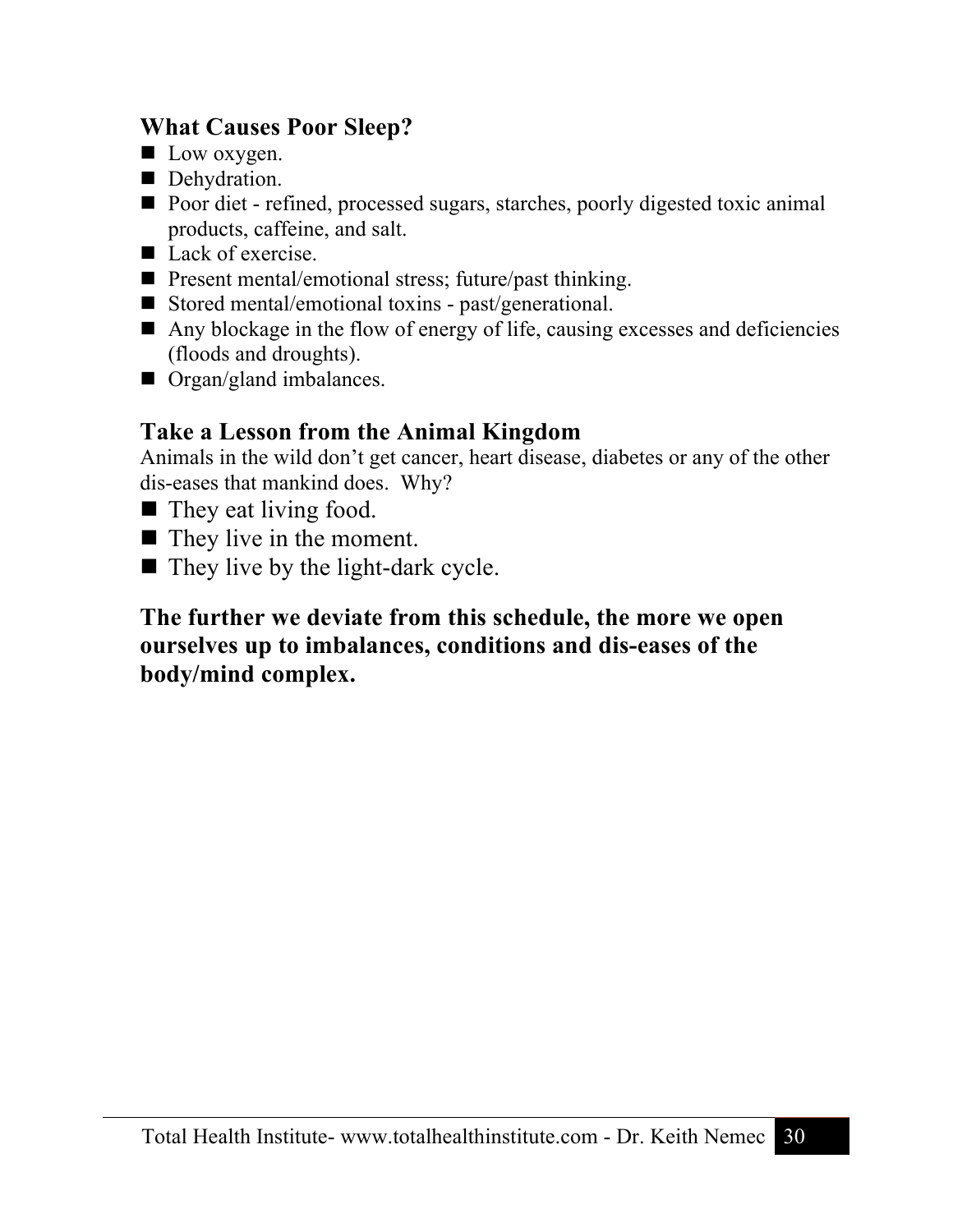## **Exercise**

### **Exercise Facts**

- 9 out of 10 Americans get little or no exercise on a daily basis.
- $\blacksquare$  40% of Americans are completely sedentary (much higher in the elderly).
- $\Box$  Only 20% of Americans are said to be active in any reasonable amount.
- $\Box$  Only 5% of Americans get the amount of exercise needed to maintain health.
- $\blacksquare$  In 1900 human labor accounted for 80% of the total calories expended to work the land, even though tractors and combines were in widespread use.
- $\blacksquare$  Today human labor accounts for only 1% of calories expended because of automation.

**Researchers from Tufts University have proven that building muscle mass and strength late in life after age 45 can significantly rejuvenate your WHOLE physiology.**

**The more you use the body the better it gets, the more the muscles strengthen, the denser the bones become. Age is not a factor.**

## **Weight Training and the Elderly**

- $\blacksquare$  Tufts University study selected the frailest nursing home residents and put them on a weight training program. The age group was 87 to 96.
- $\blacksquare$  Within eight weeks wasted muscles came back by 300%.
- $\blacksquare$  Coordination and balance improved, activities of daily living which were given up now returned.
- Residents who were unable to walk unassisted could now get up and walk to the bathroom in the middle of the night by themselves.
- $\blacksquare$  What was thought to be injurious to them actually caused them to thrive. They now believed they could do things that fear had taken away (break mind barrier).

#### **Weight Training and Ages 60-72**

- $\blacksquare$  Tufts research took men between ages 60-72 and put them on supervised weight training sessions 3 times per week for three months.
- $\blacksquare$  The men were to train at 80% of their maximum they could lift one time.
- $\blacksquare$  After three months the strength had greatly increased, the size of their quadriceps had more than doubled, the size of their hamstrings had more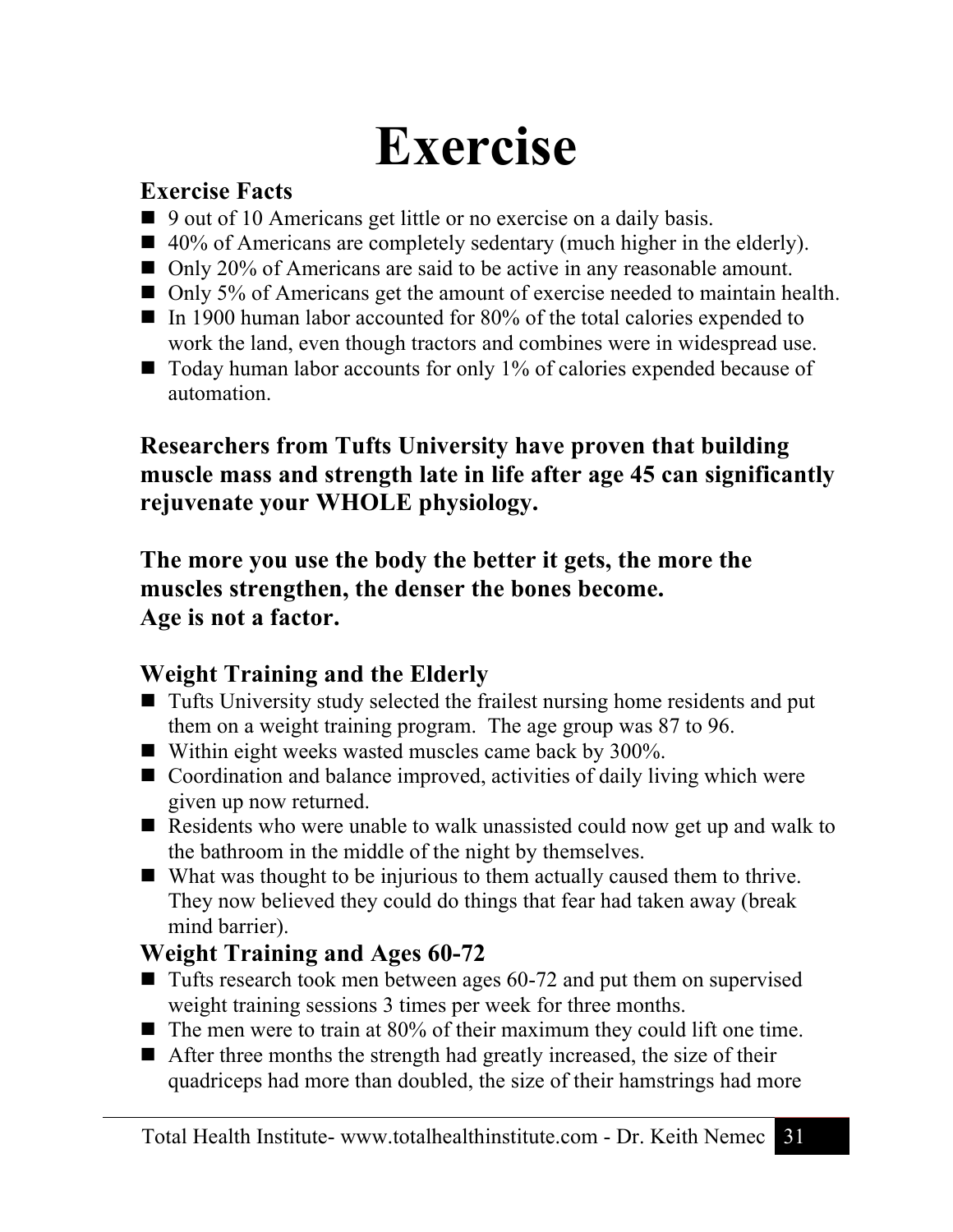than tripled, these men could lift heavier boxes than the 25 year-olds working in the training lab.

 $\blacksquare$  The men in this study felt much younger and much better about themselves than they had in years.

#### **A person who is confined to complete bed rest for two weeks will have the same bone and muscle loss as someone who has aged ten years.**

### **Use it or lose it. When you use it, your whole being benefits.**

#### **Types of Exercise**

- Cellular increased lymphatic flow, increased gravity effect on cells.
- Cardiovascular increased heart rate.
- $\blacksquare$  Strengthening increased muscle strength and mass.
- $\blacksquare$  Stretching lengthening connective tissue, muscles, fascia, tendons.

### **Cellular Exercise**

- $\blacksquare$  Cellular exercise is one that utilizes the forces of acceleration, deceleration and gravity as it strengthens every single cell in the body at the same time. Cellular exercise or rebounding is the ultimate exercise for the immune system causing the circulating white blood cell count to triple. This threefold increase in WBC's literally means your immune system can consume cancer cells, bacteria, viruses, parasites and fungi three times as fast.
- $\blacksquare$  Cellular exercise
	- $\blacksquare$  strengthens veins and arteries
	- $\blacksquare$  strengthens internal organs, glands
	- $\blacksquare$  strengthens muscles, tendons, bones, tissues
	- $\blacksquare$  strengthens eyes, ears, and skin
	- $\blacksquare$  increases lymphatic circulation
	- $\blacksquare$  increases strength
	- $\blacksquare$  increases endurance
	- $\blacksquare$  increases cardiovascular fitness
	- $\blacksquare$  increases weight loss
	- $\blacksquare$  increases balance, coordination, rhythm and timing
	- Exercises and strengthening all cells.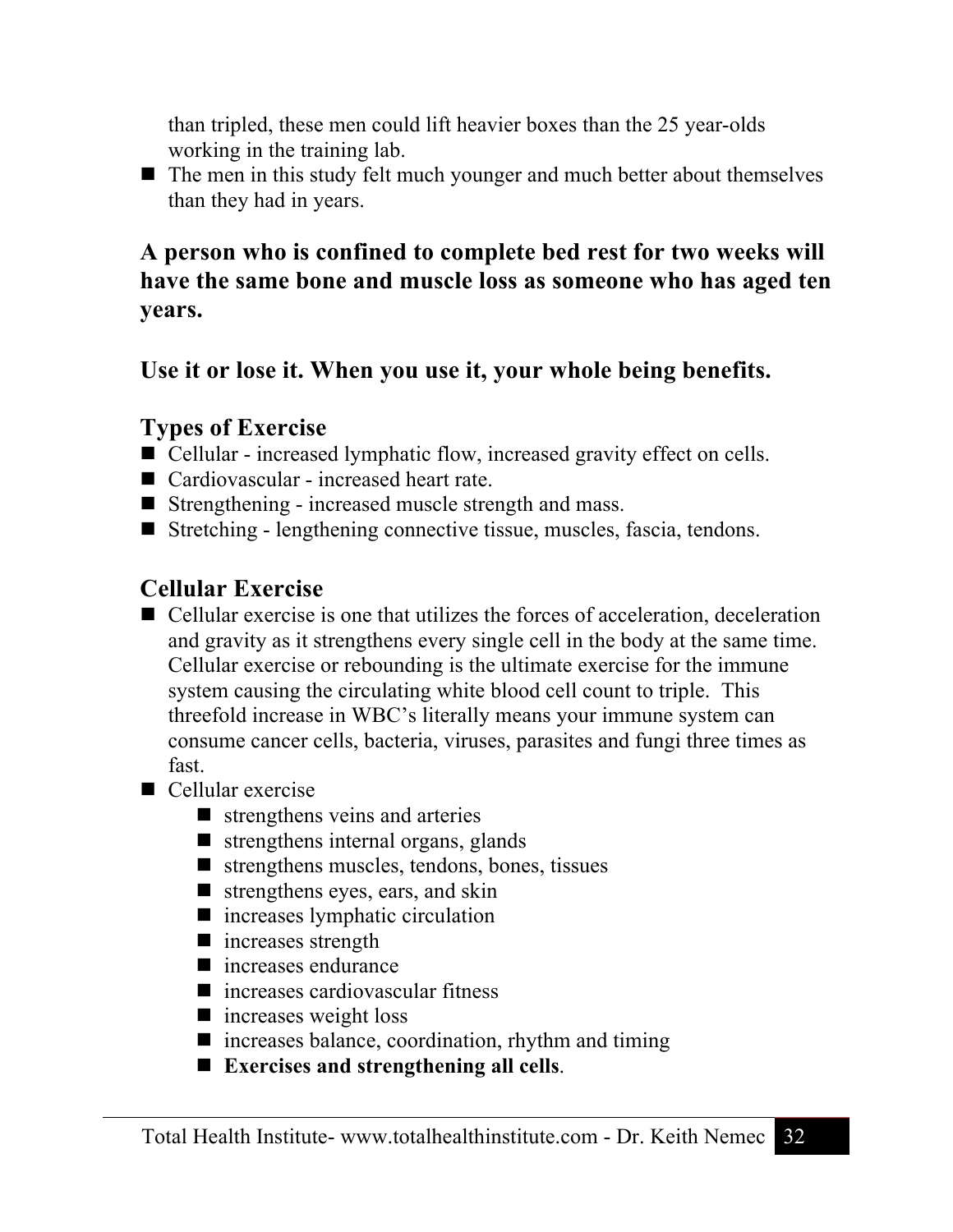■ **Increased lymphatic circulation**. This is probably one of the greatest benefits of all. Exercise can increase lymph flow by up to 30 times. The lymphatic system is the heart of the immune system and lymphatic circulation is vital to the movement of the white blood cells to destroy bacteria, viruses, parasites, fungi and cancer cells. If the lymph fluid moves slowly the white blood cells cannot get to and fight the invaders or abnormal cancer cells quickly enough, so disease develops.

**It is also vitally important to know that the circulating white blood cell count triples after just one minute of rebounding and stays that way for 1 hour. This means more white blood cells to eat cancer cells, bacteria, viruses, parasites and fungi. The lymphatic system is a major route for the body to detoxify itself. The more lymphatic movement, the more detoxification and cleansing (at least tripled).** 

- **Increases strength and endurance**
- Increased cardiovascular fitness -
- $\blacksquare$  Increase weight loss.
- Because rebounding is 68% more efficient than the other **cardiovascular aerobic exercises it hits the 90% fat burn stage in approximately 12 minutes instead of 30 minutes. This means it takes less time to burn more fat.**

#### **The Best Exercise for the Cell**

- $\blacksquare$  Rebounding cellular exercise done as the:
	- **Health bounce** feet stay on the rebounder and a vibrational up and down rhythm is achieved (approximately 200 times per minute) to exchange fluids in and out of the cell.
	- Strength bounce

#### **The Best Exercise for Lymphatic Movement**

- $\blacksquare$  Rebounding cellular exercise done as the:
	- **Health bounce-** Just 1-3 minutes of these combined, causes a more **than tripling of the lymphatic flow for 1 hour. This means 3 times more white blood cells to eat bacteria, viruses, parasites, fungi and cancer cells. This also means a tripled rate of the removal of toxins out of the system.**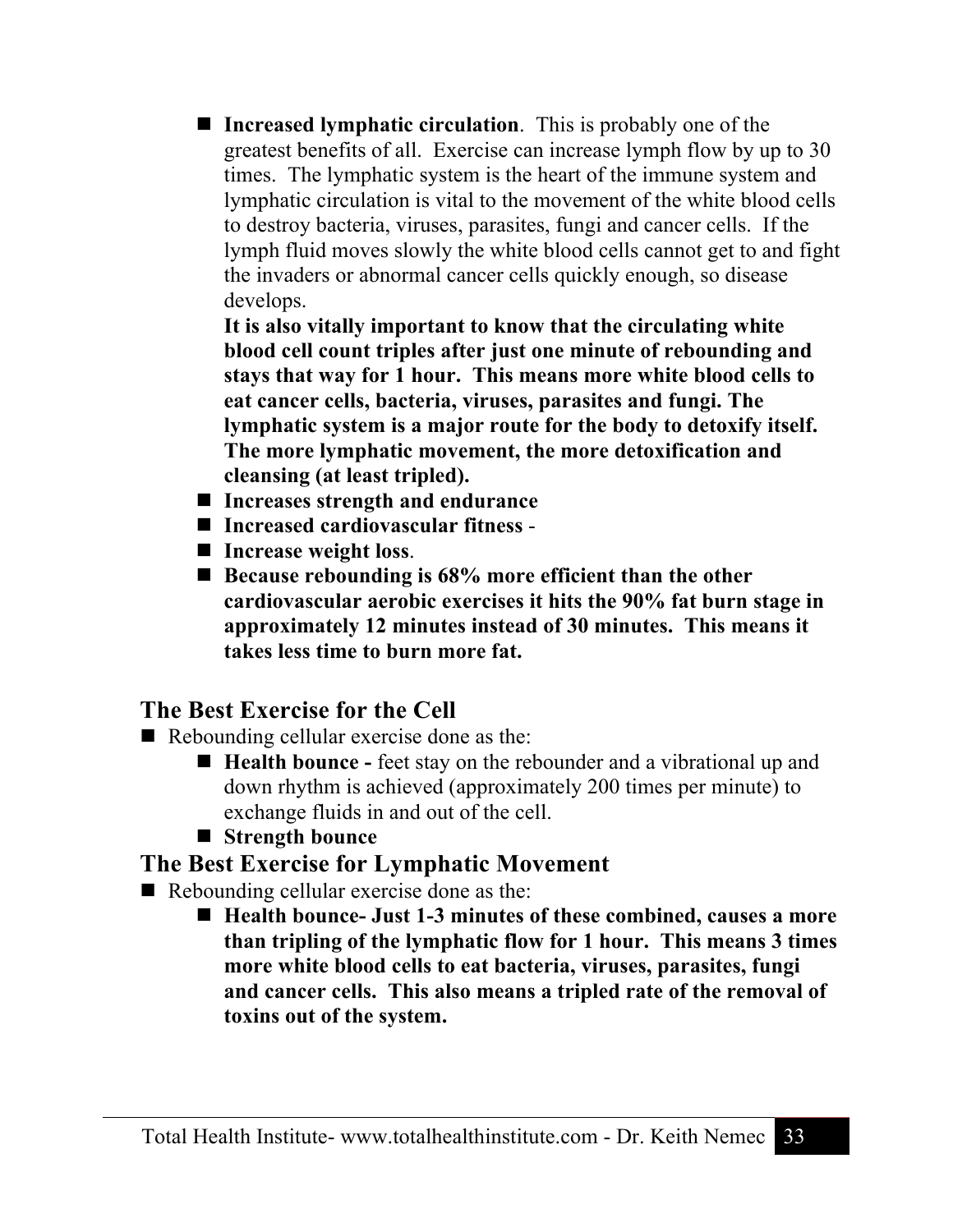# **Fasting**

#### **Fast**

- Old English word *faestan* meaning to hold fast or abstain.
- To food fast means to abstain from food.
- $\blacksquare$  To fast means to abstain from something.

#### **What do we Fast?**

- $\blacksquare$  The body
- $\blacksquare$  The conscious mind
- $\blacksquare$  The unconscious mind
- $\blacksquare$  The old mind
- $\blacksquare$  The emotions

## **Physical Benefits of Fasting**

■ Dr. Herbert Shelton - the most renowned practitioner in the field of therapeutic fasting who had supervised over 40,000 fasts states: "Fasting is the best way to maintain good health, eliminate pain and disease, reduce and control weight, and ultimately prolong life."

#### **Do you starve a fever, and feed a cold, or feed a fever, and starve a cold?**

## **YOU STARVE EVERYTHING - THIS IS FASTING**

- $\blacksquare$  Animals fast when they are sick and they don't stay sick long.
- $\blacksquare$  When you are sick you lose your appetite, this is your body telling you how to heal - FAST.
- Remember fasting, with water only, ranges from 10 to 365 days.

#### **Hippocrates on Fasting**

- $\blacksquare$  "The more you nourish (feed) a diseased body, the worse you make it." Hippocrates, the father of medicine.
- $\blacksquare$  Hippocrates prescribed total abstinence from food while a disease was on the increase, and especially at the critical period, and a spare diet on other occasions.
- $\blacksquare$  Hippocrates prescribed fasting for numerous conditions. The Hippocratic Oath that every physician takes before entering practice is "First do no harm," understanding the power of the body to heal itself with the basics of health including the power of fasting.
- "Let your food be your medicine." This is the spare diet of no excess in times of health and fast in times of symptoms, conditions and diseases.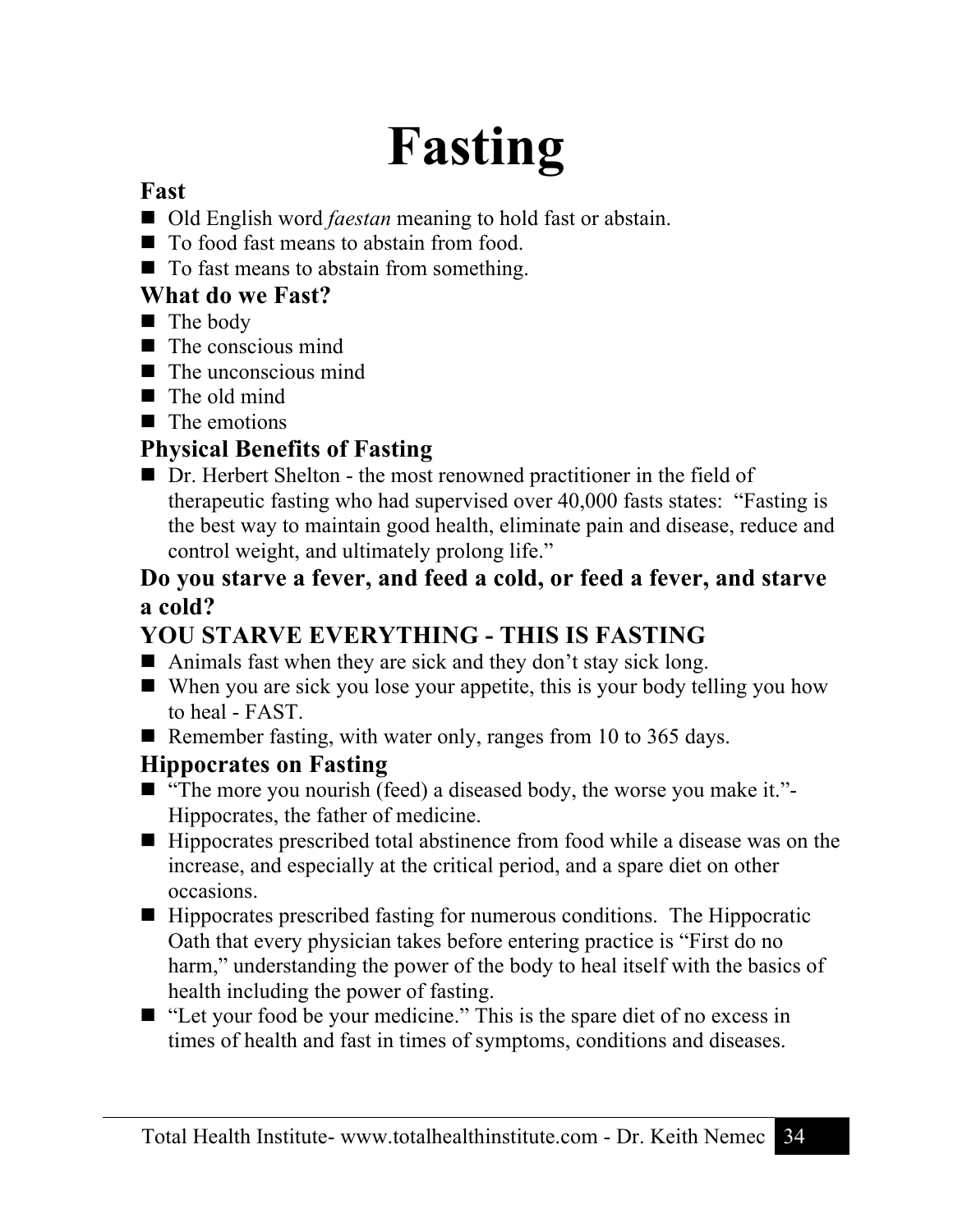## **Resting from Food**

 $\blacksquare$  "The moment the last morsel of food is digested and the stomach is emptied, a reconstruction process begins. New cells replace the broken down cells. The replacement of cells means replacement of tissue. The common custom of eating three to six times a day doesn't give the burdened stomach a chance to empty itself so that the repairing of the worn and wasted cells can begin. During a fast, the good cells increase in size. This rejuvenating process begins only after the stomach is emptied."

Dr. Hereward Carrington, member of the American Institute for Scientific Research at the turn of the last century.

 $\blacksquare$  "This amazing replacement of cells means replacement of tissue; replacement of tissue means a new stomach has been constructed - a new stomach in every sense of the word, as new in every anatomical sense as in the filling-in of wounds, or between the fractured ends of bones." Dr **Carrington** 

## **A Whole New You**

- $\blacksquare$  Every cell in our entire body is replaced within approximately one year. This means you are a whole new you in one year. The problem is if we keep doing what we have always done, we will get what we have always had. A physical as well as mental/emotional toxic, out of balance, blocking the flow of life, body.
- Doctors Carlson and Knude, of the Department of Physiology at the University of Chicago, placed a forty year old man on a fourteen day fast. At the end of the fast, they examined his tissues and declared that they were of the same physiological condition as those of a seventeen year old youth. Dr. Knude stated: "It is evident that where the initial weight was reduced by 45%, and then subsequently restored by normal diet, approximately one-half of the restored body is made up of new protoplasm. In this, there is **rejuvenescence**."
- $\blacksquare$  As you fast you lose not only all the toxins, chemicals, and drugs stored in the tissues, not only do you lose all the non-vital tissue, the cysts, tumors, edematous fluid, you also lose the bacteria, viruses, parasites, fungi and any other pathogens because your white blood cells consume them or they die because they are no longer being fed.
- You lose ALL the OLD you, the stored mental/emotional toxins that are held in tissues.
- $\blacksquare$  Once you lose ALL the OLD toxic, lie-filled you, you can rebuild the NEW, unblocked, TRUTH-filled you.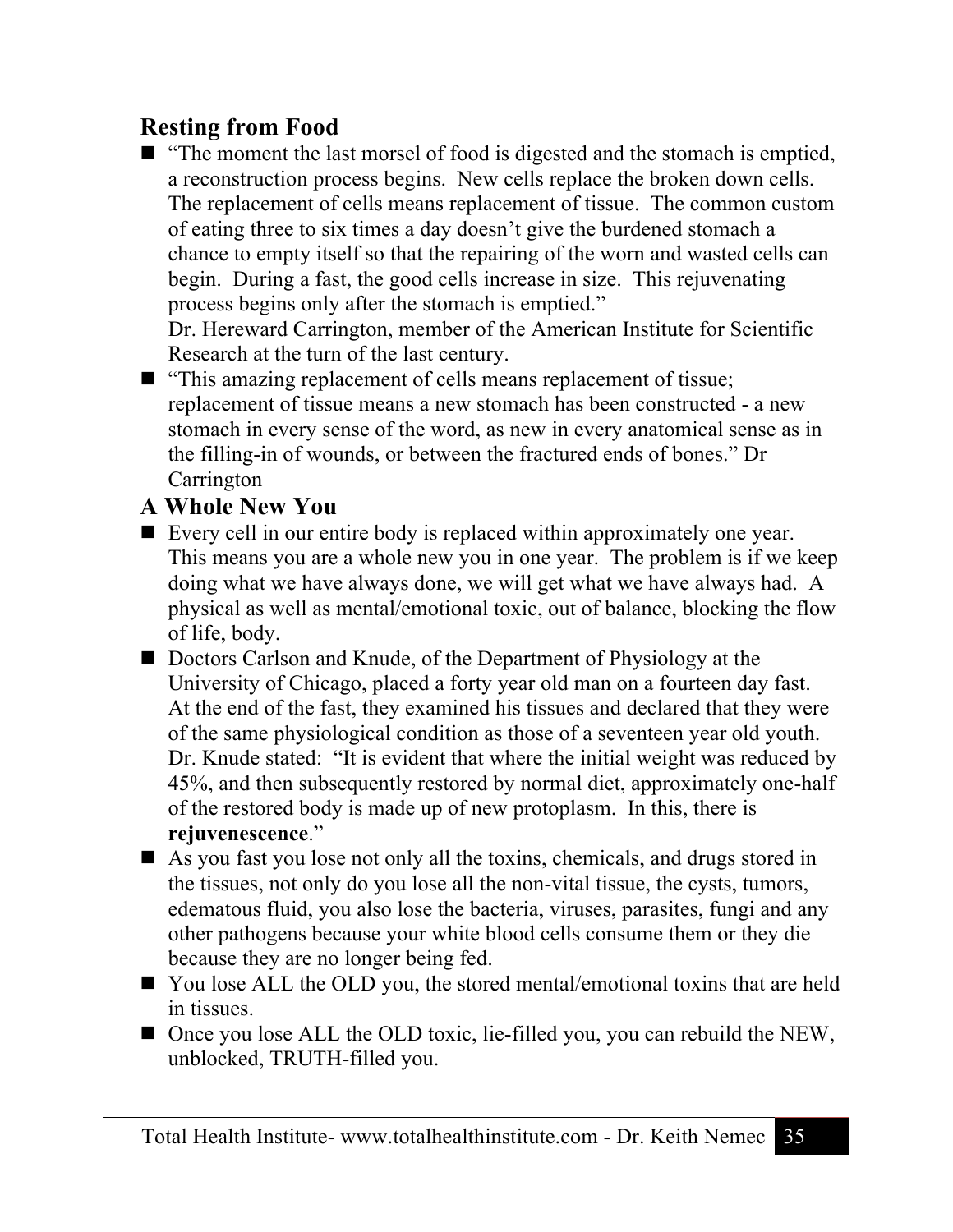## **Burn it all up**

- From his paper "The Fasting Cure" Dr. J.H. Kellog parallels the human body and a furnace during a fast. He says that when we stop eating the body begins to feed upon stored reserves and bodily wastes. When the body recognizes that it cannot get food, it starts burning nonessential tissue to keep going. The body draws from its stored resources and uses every particle of fat, reserve protein, vitamin and mineral excesses, morbid tissue, and superfluous fluids. It also burns all partially digested food.
- $\blacksquare$  Dr. Kellog stated that uric acid, a very poisonous byproduct of protein metabolism leaves a acid cinder or acid ash residue. All of the biochemical reactions of life in the body occur in an alkaline medium, not an acid one.
- n Dr. Kellog stated that the body can only handle one and a half ounces of protein per day. Anything beyond this acidifies the body and predisposes it to acute and chronic disease.
- $\blacksquare$  The average American consumes 2-3 times this amount of protein.
- $\blacksquare$  Fasting burns up this excessive protein in the body.
- $\blacksquare$  In the completed fast, the body burns up EVERTHING that is not essential for health and life.
- $\blacksquare$  When only healthy tissue remains after the fast is finished, health has been restored by the "doctor within."

## **God's Design**

- You were designed by God to be able to fast.
- One does not become vitamin-, mineral-, or protein-deficient, because within the body's cells are sufficient reserves of proteins, fats, enzymes, vitamins, and minerals to call upon in times of food scarcity, famine and fasting. A person should not fast if they are in a debilitated health state.
- $\blacksquare$  Even in fasts of forty days with only water the body does NOT become deficient. It was created by God to be able to survive in times of famine.

## **The New and Improved You**

- $\blacksquare$  The old is gone, the new has come.
- You need to lose all the old cells, tissues, emotions and mindsets that have stored in those cells and tissues first.
- n Next the new cells and tissues are rebuilt with pure energy, pure mind and pure spirit.
- $\blacksquare$  Every cell in the body is replaced within one year. Plant new seeds and you will get a new harvest.

## **The Efficiency of Fasting**

 $\blacksquare$  In fasting, all non-essential cells, tissues and fluids are broken down back into their component parts of amino acids, essential fatty acids, simple chain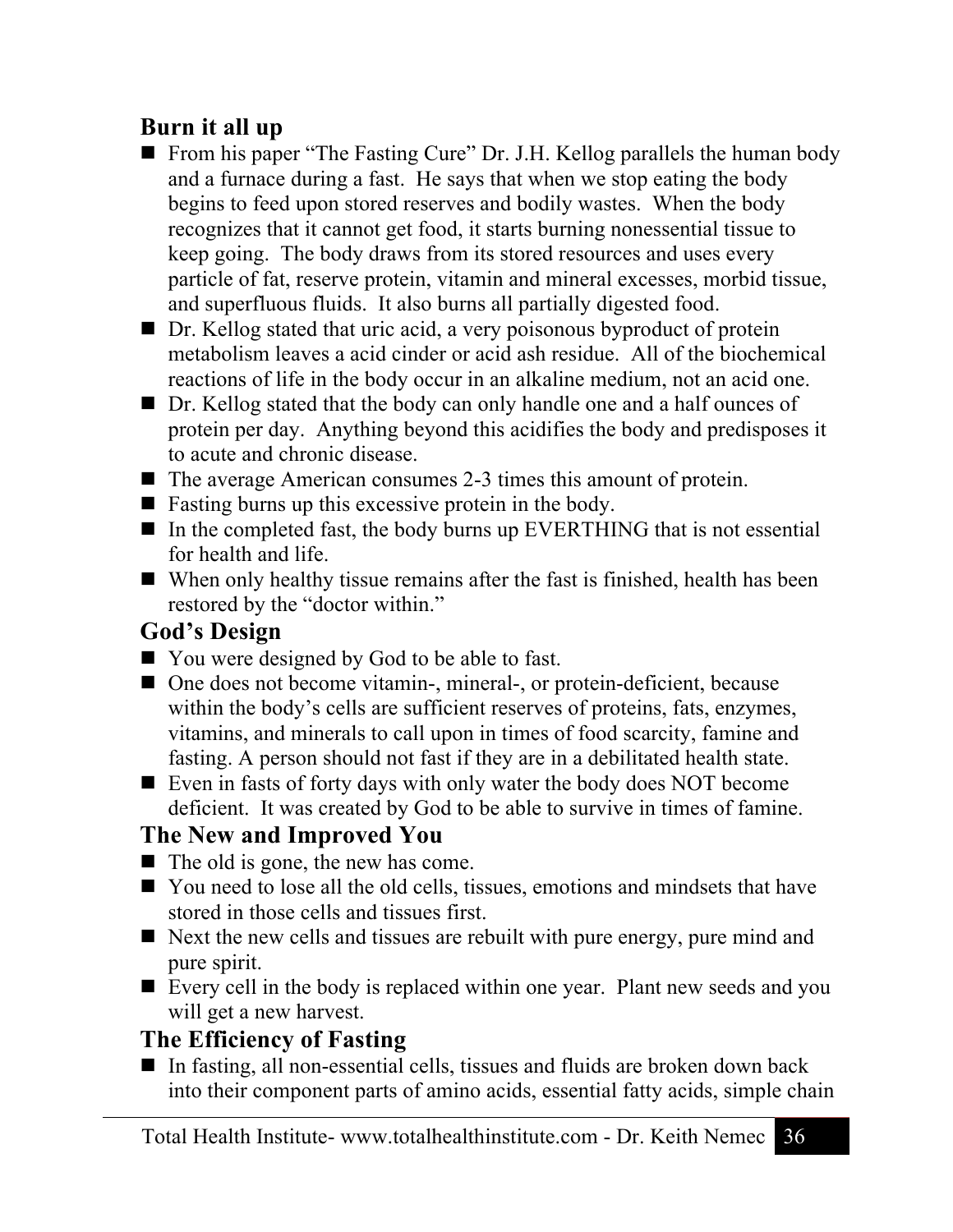sugars, enzymes, vitamins and minerals. This includes tumors, cysts, scars, edematous and extraneous fluids.

■ Then the **miracle** of fasting reorganizes these component building blocks and reuses them to rebuild the "new" body of health and wholeness so one does not become deficient. **The body turns non-essential tissue into essential tissue.**

## **Deficiency from Dead/Cooked Food**

- $\blacksquare$  A person becomes deficient when they eat dead/ cooked food because these foods are anti-nutrients, meaning they use up your enzymes, vitamins and minerals just to digest and absorb them.
- $\blacksquare$  These dead/cooked foods are never fully digested so the white blood cells, which are high in enzyme activity, have to digest the undigested food. This causes a great imbalance in the immune system response.
- $\blacksquare$  A tremendous amount of energy is expended to try to digest and absorb this dead/cooked food, leaving the body drained of energy needed for vital functions.
- $\blacksquare$  The results: deficiency, toxicity, immune imbalance and loss of vitality of the cells, tissues, glands, and organs.

#### **Toxemia**

- $\blacksquare$  John H. Tilden, M.D. one of the foremost natural healing physicians of the first half of the 20th century - believed the cause of all disease was a toxic build up in the tissues and fluids of the body.
- $\blacksquare$  According to Dr. Tilden, some of the causes of this toxemia were: overeating, eating wrong food, wrong food combinations, mineral/vitamin deficiencies, low nerve energy, postural tension on the nerve system, poor environment, physical excesses, sensual indulgences, killing emotions of fear, worry, rage (anger), and jealousy.

#### **The Secret to Long Life**

- $\blacksquare$  The secret of long life lies in keeping the blood and bodily fluids pure and free of toxic material.
- Dr. Alexis Carrel of the Rockefeller Institute stated, "The cell is immortal. It is merely the fluid that it floats in that degenerates. Renew this fluid at proper intervals, and give the cell nourishment upon which to feed, and so far as we know, the pulsation of life may go on forever."
- $\blacksquare$  Dr. Carrel confirmed his idea of immortality of the cell through an experiment in which he kept a chicken heart alive for 28 years. This is quite amazing since the lifespan of a chicken is 8 to 10 years. Dr. Carrel stated that as long as the nutrients to the chicken heart were pure, and the metabolic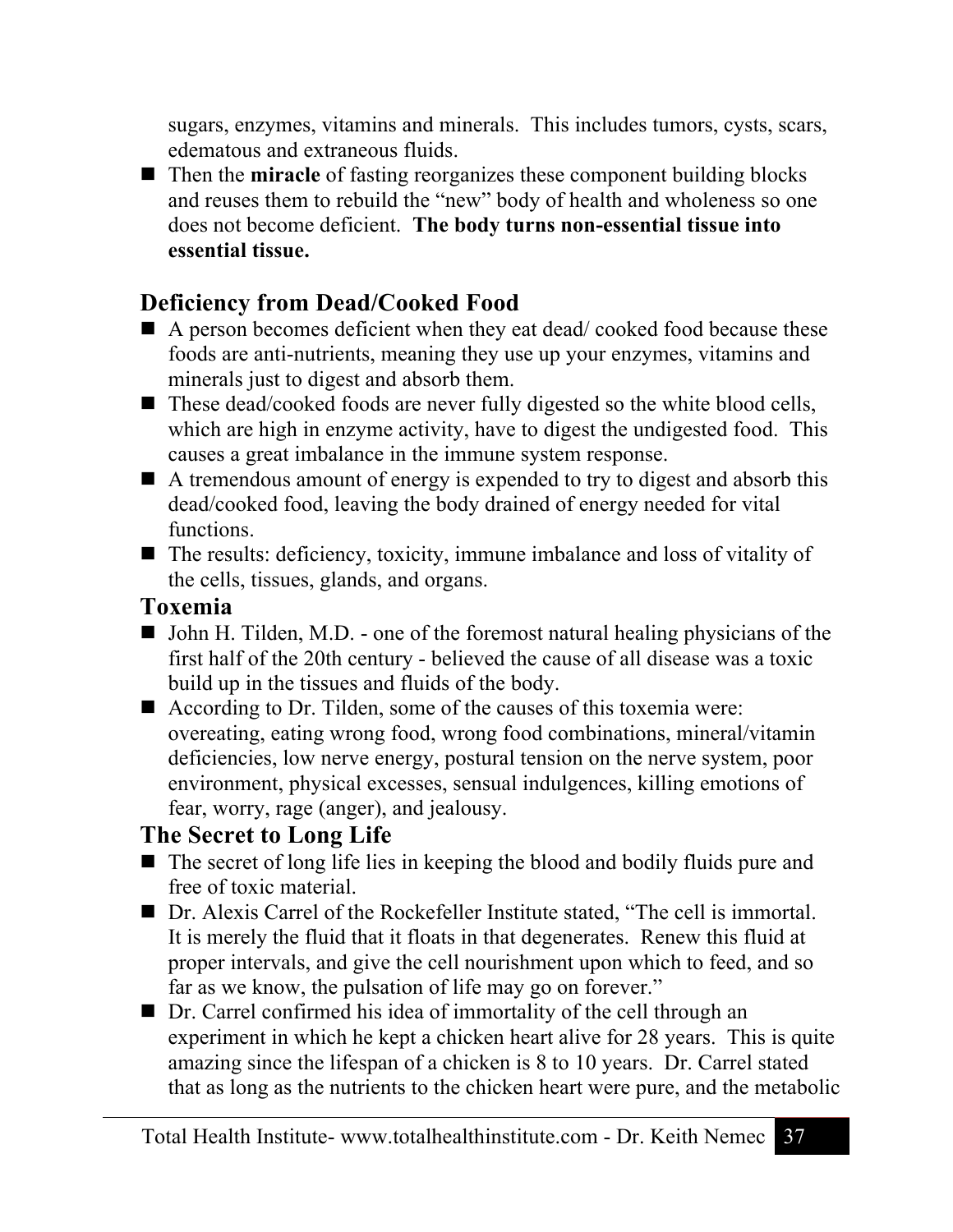waste was constantly removed, the heart would never have to die. The experiment was ended when an attendant in the lab forgot to change the fluids causing the heart to die.

#### **Types of Food Fasts**

- **Water only fast** abstaining from all food and drink except water.
- **n Partial fast** this can be only eating or drinking certain items and abstaining from all others, i.e. only juice.

#### **Total Fast**

- $\blacksquare$  The body can only go 3-5 days without water so the longest a total fast should be is 3 days.
- $\blacksquare$  Supernatural total fast was accomplished by Moses (80 days without food and water).

#### **Water-Only Fast**

- $\blacksquare$  This is known most commonly by its misnomer water fast.
- $\blacksquare$  This is the type of fasting that has been researched the most and has the most documented results because it has no variables, one eats nothing and drinks only water for the duration of the fast (10-365 days).

#### **Partial Fast**

- $\blacksquare$  This is known most commonly by its misnomers juice fast, vegetable fast, non-pleasing-food fast, **Daniel fast**.
- $\blacksquare$  This type of fasting is most commonly done because of its benefits along with its ability to be done while one continues his normal daily routine.

#### **How the Body Eliminates Toxins and Waste Products**

 $\blacksquare$  70% leave through breathing, 20% through skin, 7% through urine and 3% through the bowel.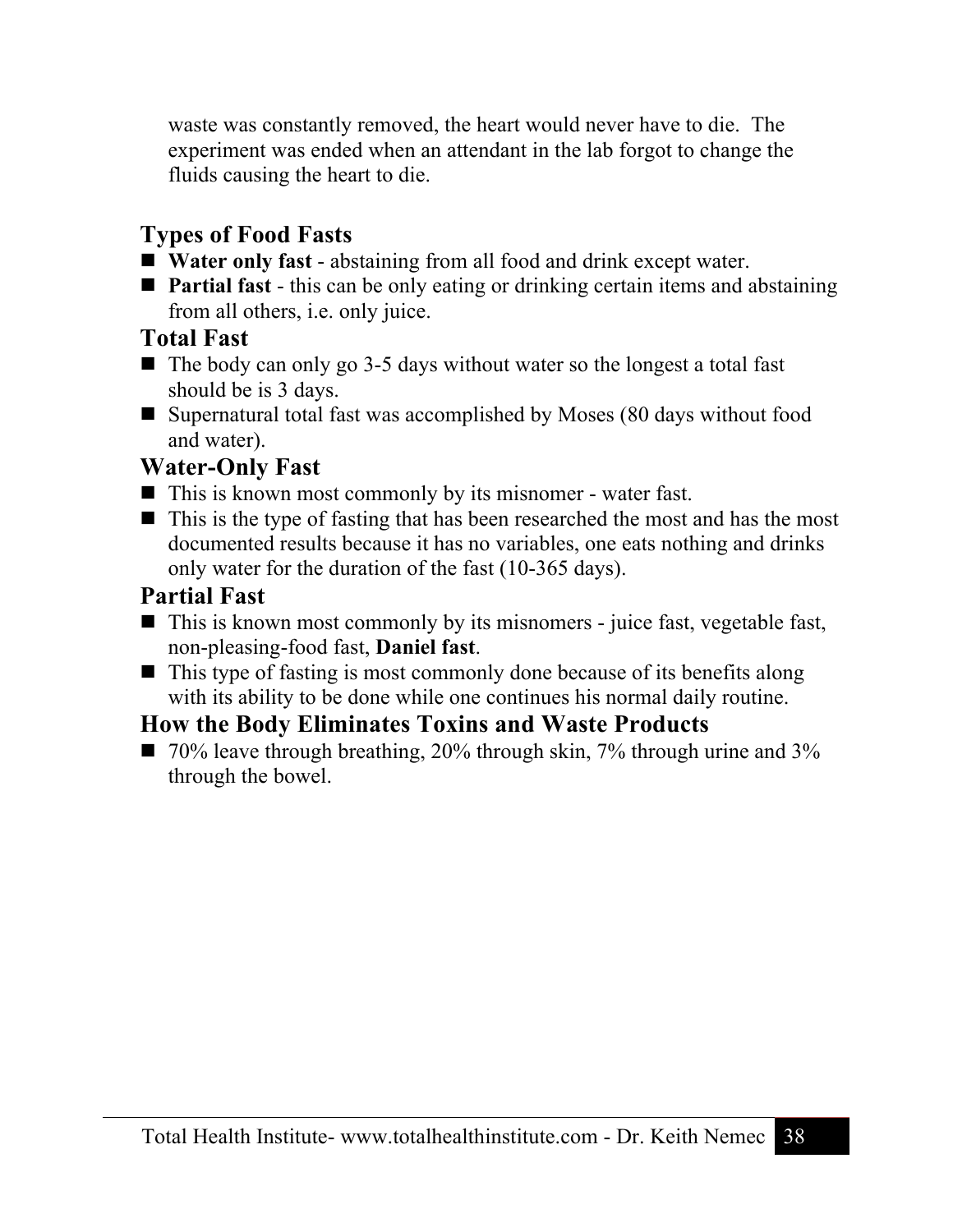# **Prayer**

## **What is Prayer?**

- **n** Prayer communication with God, a spoken or unspoken communication with God. It may express praise, thanksgiving, confession or a request for something such as help or somebody's wellbeing.
- From Old French *preiere* from, ultimately, Latin *precarius* "obtained by entreaty," from *precari* "to entreat," plead desperately: to beg somebody for something, often repeatedly (*formal*).

#### **Prayer**

#### **is communication with God by talking and most importantly by listening.**

## **Prayer Facts**

- $\blacksquare$  82% of Americans believe in the healing power of personal prayer.
- $\Box$  90% of American women and 80% of American men pray regularly.
- $\blacksquare$  54% Americans pray daily, 29% more than once per day.
- $\blacksquare$  Over 130 controlled laboratory studies show that prayer or a prayerlike state of love and compassion can increase health in many living organisms from humans to bacteria.

## **Belief and Healing Rate**

- Patients with retinal detachment at Columbia-Presbyterian Medical Center in New York City were reviewed; a 400% difference in healing time between quickest and slowest healers was found. No correlation was found in any physical factor; the most significant factors found in the healing rates were psychological factors.
- $\blacksquare$  Patients who healed quickly confronted their situation directly, were trusting of the surgeon, were optimistic about the results, were confident about coping and doing things for themselves, were willing to accept their situation without special concern, and accepted the bad with the good in life.
- $\blacksquare$  Patients who healed slowly tended to feel trapped in life, were suspicious of others and pessimistic. They could not cope well. They were angry about being dependent on others and avoided personal contact. They often felt helpless.
- In this study the Columbia-Presbyterian researchers concluded that some types of religious faith were healthy and some were not.
- $\blacksquare$  The people that healed the quickest demonstrated a transcendent faith, were convinced that life will continue to be meaningful whether they could see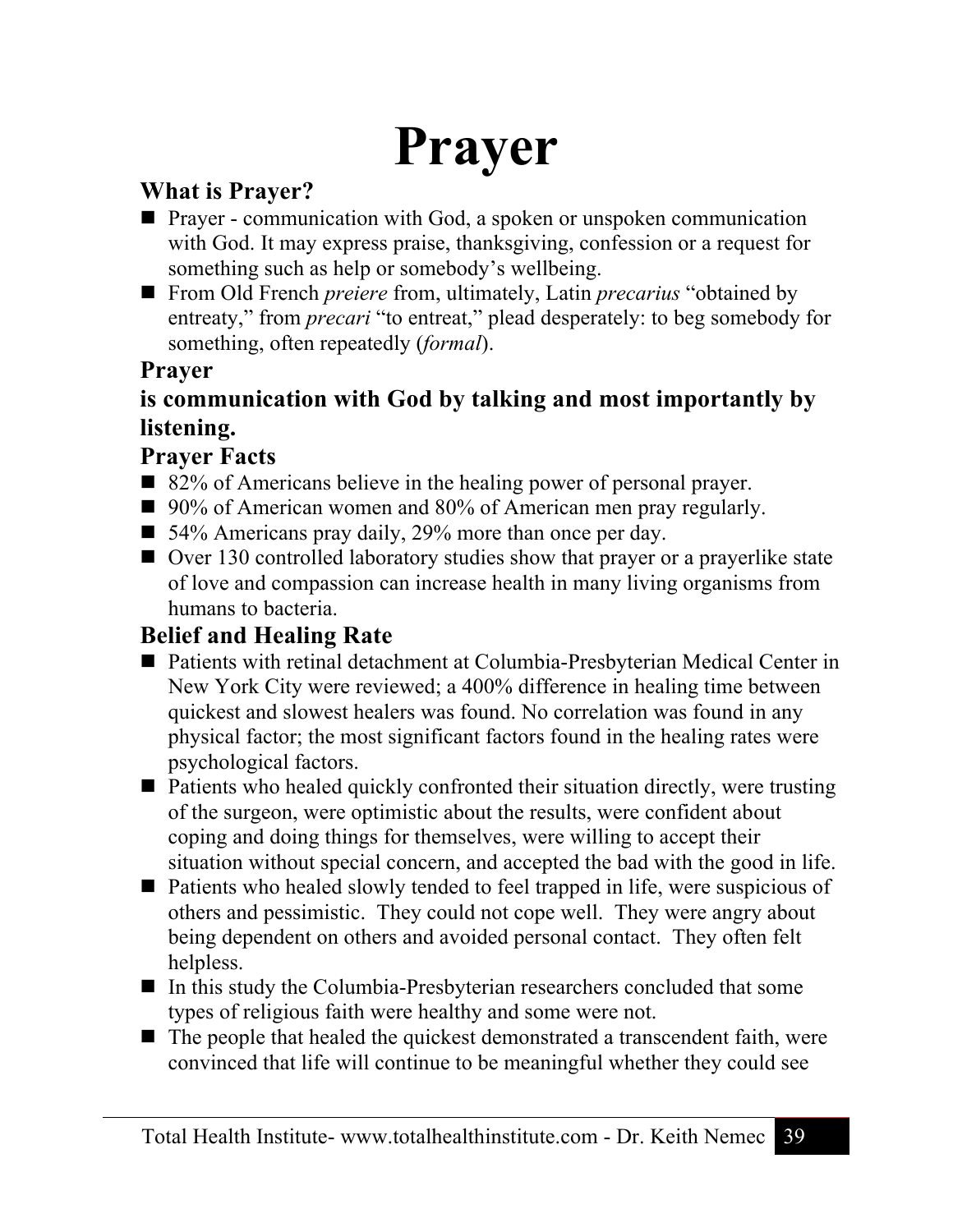again or not. They affirm, "Whether I see or go blind, life will continue to be meaningful and rich."

- $\blacksquare$  Most patients appeared to have been taught that faith is believing that you will receive what you wish if you believe and pray sufficiently... This type of faith is usually quite brittle, easily destroyed or challenged by adverse circumstances. Any negative word about the surgeon or his methods becomes an immediate concern.
- In this study only 1-2% of the total patients demonstrated this transcendent faith.

#### **Directed vs. Nondirected Prayer**

- $\blacksquare$  Directed prayer has a specific goal or outcome in mind. One is attempting to steer the system in a precise direction, i.e., cancer cured, pain leaves.
- $\blacksquare$  Nondirected prayer has no specific outcome kept in the mind; with this type of prayer one is not telling God what to do but more of a "thy will be done" prayer.

## **Wound Healing and Prayer**

- $\blacksquare$  44 patients with artificially created, full-skin-thickness surgical wounds.
- $\blacksquare$  Subjects would insert their arm through a circular opening in the wall of the testing facility through which they could not see. The arm would remain in the opening for 5 minutes. They were told this was to measure biopotentials from the surgical site with a non-contact device.
- $\blacksquare$  The prayer was on the other side of the wall praying for the healing but not touching the skin.
- 23 patients received prayer, 21 patients did not.
- $\blacksquare$  The results were statistically highly significant.
- $\blacksquare$  Placebo effect was ruled out by telling the subjects that the purpose of putting the arm through the wall opening was to measure biopotentials of the wound healing, not the effectiveness of prayer.
- $\Box$  On day sixteen, in 13 of the 23 treated subjects the wound had completely healed compared to none of the group not prayed for.

#### **Those who have developed the ability to help others heal through prayer:**

- $\blacksquare$  They uniformly state that distance is not a factor in the healing power of prayer but love is.
- $\blacksquare$  They state that love heals across any distance because prayer is not time and space bound.
- $\blacksquare$  They also state that their results are in the proportion that they feel love and caring for the person they are praying for, in essence the more they become one with that person.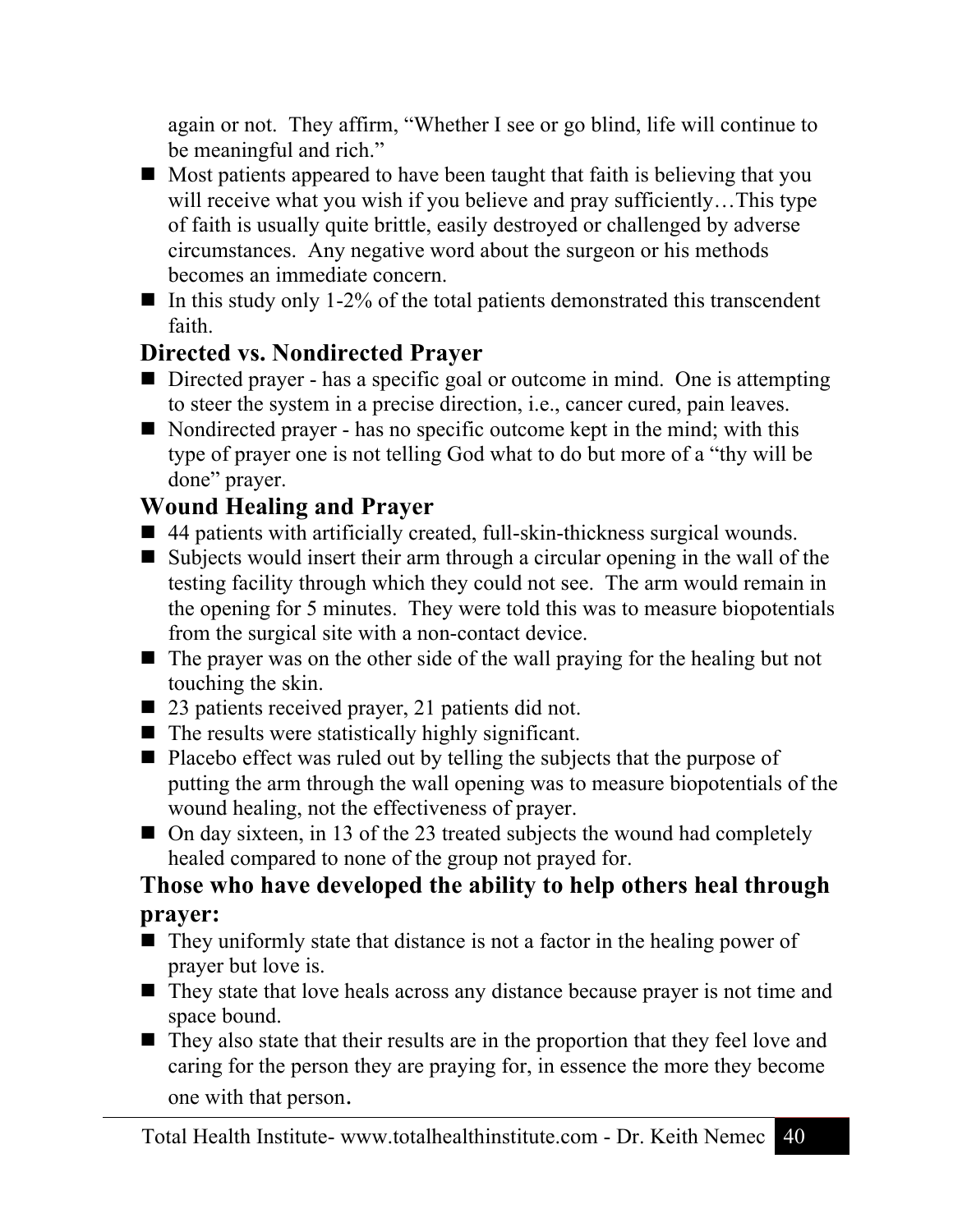### **Power of Intercessory Prayer**

- Dr. Randolph Byrd measured the clinical effects of intercessory prayer.
- $\blacksquare$  In the coronary care unit of San Francisco General Hospital 393 patients were randomly assigned to two groups. One group of 192 patients were prayed for by outside intercessors from around the country, who were told the patient's name and clinical status and who committed to pray for them until their discharge. The other group of 201 patients were the control group. They did not receive any prayer. No patient, nurse or doctor knew who was being prayed for and who was not.
- $\blacksquare$  The results were statistically significant the patients in the control group were almost twice as likely to suffer complications than the prayed-for group, 27% vs. 15%.
	- $\blacksquare$  Episodes of congestive heart failure, 10% vs. 4%.
	- $\blacksquare$  Use of diuretics, 7% vs. 3%.
	- **Exercise** Episodes of cardiopulmonary arrest,  $7\%$  vs.  $2\%$ .
	- **n** Episodes of pneumonia,  $7\%$  vs.  $2\%$ .
	- **u** Use of antibiotics,  $9\%$  vs.  $2\%$ .
	- Intubation/ventilation required,  $6\%$  vs.  $0\%$ .

## **Study on Prayer Types**

- $\blacksquare$  A study on prayer defined and measured four types of prayer in a 560 person survey.
- $\blacksquare$  The types included:
	- $\blacksquare$  1. Colloquial talking to God informally as you would talk to your best friend.
	- 2. Petitional asking God for something for yourself or others.
	- $\blacksquare$  3. Ritual using/reciting formal prayers.
	- $\blacksquare$  4. Meditative focusing the mind on an aspect of God for a period of time, calming the conscious mind and dismissing extraneous thoughts.
- $\blacksquare$  The results were that the people who most often used colloquial or informal prayer reported a higher degree of happiness.
- $\blacksquare$  Those who favored meditative prayer were more likely to experience satisfaction with the meaning and purpose of their lives.
- $\blacksquare$  Those who used only petitionary and formal, ritualistic prayer reported less happiness and lower levels of life satisfaction.
- $\blacksquare$  This study shows the more we see prayer as an expression of our personal relationship with God, the more effective it is.

#### **Prayer to God is like talking to and listening to your most precious and adored spouse, your covenant partner.**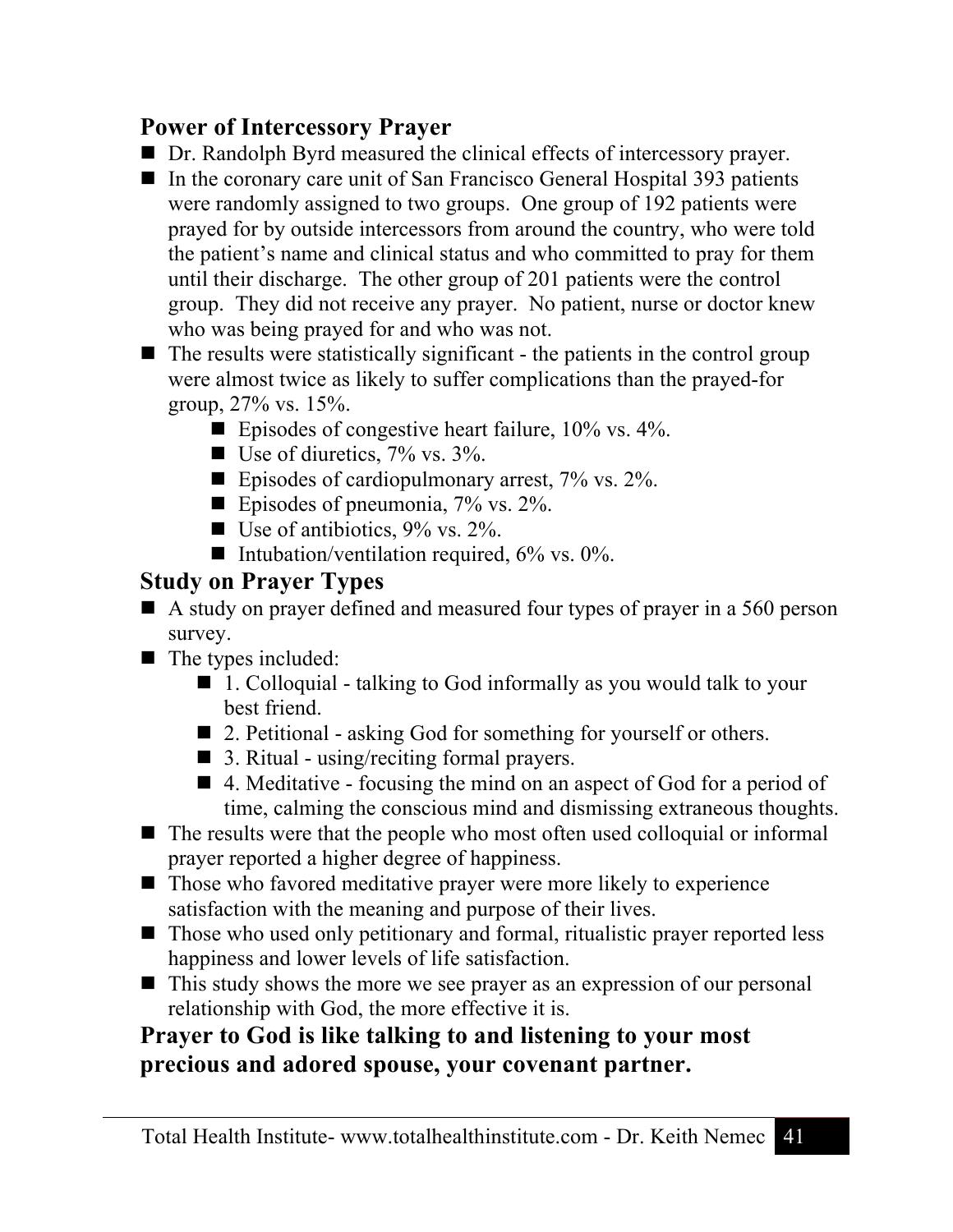## **Prayer Types**

- **Talking** informally from the heart as one best friend to another. Talking to the love of your life, the two being one, sharing your likes, dislikes, dreams, hopes and desires. Sharing your life.
- **Listening** meditatively stilling the mind so you can hear the voice of your best friend - God, just like you would keep extreme attention and hang on every your love speaks to you. Every word means everything to you, so you listen extremely attentively.
- **Adoring/Praise** this prayer is like the adoring a loving couple feels when they look into each other's eyes. It is telling your spouse how much you love, adore and praise them for who they are. Telling them how you think about them all the time, can't live without them and how they are the most important thing in your life. It is lifting your spouse, your covenant partner, up on a pedestal.
- **n Thanksgiving thanking your covenant partner, your other half, for all they** have given you; their love, their life, their devotion, their time, their patience, they have given everything they have to meet your needs and you thank them with every part of your being.
- **Worship** this is the giving of your body, your mind and your spirit to your covenant partner as a sign of your commitment and devotion to them. To worship is to count as worthy, as deserving of your spirit, mind and body devotion.
- **Petition asking for something from your covenant partner, your love, that** you truly know you need in your heart and you cannot supply yourself. These are not superficial, worldly desires but heartfelt needs.
- Intercession listening and praying for your love's needs and other needs that she/he brings before you. No matter where you are she/he is always before you and you lift her/him up in prayer continually. Spirit vs. mind.
- **Compassion/Lifting One Up** This is a type of intercession that just strengthens/empowers one in the journey - Moses' hands being lifted up by Aaron and Hur.
- **Confession**-this is telling your covenant partner, your love, that you were wrong, you chose to follow your old ego, flesh, world, lie-filled mind instead of your Truth-filled heart. You are sorry and ask for her/his forgiveness (letting go) and you repent, which means taking an 180 degree about face and going in the opposite direction. This means you are now choosing to follow your Truth-filled heart instead of your lie-filled old mind.

## **Worship-One of the Most Powerful Prayer Types**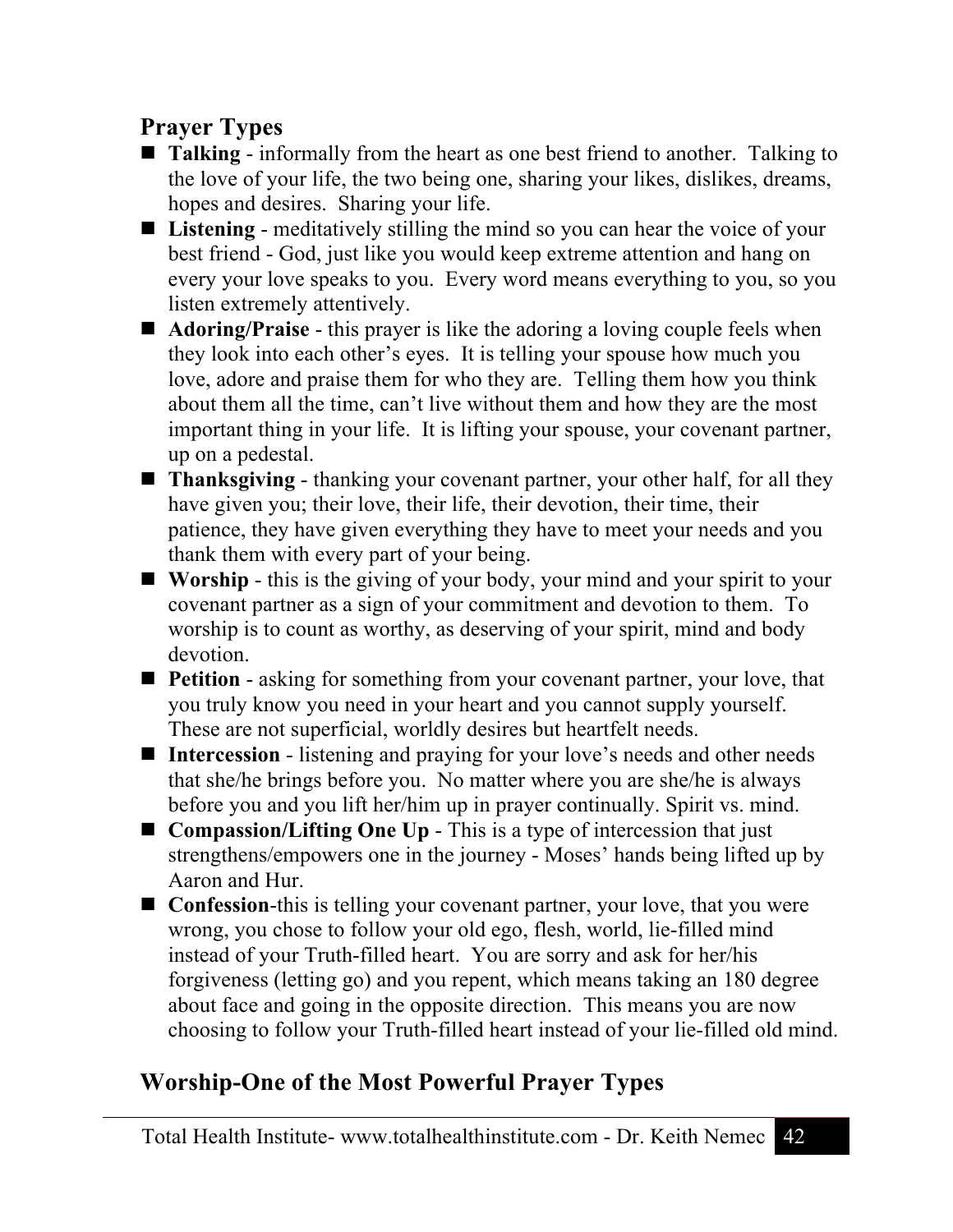- $\blacksquare$  Yet a time is coming and has now come when the true worshipers will worship the Father in spirit and truth, for they are the kind of worshipers the Father seeks. God is spirit, and his worshipers must worship in spirit and in truth. (Truth's home is the heart, lies make their dwelling place in the mind). NIV
- $\blacksquare$  Offer your bodies as living sacrifices, holy (holy = whole in body, mind and spirit) and pleasing to God (following your Truth-filled heart, not your liefilled old mind) - this is your spiritual act of worship. Do not conform any longer to the pattern of this world (old mind), but be transformed by the renewing of your mind (from the Truth revealed to your heart). Then you will be able to test and approve what God's will is (His Truth shown to your heart) - his good, pleasing and perfect will. NIV

### **The Right Word**

## **(from the Truth-filled heart not the lie-filled old mind) at the Right Time**

**(present moment not the past or future) at the Right Place brings healing.**

#### **Prayer of Saint Francis**

Lord, make me an instrument of your peace.

Where there is hatred (emotion produced from old mind), let me sow love (spiritual state of being from a Truth-filled heart),

Where there is injury, pardon;

Where there is doubt (lie-filled old mind), faith (Truth-filled heart);

Where there is despair (old mind), hope (heart);

Where there is darkness (the old lie-filled, unaware of the Truth mind), light (total awareness of the Truth revealed from the heart and supremeconscious mind);

Where there is sadness (emotion produced from old mind), joy (spiritual state of being from a Truth-filled heart).

O divine Master, Grant that I may not so much seek to be consoled, as to console,

To be understood, as to understand

To be loved, as to love,

For it is in giving that we receive;

It is in pardoning that we are pardoned;